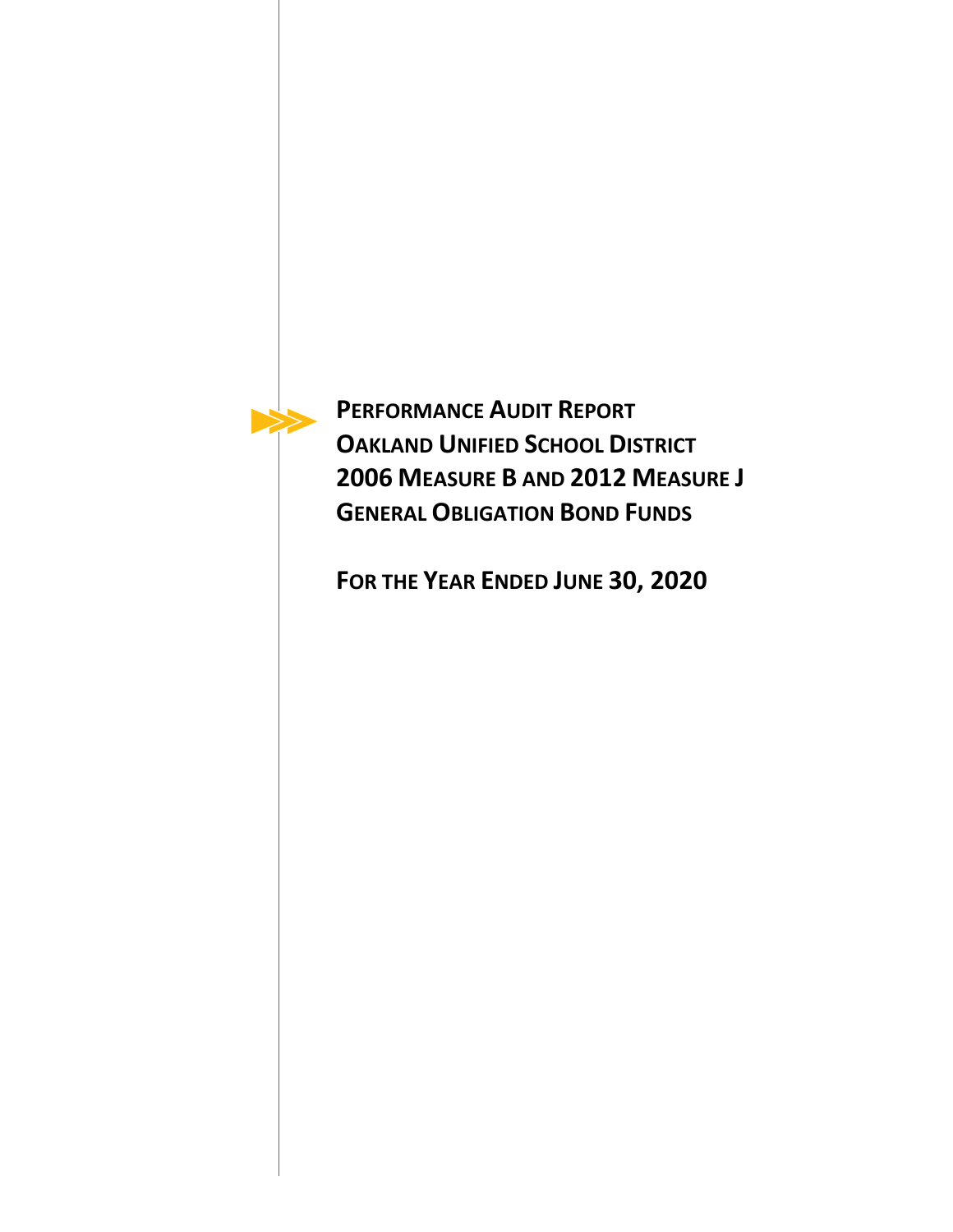

**CPAs & BUSINESS ADVISORS** 

March 31, 2021

Board of Education, Citizens' Bond Oversight Committee, and Management of the Oakland Unified School District Oakland, California

Subject: Measure J and Measure B Construction Bond Funds Performance Audit Report for the Fiscal Year Ended June 30, 2020

This report presents the results of our performance audit of the Oakland Unified School District's (OUSD or the District) 2012 Measure J and 2006 Measure B General Obligation School Facilities Bond (Bond Program) as required by District objectives and California Proposition 39, the "Smaller Classes, Safer Schools and Financial Accountability Act" (Proposition 39), California Constitution (State Constitution) Article XIII A, and California Education Code (Education Code) Section 15272. These California State (State) requirements specify that the proceeds from the sale of school facilities bonds are expended only on the specific projects listed in the proposition authorizing the sale of bonds (Listed Projects).

Both the State Constitution and Education Code require an annual independent performance audit to verify bond proceeds are used on Listed Projects. Finally, Senate Bill 1473, "School facilities bond proceeds: performance audits" (SB 1473), approved by the Governor on September 23, 2010, amended California Education Code to add Section 15286, which requires the annual performance audits to be conducted under the *Government Auditing Standards* issued by the Comptroller General of the United States.

#### **EXECUTIVE SUMMARY**

We conducted this performance audit in accordance with generally accepted government auditing standards. Those standards require that we plan and perform the audit to obtain sufficient, appropriate evidence to provide a reasonable basis for our findings and conclusions based on our audit objectives. We believe that the evidence obtained provides a reasonable basis for our findings and conclusions based on our audit objectives. The performance audit objectives, scope, methodology, audit results, and a summary of the views of responsible district officials are included in the report body.

Performance audit procedures covered the period from July 1, 2019, through June 30, 2020. Based on the performance audit procedures performed and the results obtained, we have met our audit objectives. We conclude that for the fiscal year ended June 30, 2020, bond proceeds were used only for listed projects under the 2012 Measure J and 2006 Measure B, which authorized the sale of the Bond, with the following potential exceptions and clarifications: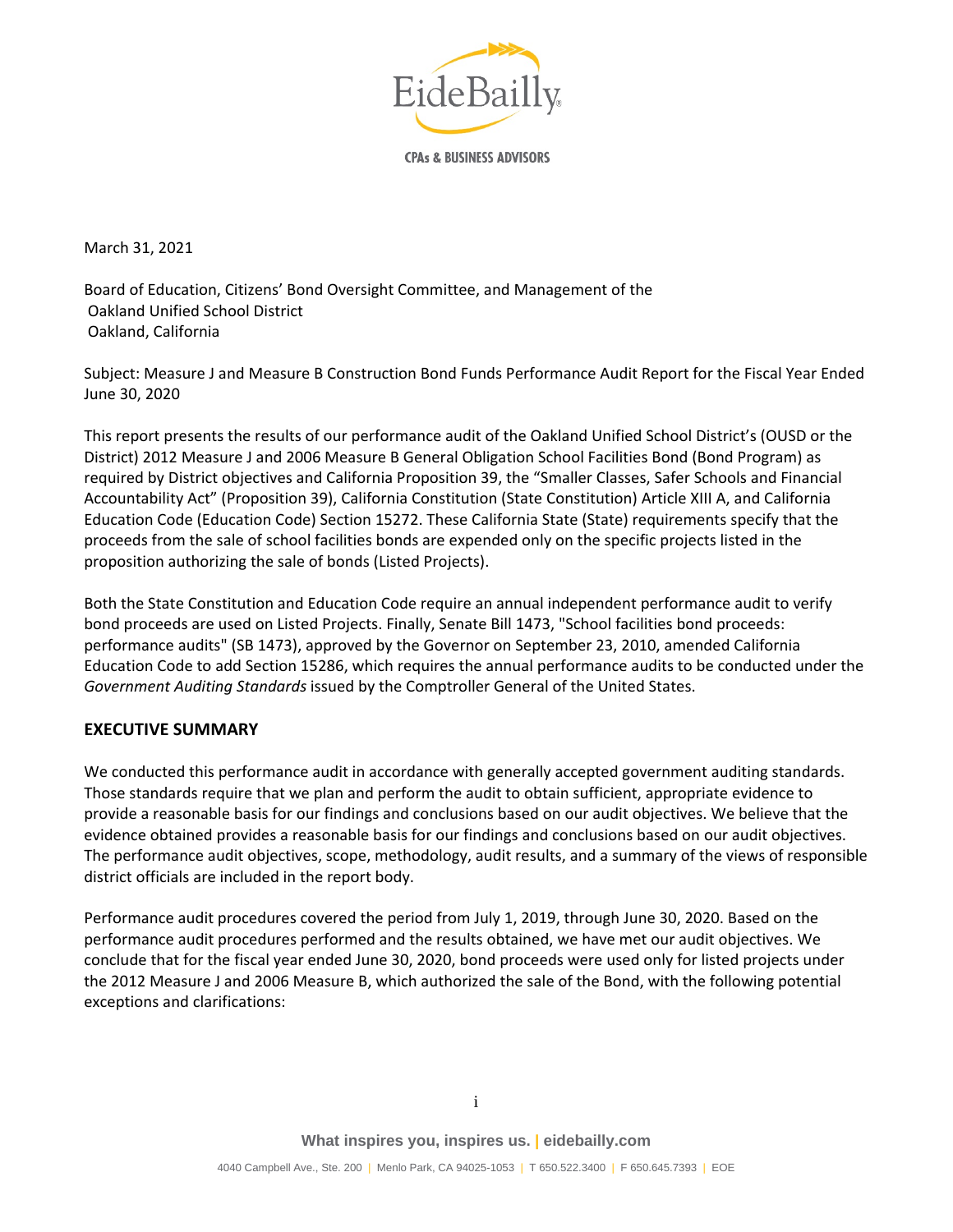- Although the District has an updated procedures to ensure maintenance of complete procurement and contract files and invoices evidencing approval for all expenditure transactions, the District was not able to provide complete documentation for all sampled expenditures, procurement and contract files to support expenditures' allowability for several inter-department transactions and to support existence of internal control procedures.
- The ballot language addresses projects at the District and school site levels; however, particular expenditures are not explicit in the Bond language.
- The District does not have a documented basis for distributing salary between the narrow category of bond compliant construction projects, and routine everyday school facilities administrator expenses.

Project kick-off, planning meetings, and interviews with senior management were conducted during December 2020. The audit staff was on-site during February and March 2021 to review documentation covering contracting and procurement, design and construction, and payment procedures. The audit team performed the remaining audit remotely including interviews with selected project managers, reconciling and reviewing budgets, board legislative information, new OUSD Facilities Procedures Manual, and reports presented to the Citizens' Board Oversight Committee, and reviewing supporting documents for the selected change orders and amendments. We reviewed documentation covering 80 percent of total vendor expenditures and 96 percent of salary expenditures. Over the course of our work, we interacted with 7 out of 19 District employees within the Facilities department and 5 out of 16 consultants/project managers.

Based on our assessment, we identified several good management practices as described below:

- The District utilized other revenue sources to maximize the impact of Measure J and Measure B funds.
- The District reported the historical expenditure date for the projects and separated Measure J and Measure B expenditures.
- The importance of institutional knowledge is often overlooked. Senior management of the Bond Program was cooperative, responsive, and maintained the institutional knowledge that is often not within the OSUD.
- All the contractors that we reviewed were selected per the competitive solicitation requirements.
- The District submitted a Contract Justification Form to the Board with the consent agenda contract that summarized relevant procurement process information. This form included relevant vendor information details on how vendors were selected, a summary of vendor services, determination of competitive pricing if the contract was not competitively bid, and competitive bid exceptions when applicable.
- While out-of-date, the District was able to provide a standardized items list for Bond Program materials procurement.
- The District was able to provide conflict of interest forms.
- Citizens' Bond Oversight Committee (CBOC) meeting minutes were posted on the District website, and the meeting minutes included links to the relevant documentation.
- The Board of Education Meeting minutes were posted on the District website, and the meeting minutes included links to the relevant documentation.
- The District adopted Program Procedures Manual, which includes updated policies and procedures over the areas addressed in this report and prior year performance audit report. The Program Procedures Manual is available on the District website for all key stakeholders to review.
- The District adopted 2020 Facilities Master Plan during April 2020, which reflects District's current needs and goals for the future building and renovation projects.
- The District adopted new Capital Spending Plan dated January 2021 to revise the August 2018 Spending Plan (project budgets) to reflect the current state of the projects.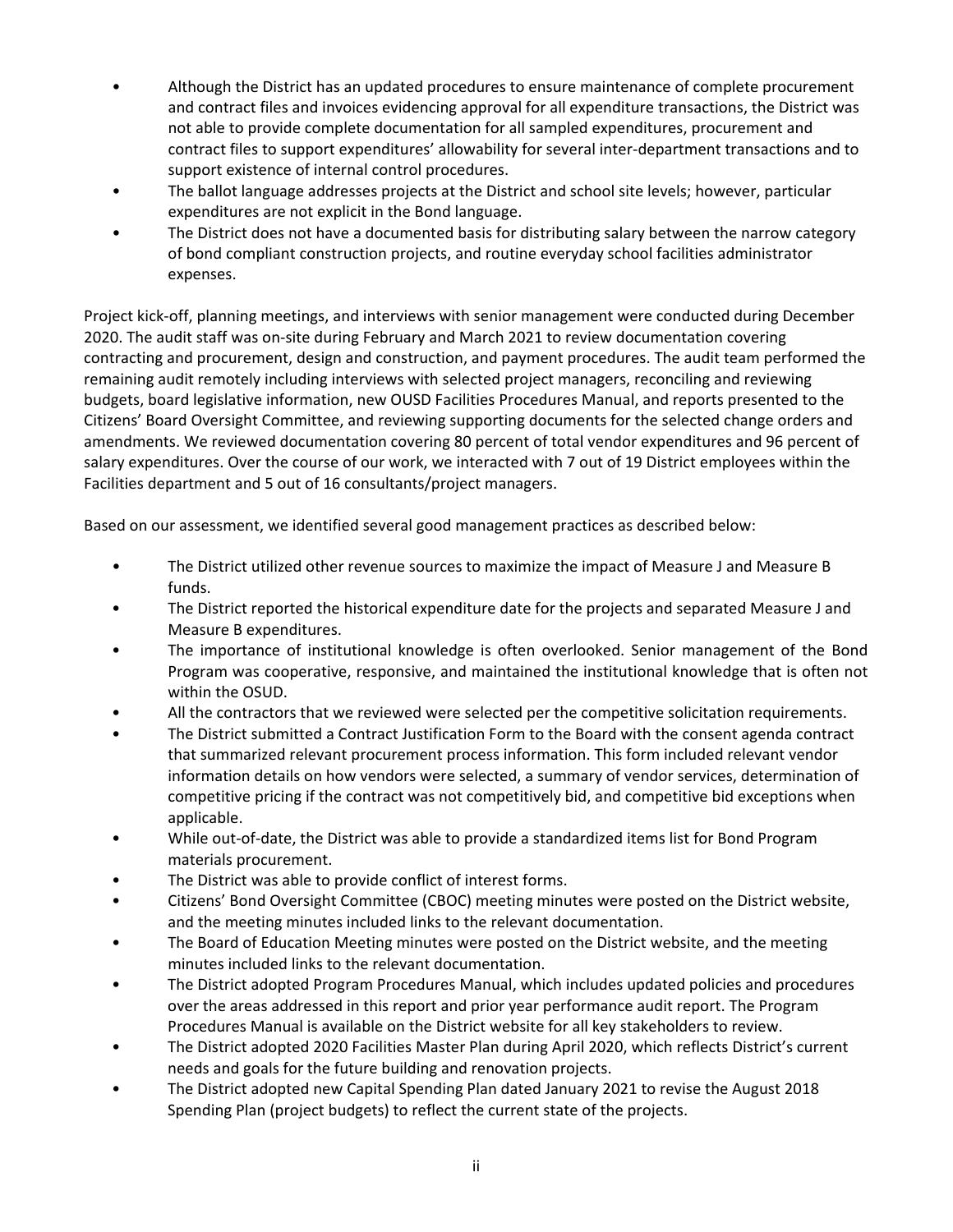Additionally, we evaluated the effectiveness of internal controls to provide an analysis of the School Construction Program and offer those charged with District governance and oversight information to improve program performance and operations. We identified the following internal control deficiencies related to compliance with Bond Program requirements, effectiveness, and efficiency of operations:

#### **Expenditure Management and Controls**

- The ballot language addresses projects at the District and school site levels; however, it is unclear if specific expenditures are allowable per the Bond language (see CAPA No. 1 for further information).
- The District does not have a documented basis for distributing salary between the narrow category of bond compliant construction projects, and routine everyday school facilities administrator expenses. (see CAPA No. 2 for further information).
- There is a risk of noncompliance of approving unallowable expenditure due to a decentralized expense approval procedure for certain interdepartmental transactions. (See CAPA No.3 for further information).

#### **Program Management**

- Financial reporting lacked details for stakeholders to analyze the schedule and budgetary information at the program and project level (see Observation 3.1 for further information).
- Financial reporting presented to the stakeholders are not reconciled and reviewed to the District's accounting records (see Observation 3.2 for further information).
- Twenty-three percent of the payment application packages that we reviewed were missing specific documents (see Observation 4.1 for further information).
- Four percent of the construction quality control packets that we reviewed were missing specific documents (see Observation 4.2 for further information).
- Two percent of the total invoices reviewed took longer than contractual requirements and was not supported by a payment application/invoice rejection letter justifying the delay. In addition, the District did not include procedures to ensure the District's compliance with contractual agreements, state laws and regulations in the current procedures' manual (see Observation 4.3 for further information).
- The District's procurement procedures in the Program Manual was not reviewed by the District's legal counsel to ensure the procedures are following the State laws and regulations (See Observation 6.1 for further information).
- Nine percent of the bid packets that we reviewed were missing specific documentation (see Observation 6.2 for further information).
- Seven percent of the contract files that we reviewed were missing specific documentation (see Observation 6.3 for further information).
- The District's standardized items list for Bond Program materials procurement is not current and is potentially not complete (see Observation 7 for further information).
- The District did not provide complete Form 700s for specific management positions defined in the District's board policy within the facility department (see Observations 8 and 9.1 for further information).
- Policies and procedures were centrally located, defined roles and responsibilities, and readily available at the District's website; however, some procedures are inconsistent and incomplete as of June 30, 2020.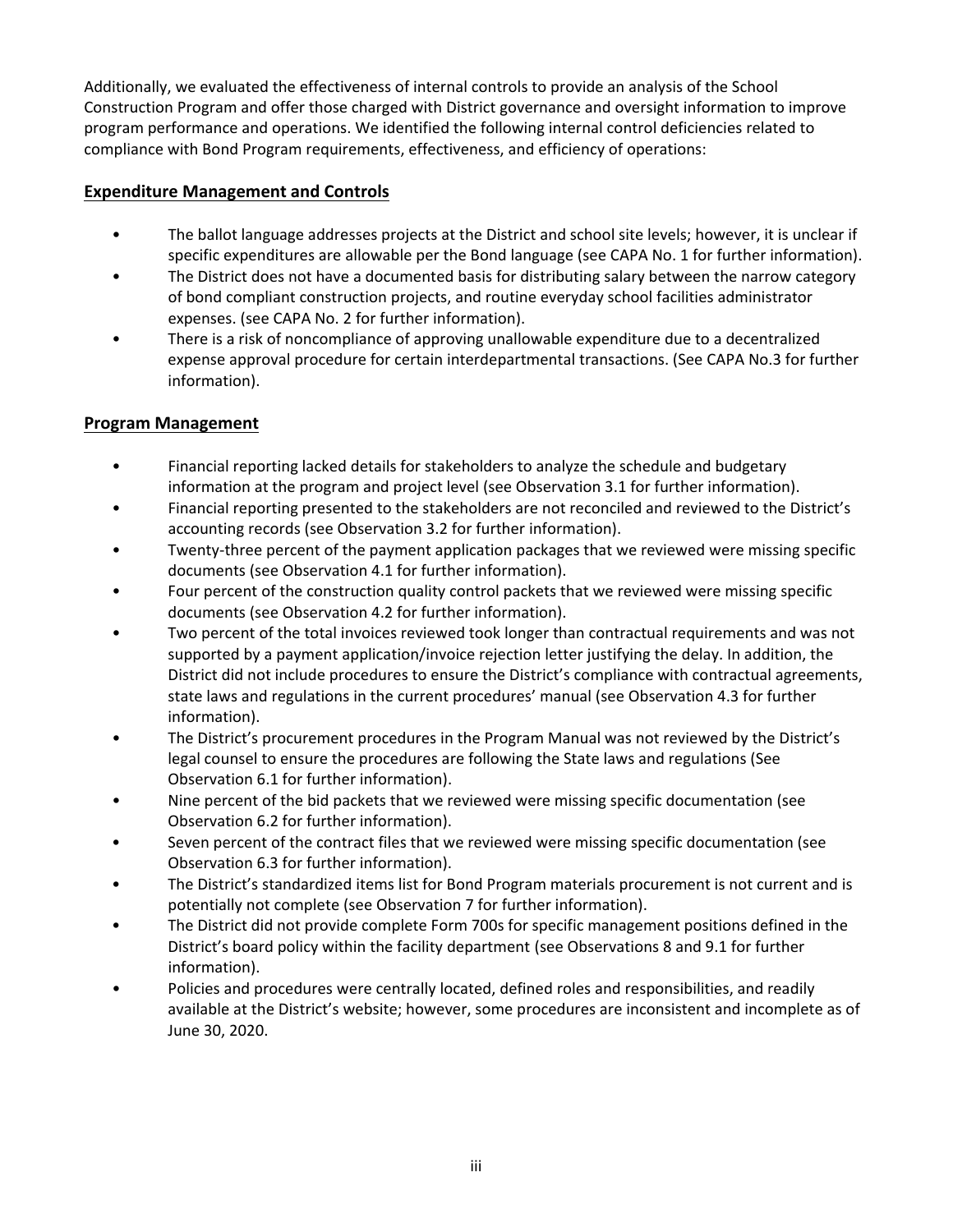#### **Budgetary Management and Change Order Reporting and Controls**

- Policies and procedures covering the process for developing and adhering to design and construction budgets are current; however, not followed in practice (see Observation 1.1 for further information).
- The District incurred expenditures prior to securing the budget for the Cole Administrative Center Project (see Observation 1.2 for further information).
- The District's project cancellation increases the risk of poor management and the use of the bond funds (see Observation 1.3 for further information).
- The District does not include expenditures by timeframe based on project forecasts to validate that sufficient funding is available to meet the financial requirements of Measure J objectives (see Observation 2 for further information).
- Policies lacked claims avoidance considerations, evidence preservation to limit exposure (See Observation 5.1 for further information).
- Policies and procedures surrounding change order review and acceptance are inconsistently applied (See Observation 5.2 for further information).
- There is not a defined policy for reporting of meaningful change orders to key stakeholders (see Observation 5.3 for further information).
- Change orders are often classified as "errors and omissions" due to the architect's drawings, not including all specifications (see Observation 5.4 for further information).

We provided improvement recommendations related to our observations for expenditure management and controls, adherence to design and construction cost budgets, adherence to design and construction schedules and timelines, financial reporting and internal controls, payment procedures, change order and claims procedures, bidding and procurement procedures, best practices for procurement of materials and services, conflict of interest, compliance with state laws and guidelines, and board policy.

Management remains responsible for the proper implementation and operation of an adequate system of internal control. Due to the inherent limitations of any internal control structure, errors, or irregularities may occur and not be detected. Also, projections of any evaluation of the internal control structure to future periods are subject to the risk that the internal control structure may become inadequate because of changes in conditions or the degree of compliance with the procedures may deteriorate.

This report is intended solely for the use of the District's Board of Education, management, and the Citizen's Bond Oversight Committee. This report is not intended to be, and should not be, used by anyone other than these specified parties.

Sincerely,

Gide Sailly LLP

Menlo Park, California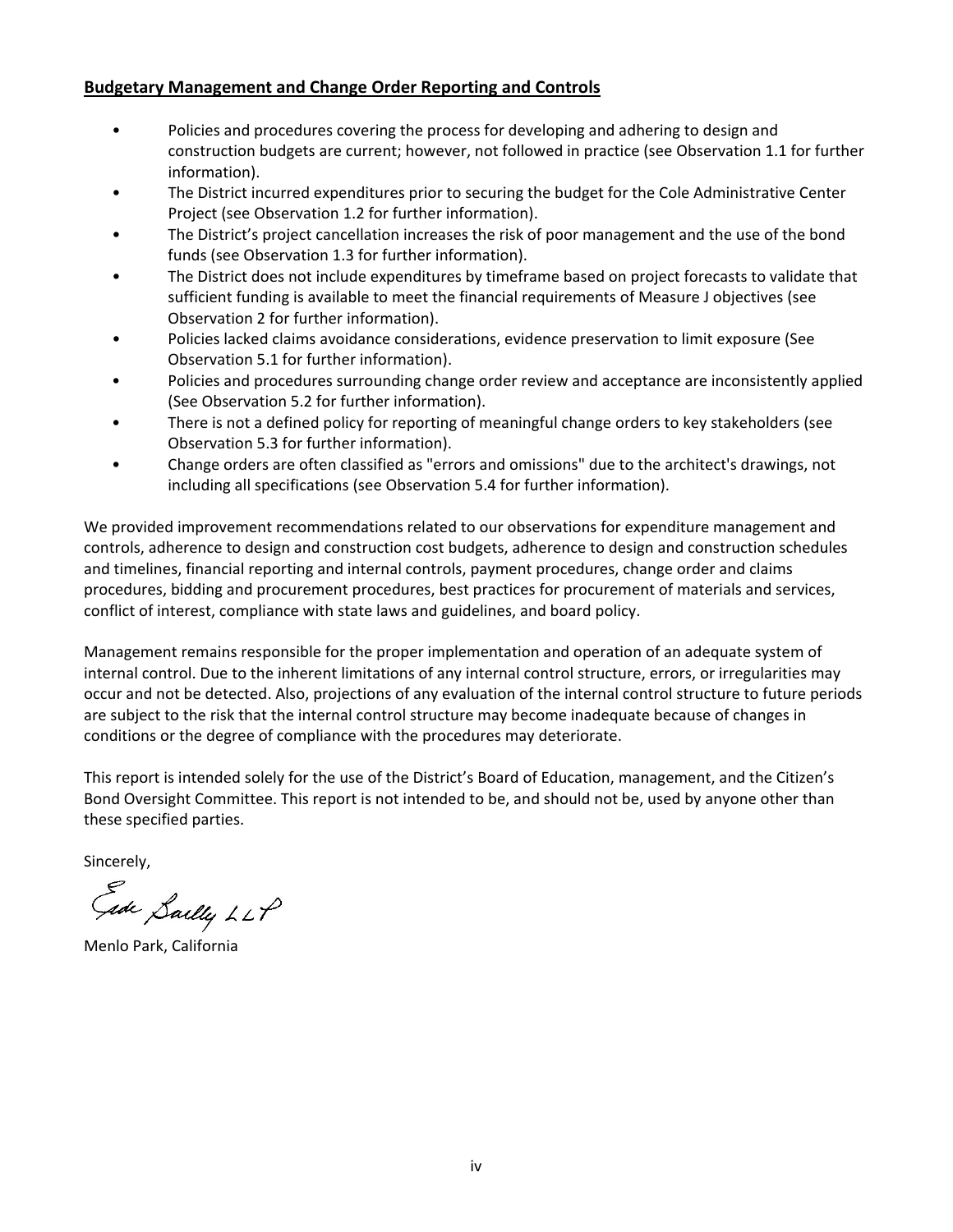## **TABLE OF CONTENTS JUNE 30, 2020**

| <b>BACKGROUND INFORMATION</b>                                                         |    |
|---------------------------------------------------------------------------------------|----|
| A. Oakland Unified School District Approved Bond Fund                                 | 2  |
| B. California State Requirements                                                      | 2  |
|                                                                                       |    |
| OBJECTIVES, SCOPE, AND METHODOLOGY                                                    | 4  |
|                                                                                       |    |
| <b>AUDIT RESULT</b>                                                                   |    |
| Conduct a Performance Audit (CAPA)                                                    | 8  |
| Special Outcome No. 1 - Adherence to Design and Construction Cost Budgets             | 10 |
| Special Outcome No. 2 - Adherence to Design and Construction Schedules and Timelines  | 12 |
| Special Outcome No. 3 - Financial Reporting and Internal Controls                     | 13 |
| Special Outcome No. 4 - Payment Procedures                                            | 15 |
| Special Outcome No. 5 - Change Order and Claim Procedures                             | 17 |
| Special Outcome No. 6 - Bidding and Procurement Procedures                            | 20 |
| Special Outcome No. 7 - Best Practices for Procurement of Materials and Services      | 23 |
| Special Outcome No. 8 and 9 - Conflict of Interest and Compliance with State Laws and |    |
| <b>Guidelines and Board Policy</b>                                                    | 24 |
| <b>REPORTING VIEWS OF RESPONSIBLE OFFICIALS</b>                                       | 27 |
|                                                                                       |    |
| <b>Appendix A - Interviews Performed</b>                                              | 31 |
| <b>Appendix B - Reviews of Prior Year Audit</b>                                       | 32 |
|                                                                                       |    |
| <b>Appendix C - Observation 4.1</b>                                                   | 36 |
|                                                                                       |    |
| <b>Appendix D - Observation 4.2</b>                                                   | 40 |
| <b>Appendix E - Observation 4.3</b>                                                   | 41 |
|                                                                                       |    |
| <b>Appendix F - Observation 6.2</b>                                                   | 42 |
| <b>Appendix G - Observation 6.3</b>                                                   | 43 |
|                                                                                       |    |
| <b>Appendix H - List of Expenditures Reviewed</b>                                     | 44 |
| Appendix I - List of Amendments and Change Orders Documents Reviewed                  | 50 |
|                                                                                       |    |
| Appendix J - List of Contracts and Procurement Documents Reviewed                     | 52 |
| Appendix K - Project Status Report Example                                            | 54 |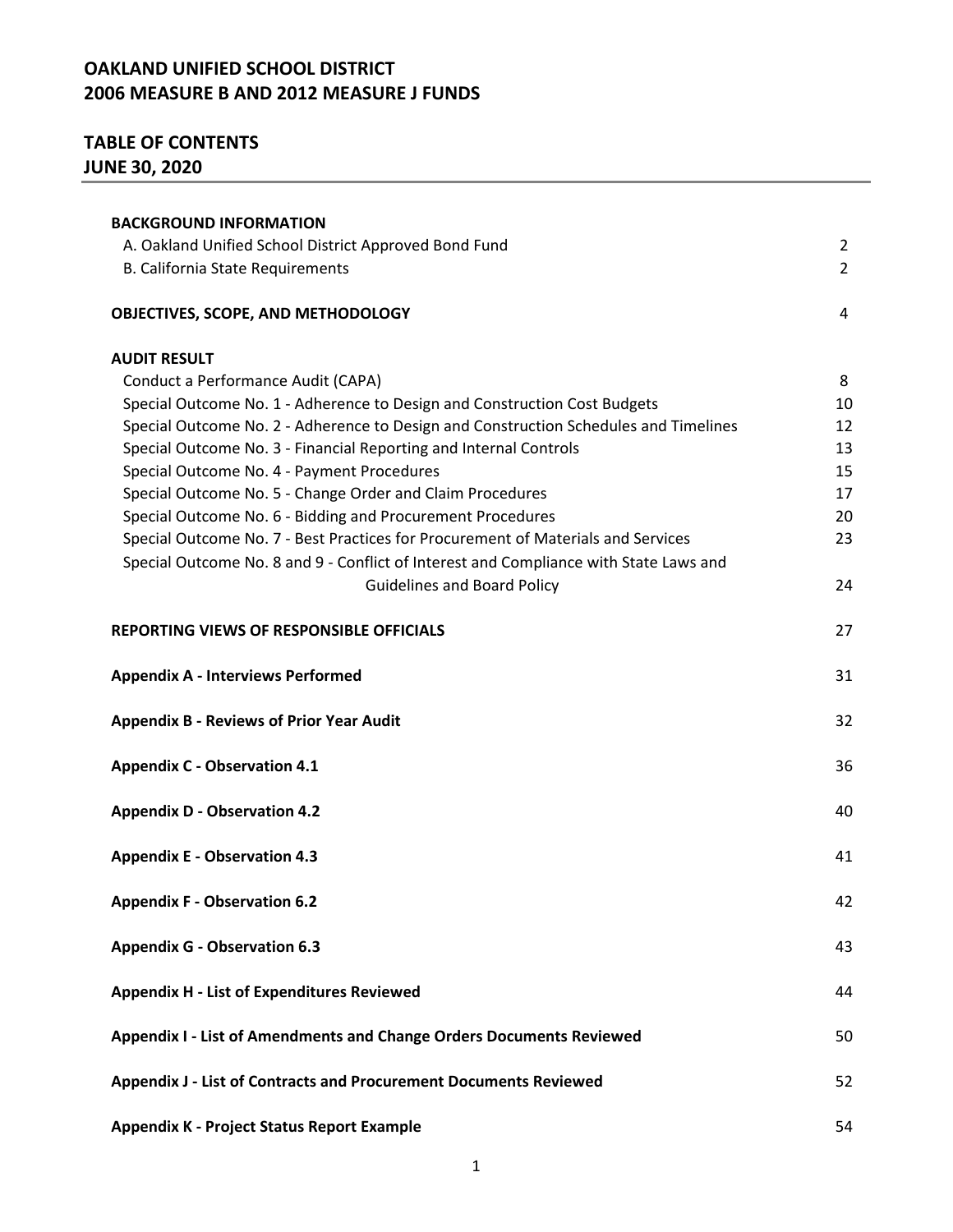#### **BACKGROUND INFORMATION FOR THE YEAR ENDED JUNE 30, 2020**

#### **A. OAKLAND UNIFIED SCHOOL DISTRICT APPROVED BOND FUNDS**

On June 6, 2006, Oakland voters approved the School Facilities Improvement Bond of 2006 (Measure B) authorizing the District to issue \$435 million of general obligation bonds to finance the school facilities projects specified and listed in the Bond Project List. The funds were intended to "repair and modernize elementary, middle and high schools and pre-schools, including renovating classrooms, restrooms and other facilities to meet current safety standards, and repairing electrical, plumbing and other building systems; and to build libraries, classrooms, and science and computer labs."

On November 6, 2012, Oakland voters approved the School Facilities Improvement Bond of 2012 (Measure J). Measure J authorized the District to issue \$475 million to "improve the quality of Oakland schools and school facilities to better prepare students for college and jobs, to upgrade science labs, classrooms, computers, and technology, improve student safety and security, repair bathrooms, electrical systems, plumbing, and sewer lines, improve energy efficiency and earthquake safety."

Bond Program accounting records show total expenditures of \$84,602,898. Measure J Bond Program expenditures totaled \$79,215,893, and Measure B Bond Program expenditures totaled \$5,387,005 in the current year.

Unspent resources on June 30, 2020, including the Measure J Series 2020 issued on August 13, 2020, are \$123,901,577. Of this total, Measure J includes \$103,474,693, and Measure B includes \$20,426,884. The final series of bonds under Measure B was sold in August 2016. The August 2020 series of bonds is the final issuance under Measure J.

#### **B. CALIFORNIA STATE REQUIREMENTS**

A Construction Bond Program Performance Audit is required for the District's Measure J and Measure B Construction Bonds by Proposition 39, State Constitution Article XIII A, and Education Code Section 15272. These requirements specify that the proceeds from the sale of school facilities bonds can be expended only on Listed Projects. Both the State Constitution and Education Code require an annual independent performance audit to verify that Bond proceeds were used on Listed Projects. Finally, SB 1473, approved by the Governor on September 23, 2010, amended the California Education Code to add Section 15286, which requires an annual performance audit to be conducted in accordance with Government Auditing Standards issued by the Comptroller General of the United States.

California voters passed proposition 39 on November 7, 2000. Proposition 39 amended provisions to the California Constitution and the California Education Code. The purpose and intent of the initiative were "to implement class size reduction, to ensure that our children learn in a secure and safe environment, and to ensure that school districts are accountable for prudent and responsible spending for school facilities." It provided for the following amendments to the California Constitution and California Education Code: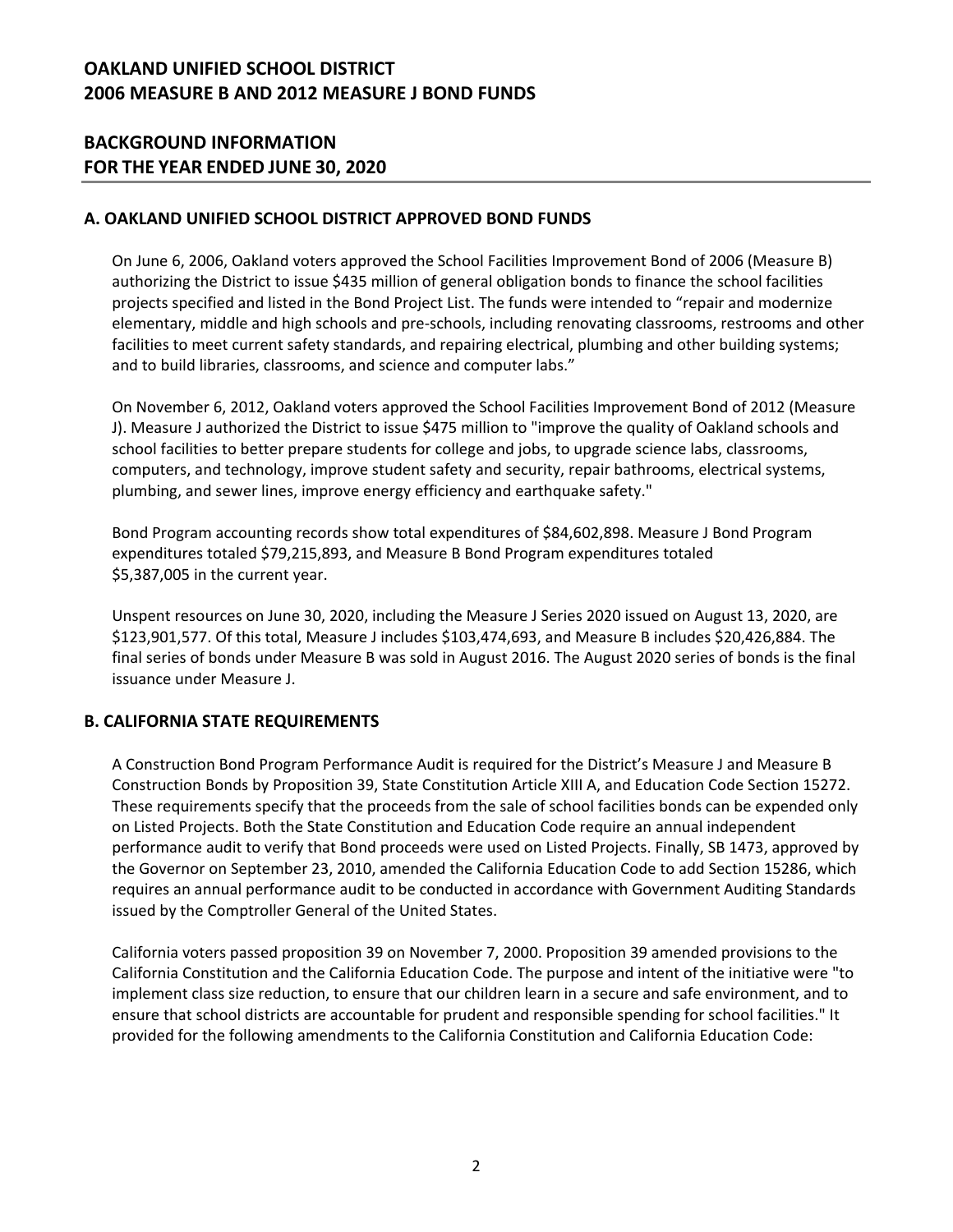#### **BACKGROUND INFORMATION FOR THE YEAR ENDED JUNE 30, 2020**

1. To provide an exception to the limitation on ad valorem property taxes and the two-third vote requirements to allow school districts, community college districts, and county offices of education to equip our schools for the 21st Century, to provide our children with smaller classes, and to ensure our children's safety by repairing, building, furnishing and equipping school facilities;

2. To require school district boards, community college boards, and county offices of education to evaluate the safety, class size reduction and information technology needs in developing a list of specific projects to present to the voters;

3.To ensure that before they vote, voters will be given a list of specific projects their bond money will be used for;

4.To require an annual, independent financial audit of the proceeds from the sale of the school facilities bonds until all of the proceeds have been expended for the specified school facilities projects; and

5.To ensure that the proceeds from the sale of school facilities bonds are used for specified school facilities projects only, and not for teacher and administrator salaries and other school operating expenses, by requiring an annual independent performance audit to ensure that the funds have been expended on specific projects only."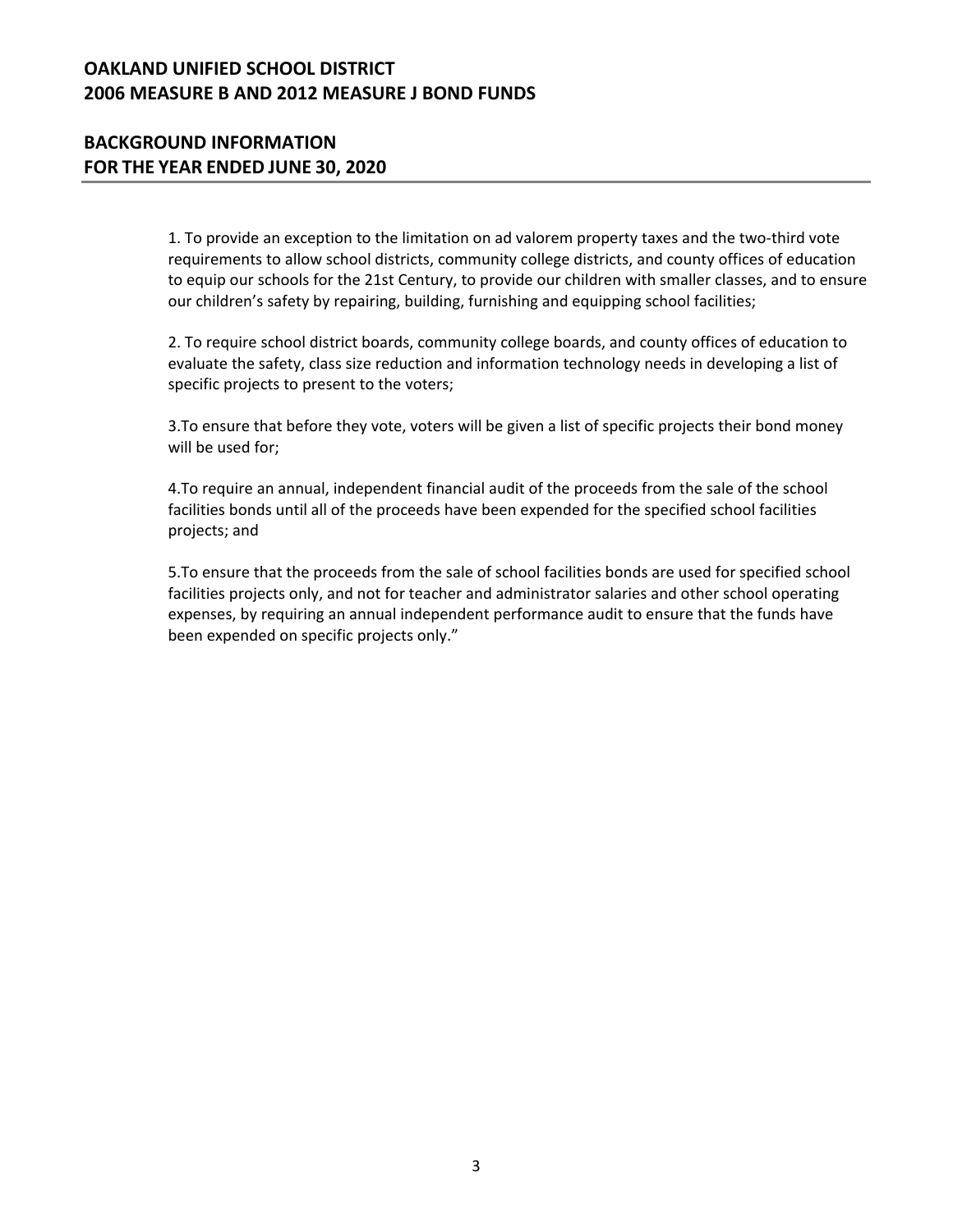### **OBJECTIVES, SCOPE, AND METHODOLOGY FOR THE YEAR ENDED JUNE 30, 2020**

The primary objective of the performance audit included verification of management's compliance with Proposition 39, which required that bond proceeds only be used for school facilities projects that were listed with the Bond. The District created the Measure J and Measure B Bond funds under Proposition 39, which requires the District to expend these funds proceeds only on Listed Projects, and not for school operating expenses.

We conducted this Bond Program performance audit following *Government Auditing Standards* for Performance Audits, July 2019 Revision, issued by the Comptroller General of the United States (GAGAS). As required by GAGAS, we planned and performed the audit to obtain sufficient and appropriate evidence to provide a reasonable basis for our findings and conclusions based on our audit objectives. The evidence obtained provides a reasonable basis for our findings and conclusions based on our audit objectives. Because GAGAS performance audit procedures require reasonable assurance, and these audit procedures did not require a detailed examination of all transactions and activities, there is a risk that compliance errors, fraud, or illegal acts may exist that were not detected by us. Based on the performance audit procedures performed and the results obtained, we have met our audit objective. Performance audit procedures covered the period July 1, 2019, through June 30, 2020.

Management remains responsible for the proper implementation and operation of an adequate internal control system. Due to the inherent limitations of any internal control structure, errors, or irregularities may occur and not be detected. Also, projections of any evaluation of the internal control structure to future periods are subject to the risk that the internal control structure may become inadequate because of changes in conditions or that the degree of compliance with the procedures may deteriorate.

This performance audit did not constitute an audit of financial statements in accordance with Government Auditing Standards. Eide Bailly was not engaged to and did not render an opinion on District internal controls. The full list of performance audit objectives (as specified by the District and agreed upon for this performance audit) and methodology applied included the following:

# **Conduct a Performance Audit (CAPA) for Measure J and B**

We reviewed the Bond Program's financial records and expenditures to verify that funds were used for approved Bond Program purposes as outlined in the ballot language, Bond documents, Board-approved Listed Projects, and Proposition 39 requirements. We reviewed the Bond Program's financial records and expenditures by obtaining the Annual Financial Report and comparing the balances to the District's detailed accounting records. We analyzed control processes, tested the Bond Program expenditure cycle, and sampled supporting documentation to validate internal controls. We selected all vendor transactions with current-year expenditures of \$100,000 and over and at least one transaction of the vendors with current-year expenditures under \$100,000. Adjusted for the effects of interfund transfers, we tested 80 percent of the total of 235 vendor expenditures in the amount of \$68,006,823 consisting of 176 expenditures from Measure J totaling \$64,563,603 and 59 expenditures from Measure B totaling \$3,443,220.

These transactions included payments for contractors, employees, and journal entries. Our testing procedures were performed to verify: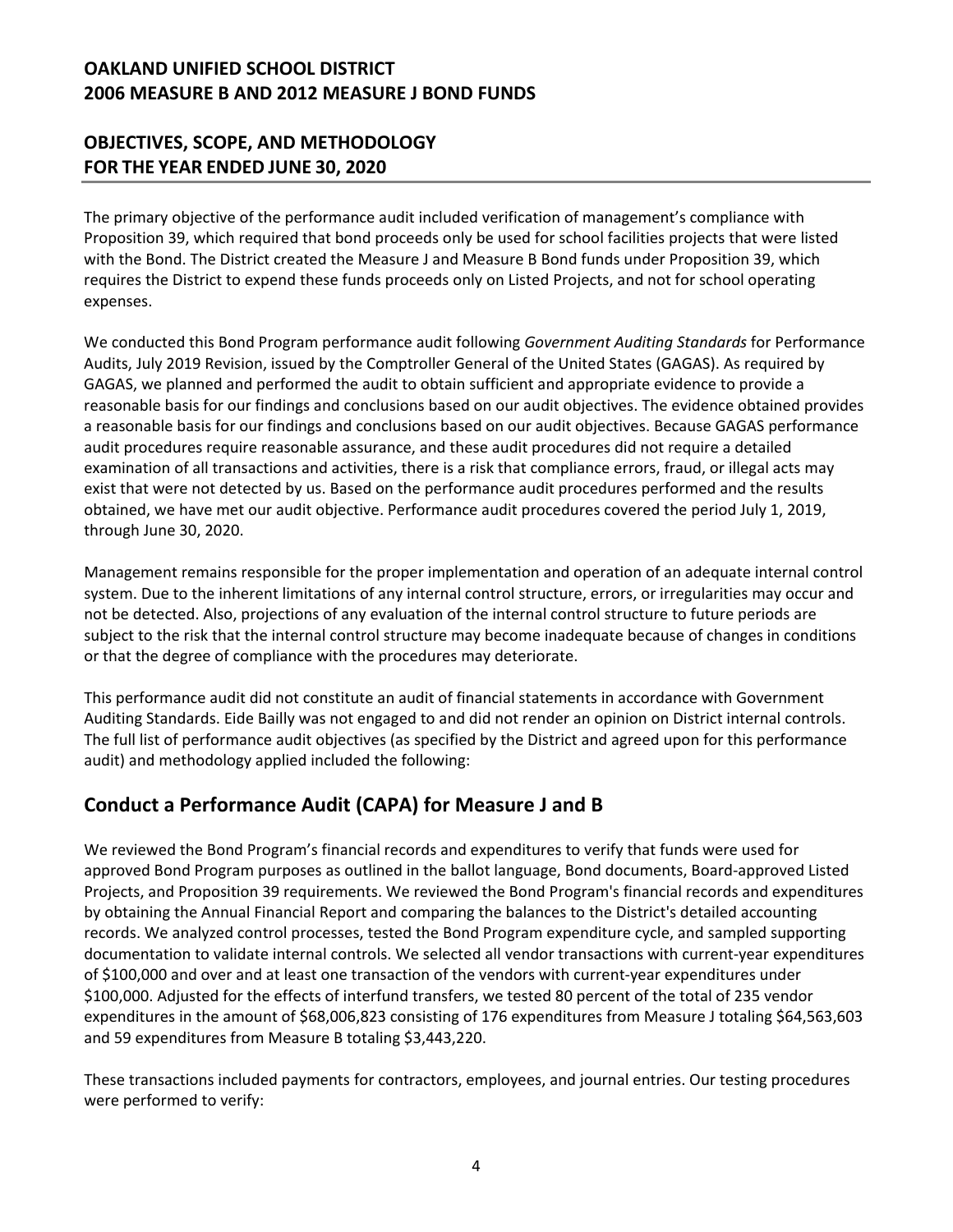#### **OBJECTIVES, SCOPE, AND METHODOLOGY FOR THE YEAR ENDED JUNE 30, 2020**

- Expenditures were for Listed Projects.
- Approval of payment applications and invoices was obtained.
- Expenditures complied with the approved contract, purchase order, or other procurement documentation.
- Expenditures were recorded in the proper period, accurately, and comprehensively in the District's books and records.
- Expenditures met allocability and allowability requirements for allowance and contingency usage per sampled job contract language.

We tested 96 percent of the full Measure J and Measure B salary expenditures for \$2,164,130 and 100 percent of benefits expenditures.

We attended entrance meetings with bond program senior management and are available to meet with District personnel, and the Citizen's Bond Oversight on an ongoing basis.

We conducted interviews with key personnel responsible for implementing the bond program. This included individuals in senior management and staff positions responsible for overseeing the planning, design, and construction work associated with the projects, such as team members of OUSD's program management team, OUSD's facilities, and administration, and contractor project management. We also interviewed the accounting staff responsible for monitoring and implementing the financial controls over the programs. A complete list of the individuals interviewed is included in Appendix A.

# **Specific Outcome No.1. Adherence to Design and Construction Cost Budgets**

We reviewed management's process for the development and adherence to design and construction budgets on bond-funded projects in the facilities construction program to gather and test data to determine compliance and measure the effectiveness of controls.

We reviewed the reconciliation of projects for which bond funds were expended to projects approved by the Board, analyzed the reconciliation of projects approved by the Board to projects on the approved facilities master plan, and reviewed the reconciliation of the facilities master plan on the approved project lists for Proposition 39.

# **Specific Outcome No.2. Adherence to Design and Construction Schedules and Timelines**

We reviewed the methods used by bond program management to track the schedule of available resources and expenditures for all projects and to plan each building project per the availability of funds. To accomplish this, we walked through existing schedule performance tracking methods, Bond fund expenditure schedules, and sample supporting documentation for expenditures and cost controls performance. Audit procedures included assessment of performance against schedule as well as controls needed for reliable schedule reporting.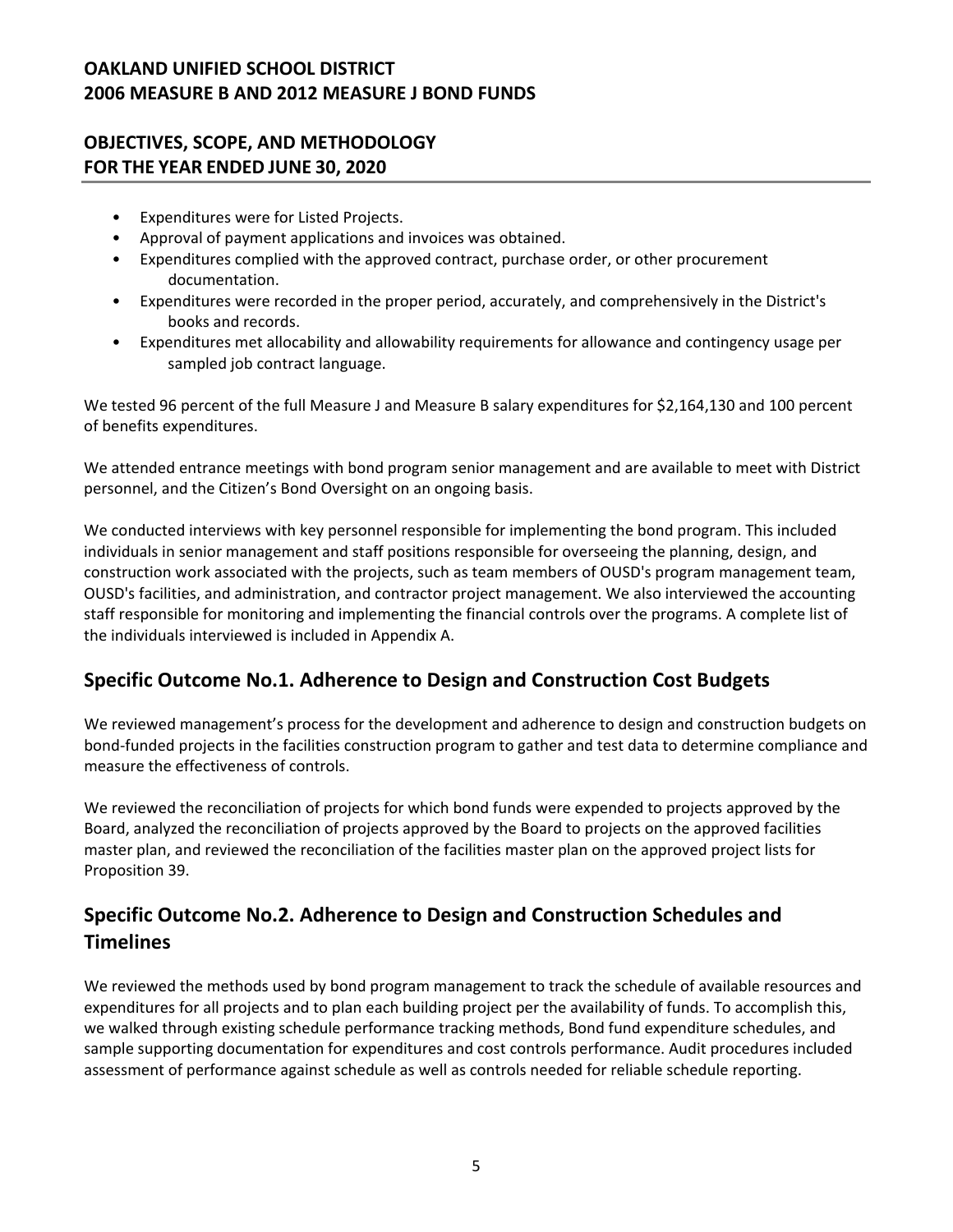### **OBJECTIVES, SCOPE, AND METHODOLOGY FOR THE YEAR ENDED JUNE 30, 2020**

# **Specific Outcome No.3. Financial Reporting and Internal Controls**

We evaluated the actions taken by bond program management to apply policies and procedures that accomplish the Bond Program schedule, scope management, and performance goals. We reviewed Bond Program reporting as needed to provide current, accurate, and complete cost, schedule, and budgetary information to Program stakeholders. Based on interviews and information gathered during the project audit, we conducted an analysis of financial reporting and controls.

This analysis also reviewed the cost, schedule, and budgetary reporting and review methodologies.

### **Specific Outcome No.4. Payment Processing**

We verified that OUSD was compliant with its policies and procedures related to Proposition 39 expenditures and payments for the period. We documented the use of Bond Program funds and segregation of these funds for Bond Program purposes, traced Bond funds received by OUSD and reconciled amounts received with amounts expended, and verified that these funds were spent for Bond Program purposes. Payment approval and cost accounting control design and operation were verified. A review for payment per contract terms was conducted. We gathered and tested data to determine compliance and measure the effectiveness of payment controls. Cost reimbursable contracts were given specific focus and attention, as applicable. Processes to review and approve contractor charges were analyzed to prevent excessive fees and overpayments, and payment applications were examined to assess the adequacy of supporting documentation.

### **Specific Outcome No.5. Change Order and Claim Procedures**

Change order documentation was reviewed for compliance with Public Contracting Code, California school construction state requirements, and other regulations. Controls and activities to manage change orders were evaluated. Contracts were reviewed to gain an understanding of allowable charges and reimbursable costs related to change orders. Policies and procedures covering the review and approval of contractor change orders were analyzed to identify potential exposures. Specific consideration was given to change order cause, responsibility, and pricing.

We reviewed policies and procedures to verify whether documentation exists before approval of change orders and to confirm that required approvals were applied. Additionally, we evaluated and reviewed the processes used to communicate potential claims and mitigate claims risk effectively.

# **Specific Outcome No.6. Bidding and Procurement Procedures**

We validated support to ensure the use of sole-source procurement was documented, cost justification was available, and required approvals were applied. We summarized the sole source procurement documentation reviewed, including instances where the specifications were narrowly defined to be vendor-specific. For competitive bids, we verified compliance with requirements of the California school construction state requirements, Public Contracting Code, as well as State and other Professional Services Contract relevant laws and regulations. Additionally, we evaluated procurement controls for the application of competitive and compliant contracting practices.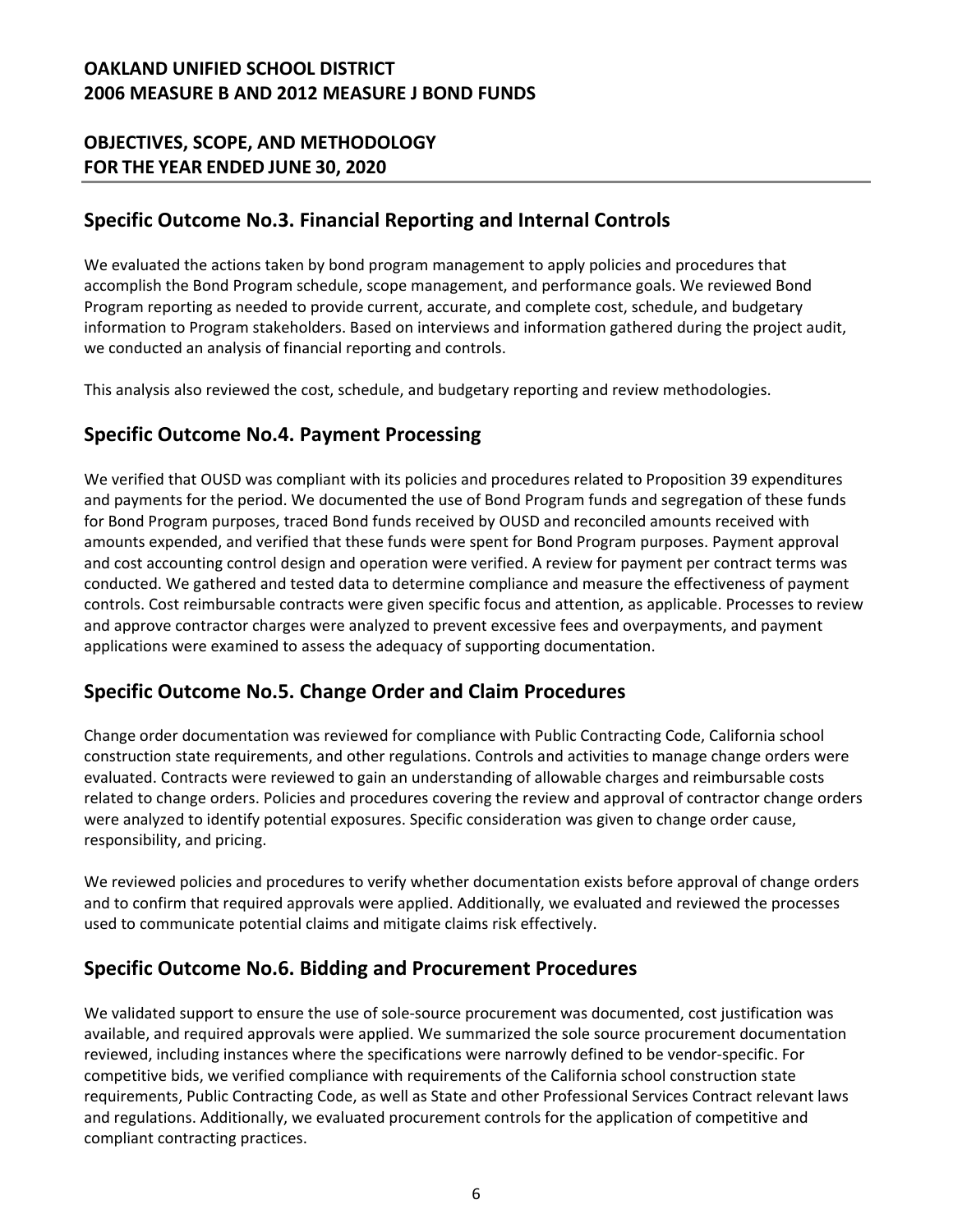### **OBJECTIVES, SCOPE, AND METHODOLOGY FOR THE YEAR ENDED JUNE 30, 2020**

### **Specific Outcome No.7. Best Practices for Procurement of Materials and Services**

We determined whether bond program management had and used a standardized items list and educational specifications for Bond Program materials procurement to identify facilities material requirements. We assessed whether materials requirements were available to project architects and designers and verified whether materials specifications were used in procurements and provided to all bidders during the procurement process. Review for cost-benefit analysis performed in setting materials standards and for District management approvals required significant materials specification changes.

# **Specific Outcome Nos.8, and 9. Conflict of Interest and Compliance with State Laws and Guidelines and Board Policy**

We analyzed for compliance with selected relevant state laws and regulations regarding school district facilities programs. We performed a risk assessment to identify requirements and regulations of which the District may be subject. The California Schools Accounting Manual (CSAM), Education Code, Public Contract Code, Government Code, California Code of Regulations (Title 21 and Title 24), and other appropriate regulations are considered within our analysis. We selected certain laws and regulations that are considered the highest risk for further review to assess the District's compliance. This analysis does not form a legal opinion or a complete analysis for compliance with all applicable state laws and regulations.

### **Present Audit Findings**

The performance audit conclusions were developed as the engagement progressed. A draft report was prepared at the end of the engagement for distribution and comment before final report issuance. In our report, we found areas of effective practice and areas needing improvement within the framework of each of the significant scope areas named above. Good practices for each scope area are also presented. It is the responsibility of management, and those charged with governance, to decide whether to accept the risk associated with these conditions because of cost or other considerations.

The elements of a finding, as required by *Government Auditing Standards*, are Criteria, Condition, Context, and Recommendation are included in the following pages. Management's response, responsible individual, and planned resolution date are included in the audit recommendations matrix. Management's response to our audit findings was considered for reasonableness and consistency with our knowledge of the District, but management's response is not subject to audit procedures.

The deliverables provided to the management of the bond program are produced collaboratively and objectively and meaningfully convey the performance audit results to achieve maximum benefit to the District, its Administration, the Citizens' Bond Oversight Committee and the Governing Board. We are committed to the Oakland Unified School District and are continually available to consult about this report.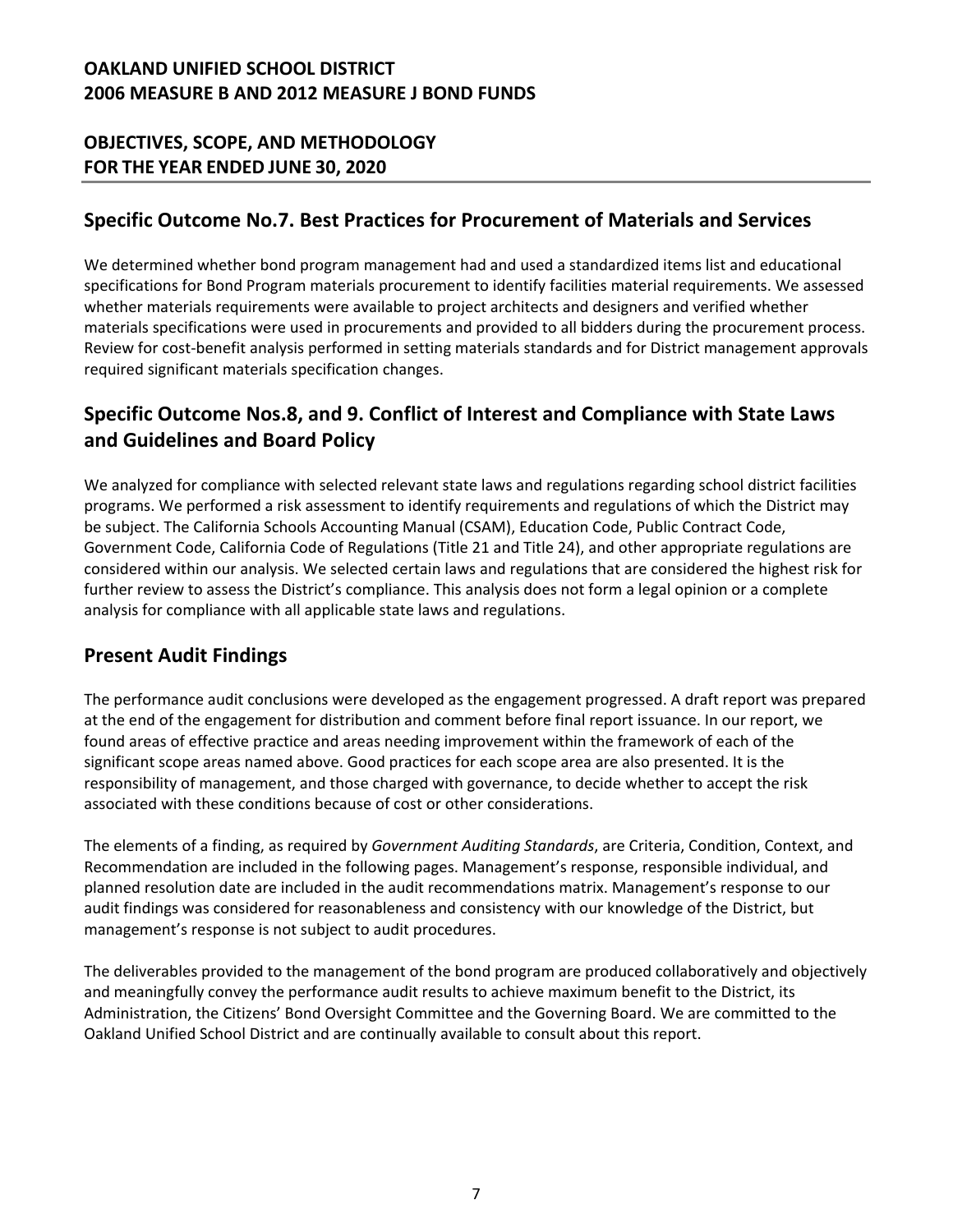#### **AUDIT RESULTS FOR THE YEAR ENDED JUNE 30, 2020**

# **CONDUCT A PERFORMANCE AUDIT (CAPA)**

We reviewed expenditures for compliance with the Bond's requirements for listed projects to ensure that unallowable costs were not allocated to the Bond Program, under Government Auditing Standards for performance audits. The conclusions of our work are summarized as follows:

# **CAPA No. 1**

**The ballot language addresses projects at the District and school site levels; however, particular expenditures are not explicit the Bond language.** We reviewed expenses for compliance with the Bond's requirements for Listed Projects to ensure that only allowable costs were allocated to the Bond Program. The District is currently paying rent for space at 1000 Broadway for interim housing of its administration offices totaling \$3.4 million during the fiscal year 2020 from Measure J. The former administration building is not usable due to flooding that occurred during the fiscal year 2013. While the expenditure provides benefits to the District, the Bond language for Measure J does not explicitly address the 1000 Broadway District administration office lease, and also does not expressly define "interim."

This decision was based on the advice of legal counsel and the State Trustee. The State Trustee wrote a letter to the District's then General Counsel in February 2019 addressing this matter. In the letter, the State Trustee cited discussions with Bond Counsel and concluded: "the [Measure J] language provides ample coverage for paying the lease of the 1000 Broadway site pending the construction of a new administration building..." The current plan was adopted on June 5, 2019, via Board Resolution 1819-0211 to move forward with a permanent District Administrative Center at the former Cole Elementary School, to approve the interim housing location at 1000 Broadway, and to authorize the revision of the Measure J spending plan to show how the current bond will fund the initial planning phase of the permanent housing and the updated rent costs for interim housing. In response to the Board Resolution 1819-0211, the District prepared and presented the new Spending Plan, which includes updated budgets for the extended rent expense for the interim housing and Phase 1 Cole Administrative Center project, dated January 2021 to the Citizens' Bond Oversight Committee on February 5, 2021.

**Improvement Recommendations:** Bond measures require long-term planning. There is always a trade-off between limiting a future Board's discretion to respond to the changing needs of the community versus the need to specify how each bond dollar must be spent. Key stakeholders may consider explicit language addressing this matter in a future ballot.

# **CAPA No. 2**

**The District does not have a documented basis for distributing salary between the narrow category of bond compliant construction projects, and routine everyday school facilities administrator expenses.** We evaluated and reviewed the funds used for administrator salaries only to the extent they performed administrative oversight work on Measure B or Measure J compliant construction projects, as allowable per Opinion 04-110 issued on November 9, 2004, by the State of California Attorney General. That opinion states that "a school district may use Proposition 39 school bond proceeds to pay the salaries of district employees to the extent they perform administrative oversight work on construction projects authorized by a voter-approved bond measure."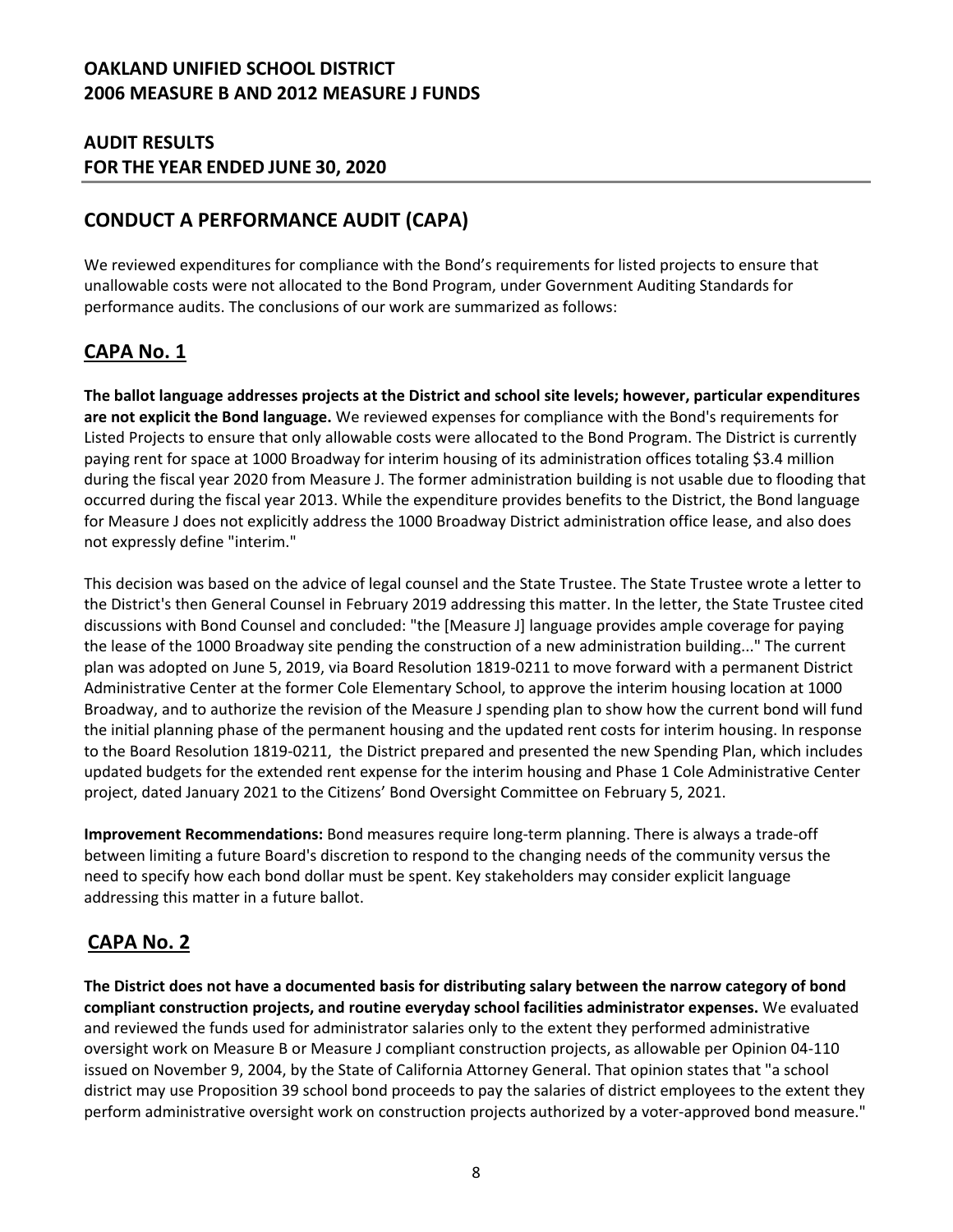### **AUDIT RESULTS FOR THE YEAR ENDED JUNE 30, 2020**

The total payroll charged to the bond programs was \$2.2 million. Twenty-four people are full-time bond program employees. Of these amounts, two people whose collective salary charged to the bond program was \$175 thousand, are allocated between the bond fund (80%) and the general fund (20%) and one person's salary was allocated between the bond fund (30%) and the general fund (\$70%) in amount of \$34 thousand to the bond fund. This matter does not apply to employees who are performing specific limited tasks, such as cleaning a site before it may be occupied, because timecards document the hours worked in those situations. About five percent of the total salary expenditures charged to the bond fund during the fiscal year were for non-recurring tasks.

We interviewed 7 out of 24, fully funded or cross-funded employees, and reviewed all 15 employees' positions and responsibilities. We also reviewed timesheets for non-recurring payroll expenditures. We tested 96 percent of the total salary expenditures of both Measure B and Measure J, which comprise testing of 93 percent of the Measure B payroll expenditures and 96 percent of Measure J Payroll expenditures. Based on the conversations with employees, and review of timesheets and other documents, employees funded by the bond funds have exclusive responsibilities related to bond fund or a majority of works involved bond-related activities. Furthermore, from an accounting perspective, the payroll records are complete and accurate; every dollar of salary expense is traceable to the specific employee who is being paid.

**Improvement Recommendation:** We recommend management to formally document the basis for distributing salary between the narrow category of bond compliant construction projects, and routine everyday school facilities administrator expenses. We do not intend that the implementation of this recommendation causes a burden to employees performing their job duties nor an increase in cost to the District. The California School Accounting Manual (CSAM) procedure 905 addresses distributing salaries between restricted funding sources. Those principals and suggestions could be reasonably applied to the District's bond program.

Aside from mitigating the risk that the Bond program is subsidizing non-bond administrative costs, this could also assist in budget risk management, if the bond program is exhausted.

# **CAPA No. 3**

**There is a higher than usual risk of noncompliance of approving unallowable expenditures due to a decentralized expense approval procedure for certain interdepartmental transactions.** We reviewed expenses for compliance with the Bond's requirements for Listed Projects to ensure that management allocated only allowable costs to the Bond Program. Of the 235 sampled expenditures, three transactions charged to Measure B and three transactions charged to Measure J were approved by personnel in the Technology Services Department. While Facilities personnel's approval is not a compliance requirement per se, nor do we suggest that Facilities personnel be involved in the decision-making process, there are reasons for Facilities personal to remain part of the approval chain. Per review of invoices, these expenditures are allowable under Measure B's voter-approved ballot language.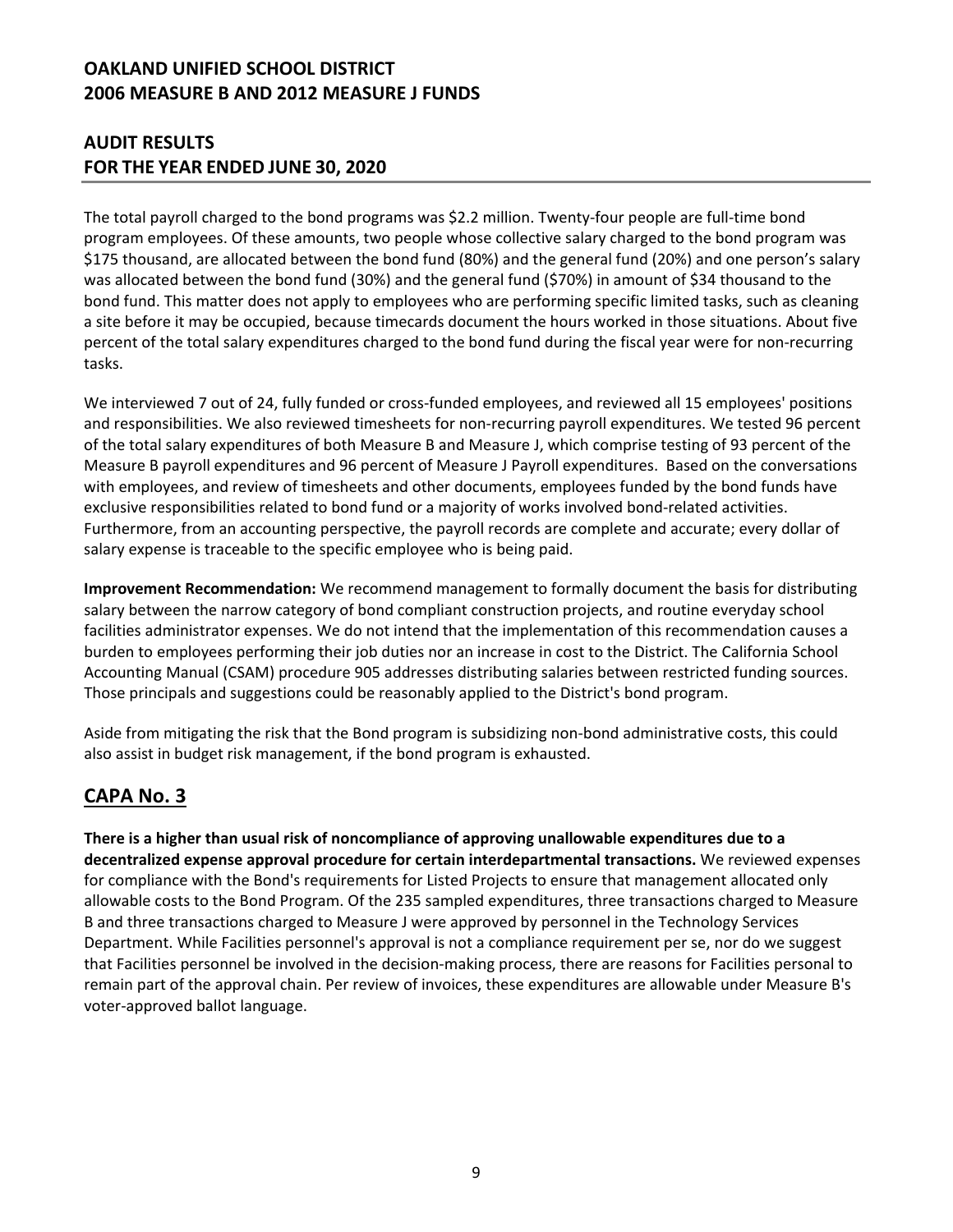#### **AUDIT RESULTS FOR THE YEAR ENDED JUNE 30, 2020**

**Improvement Recommendation:** Although departments other than Facilities may legitimately expend bond funds on eligible activities, we recommend that Facilities personal remain involved in the approval process. The reason is to mitigate the risk of approving unallowable activities due to decentralized approval processes. The Facilities personnel have the historical experience to assess allowability, to ensure all expenditures are recorded into the bond fund accounting and budget records, to ensure proper reporting of all payments to key stakeholders, and because the Facilities department is ultimately responsible for compliance.

# **SPECIFIC OUTCOME NO.1 – ADHERENCE TO DESIGN AND CONSTRUCTION COST BUDGETS**

### **Observation 1.1**

**Policies and procedures covering the process for developing and adhering to design and construction budgets are current; however, not followed in practice.** In response to the prior year recommendation, the District refined the budget monitoring procedures on the *OUSD Facilities Department Standard Operating Procedures Manual* published on the District's website. The manual addresses the budget and cost management procedures, responsibilities, and budget change procedures. The Manual describes that the project manager holds the primary responsibility of budget monitoring to ensure each project is within scope and costs within the approved budgets.

To ensure the budget monitoring procedures are followed in practice, we interviewed five project managers responsible for seven major projects and observed each project manager has an organized method of tracking all budgets and costs. We reviewed the project manager's documentation, which is internally called a "Pay App" and verified the amount recorded on the Pay App to the District's accounting records. However, we identified instances where the amounts such as total paid to date or the total contract amounts do not immediately reconcile to the District's accounting records. (See the table in Observation 3.2.) All identified differences have since been explained and resolved by the District.

**Improvement Recommendation:** The District should practice frequent budget reconciliation procedures to ensure the budget to actual reflects most current and accurate information and to better control and manage project costs. The District's procedures manual states, "the Project Manager is required to know where the budget is always on their project. This should include all soft costs and construction costs associated with the project. This can be accomplished by properly tracking all contracts, invoices, and pay applications in the PM database."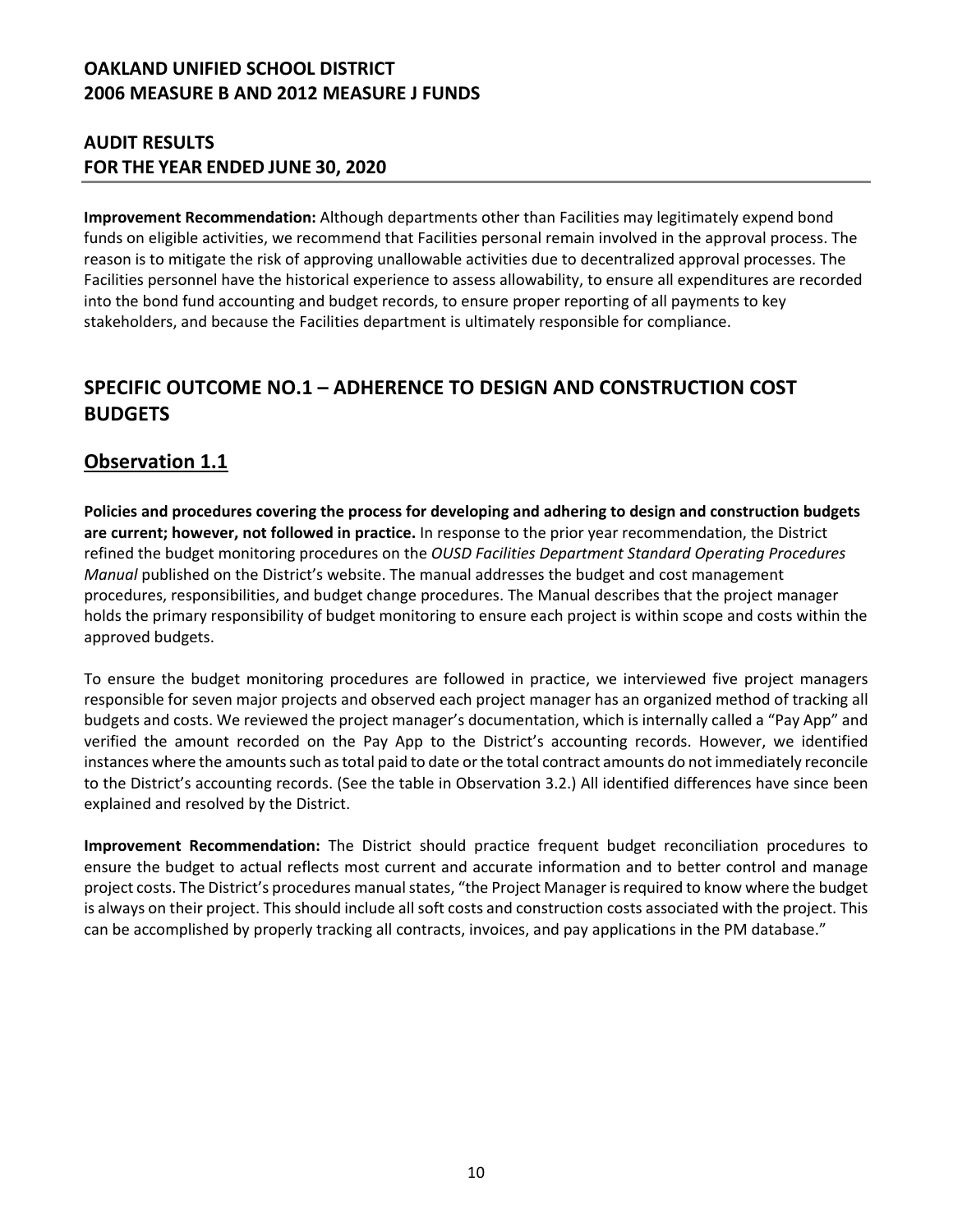#### **AUDIT RESULTS FOR THE YEAR ENDED JUNE 30, 2020**

# **Observation 1.2**

**The bond program has not contracted for obligations in excess of available resources, however the District incurred expenditures prior to securing the budget for the Cole Administrative Center project.** We evaluated the District's budget to the actual project expenditures status to ensure the District has budgeted sufficient resources to complete the project. We recalculated the available resources compared to budgeted expenditures to ascertain if the Bond program has contracted more projects than it can afford. On June 30, 2020, available resources were approximately \$123.9 million, and the bond program will pay outstanding contracts of \$72.8 million from those resources as the expense is incurred. Therefore, the bond program has not contracted for obligations in excess of available resources as of June 30, 2020.

Additionally, we reviewed the August 2018 Spending Plan," which is the relevant budget as of June 30, 2020, the "Historical Expenditures Details by Site" report, which shows the cumulative expenditures per project to June 30, 2020, and January 2021 Spending Plan, which is the most updated budget as of the date of this performance audit report. We selected seven significant projects and verified 6 out of 7 projects' expenditures were within the board-approved budget as of June 30, 2020. One project, Cole Administrative Center, incurred approximately \$2.1 million of expenditures through June 30, 2020; however, there was no budget formally approved by the board until February 2021, when the January 2021 Spending Plan was approved. Incurring expenses without the board-approved project budget increases the risk of inefficient use of the bond funds as there is a possibility of project cancellation by the Board.

**Improvement Recommendation**: Project cancellation leads to inefficient use of bond funds. A policy allowing for interim updates to the annual spending plan may mitigate future similar projects' risk.

# **Observation 1.3**

**The District's project cancellation increases the risk of inefficient use of bond funds.** We compared the budget changes from the August 2018 Spending Plan to the January 2021 Spending Plan and evaluated the budget changes' cause. We identified the Education Learning Complex Project (ELC2) budget decreased from \$17.5 million to \$7.5 million due to the project cancellation approved by the board resolution No.1819-0211. The project incurred \$7.2 million as of June 30, 2020, for the project's design. Although the Board may have approved the initial project and the cancellation of the project, it increases the risk of inefficient use of bond funds when the project stops after the significant bond fund has been expended.

**Improvement Recommendation:** Project cancellation leads to inefficient use of bond funds. A policy allowing for interim updates to the annual spending plan may mitigate future similar projects' risk. In addition, the District should report the project schedule and planned expenditures by project and by funding source to ensure enough funds are available to complete a project. See the recommended reporting under Observation 2.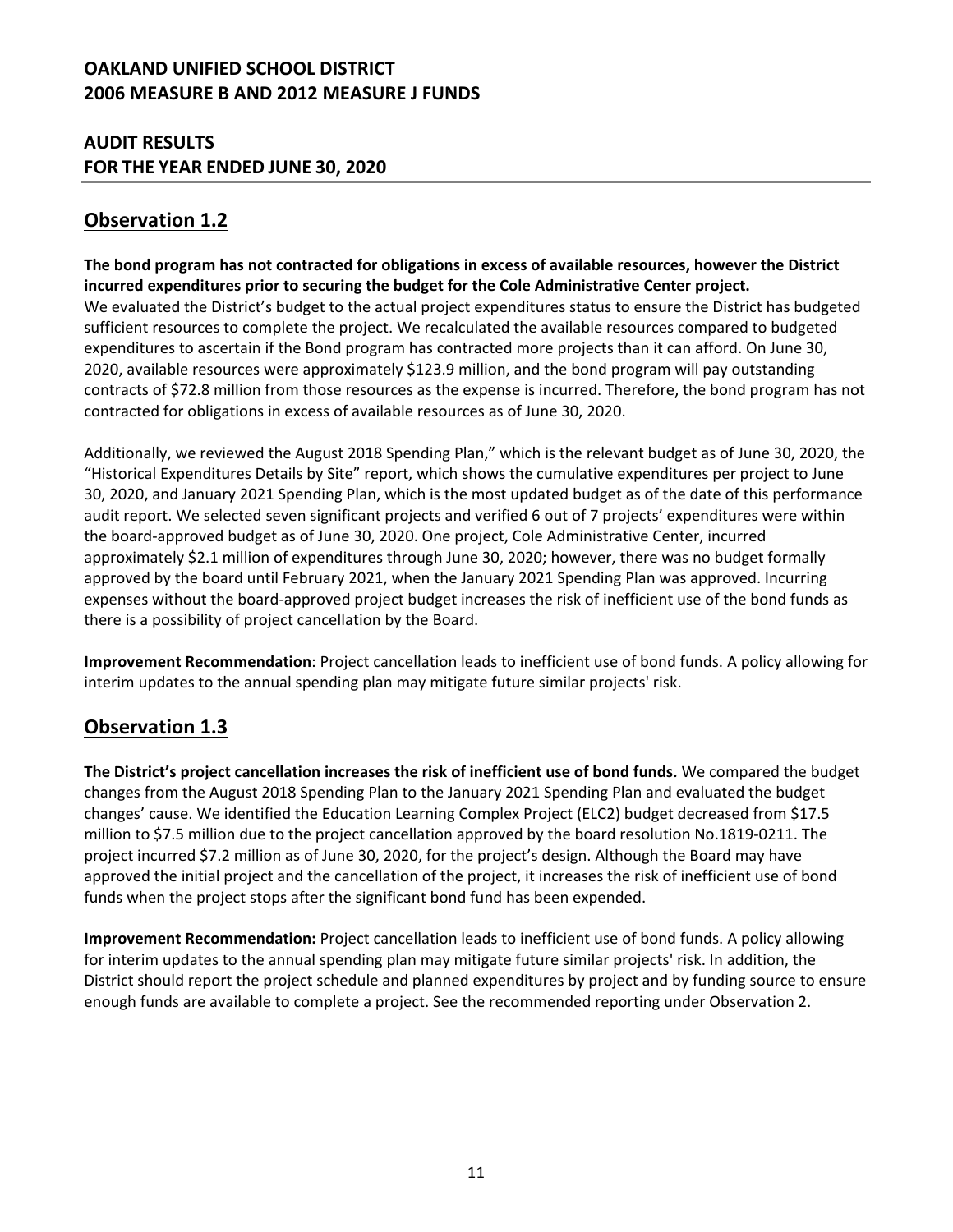#### **AUDIT RESULTS FOR THE YEAR ENDED JUNE 30, 2020**

# **SPECIFIC OUTCOME NO.2 – ADHERENCE TO DESIGN AND CONSTRUCTION SCHEDULES AND TIMELINES**

### **Observation 2**

**The District does not include expenditures by** *timeframe* **based on** *project* **forecasts to validate that sufficient funding is available to meet the financial requirements of Measure J objectives**. We reviewed the methods utilized by management to track the schedule of expected expenditures for all projects and to plan each project in accordance with the availability of funds. Based on the CBOC Report dated June 30, 2020, the "Historical Expenditures Details by Site" and "Details of Expenditure" reports included approved budgets for Measure J and expenditures from inception to FY 2020 for Fund 35 and 25 only (i.e., not Measure J) respectively and omitted the forecasted project-specific expenditures, revenues, and schedule/timeline data.

**Improvement Recommendation:** Consistent with the Government Finance Officers Association (GFOA), the District should report the project schedule and planned expenditures by a project by funding sources to ensure enough funds are available to complete a project. Per the GFOA Capital Project Monitoring and Reporting best practices for Reporting on Projects Status and Activities, states, "Meaningful reports should provide straightforward project information…Highlight significant changes to project scope, costs, schedule, or funding. To aid in the reporting, an annual snapshot of key schedule, cost estimate, and available funding information should be taken to establish baseline data for performance measures and report components." Without an updated schedule and the associated cash flow by the project, it is difficult to see when the funds will be fully expended. Ensuring there are enough funds to complete a project prior to starting it and reporting the schedule of available revenues will help ensure projects that are started are adequately funded through completion and provide greater visibility into the program's financial position. Finally, schedule reporting and control policies and procedures should be implemented to ensure consistent tracking of Bond Program projects. (See Appendix K for an example of a project status report)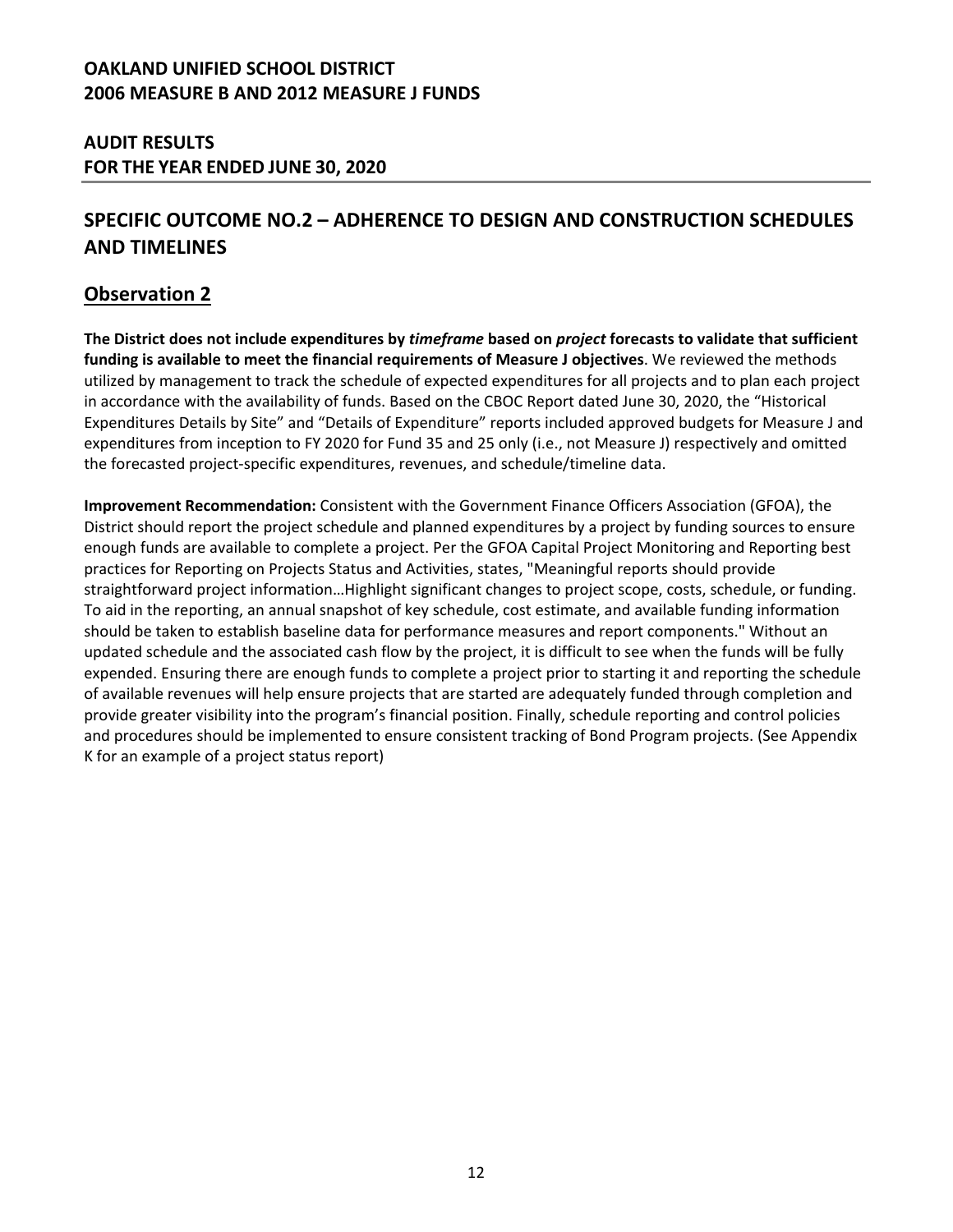#### **AUDIT RESULTS FOR THE YEAR ENDED JUNE 30, 2020**

### **SPECIFIC OUTCOME NO.3 – FINANCIAL REPORTING AND INTERNAL CONTROLS**

### **Observation 3.1**

**Financial reporting lacked enough details for key stakeholders to analyze the schedule at the program and project level**. Bond Program performance reporting practices were compared to GFOA's best practices to measure the effectiveness of controls surrounding the reporting of information to key stakeholders.

The District presented to the Citizens' Bond Oversight Committee (CBOC) on September 11, 2020. The presentation included the following key reports:

- **Cost and Budget** The Measure J/B Expenditures Details by Site Report includes a reconciliation of bond fund expenses to project budgets, as approved by the Board on August 2018 Spending Plan (see Observation No. 5.4 for change orders, and below for further information).
- **Schedule** The "Historical Expenditures Details by Site" and "Details of Expenditure" reports included approved budgets for Measure J and expenditures from inception to FY 2020 for Fund 35 and 25 only (i.e., not Measure J) respectively and omitted the forecasted project-specific spending, and schedule/timeline data (see Observation No. 2 for schedule and below for further information).

Following accepted best practices, at minimum, the following should be reported to key stakeholders:

- List of projects accompanied by measurements of their status in terms of budgets and timelines;
- Alterations to project budgets or schedules (exceeding a defined scope) with narrative explanations for these changes;
- Comparison of the current status of projects in terms of budgets and schedules to the original budget and timeline estimates of the project.

Management generates a report called "Project Status Meeting Agenda," which shows project status, budget, current phase percentage, and the target completion date. Although the District has information about the timeline and the current state of projects, this information is not being presented to the key stakeholders in a useful manner. Supplying the schedules and status of each project will aid stakeholders in making better decisions and providing effective oversight.

In response to the prior years' recommendation, the District is implementing a new construction project management software from Colbi Technologies. Facilities department staff and consultants are currently receiving training on the new software and are transitioning project documentation and information to the new system. Upon full implementation, we expect the District to have the ability to generate reports, including all the information mentioned above. As of June 30, 2020, and our report's date, the District has not fully implemented the new project management software.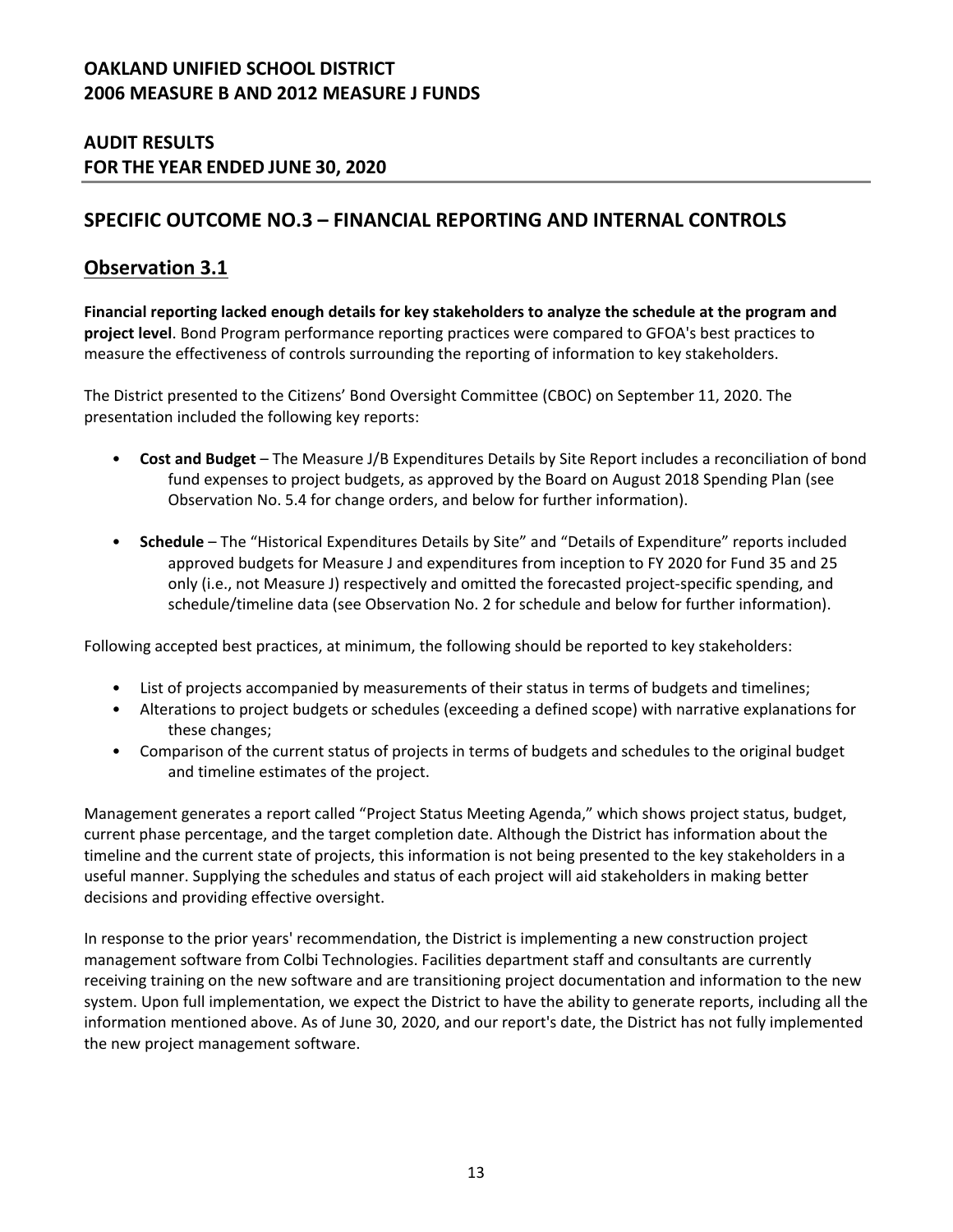### **AUDIT RESULTS FOR THE YEAR ENDED JUNE 30, 2020**

**Improvement Recommendation:** Concise and meaningful reporting enables the District to monitor budgetary performance against committed contract values and can serve as an early warning indicator for potential problems. Accepted best practices suggest that budget-to-actual comparisons of expenditures, and the percentage of completion, be presented to key stakeholders. The reporting should be accompanied by narrative descriptions of variances over a specified threshold. This information provides decision-makers time to consider actions that may be needed if significant deviations in budget-to-actual results become evident.

For the June 30, 2020 CBOC report, the District continued to include Project Budget Reconciliation for Major projects. Project Budget Reconciliation provides budgetary information at the project level. Information such as list of contractors, total committed amount and reconciliation of the amount paid to the total contract amount are included in the report. The District also improved the report "Historical Expenditures Detail by Site" by including cumulative changes in the budget from the June 2017 Spending Plan to the August 2018 Spending Plan. Although District has improved reporting procedures, the above-mentioned information are not included in the current CBOC reports such as timeline and the current percentage of completion.

The information necessary to overcome this finding already exists within the Bond Program. Therefore, we do not expect that the implementation of this recommendation is burdensome. To that end, we recommend the District formalize the policies and procedures about the compilation and reporting of information to key stakeholders. Lastly, the District should continue fully implementing the Colbi construction project management software, which we expect will facilitate financial and progress reporting. (See Appendix K for an example of project status report.)

# **Observation 3.2**

**Financial reporting presented to the stakeholders are not reconciled to the District's accounting records.**  Based on the review of the *OUSD Facilities Department Standard Operating Procedures Manual*, the District has a procedure that the Staff Accountant will be working with project managers to review and reconcile financial information that is presented to the CBOC; however, our evaluation could not verify that the procedures is implemented in practice.

We evaluated whether the information presented to the Citizens' Bond Oversight Committee reconcile to the District's accounting records by comparing major contractors' total contract amount and total amount paid to date reported on the "Project Budget Reconciliation" report to the Project Payment Application, which the project managers utilize to track all project contracts and invoices. Out of five major projects reported to the CBOC, we reviewed three projects' major contractors for the Madison, Fremont and Glenview projects. The following table summarizes our evaluation.

|                          |                            |        | Amount per CBOC |  | <b>Total Contract per</b> |                   |
|--------------------------|----------------------------|--------|-----------------|--|---------------------------|-------------------|
| <b>Project Name</b>      | Contractor                 | report |                 |  | PayApp                    | <b>Difference</b> |
| Fremont                  | Vila Tuluim Joint Ventures |        | 95,706,016      |  | 95,301,226                | 404,790           |
| Glenview                 | Cahill/Focon JV            |        | 46,205,367      |  | 46,184,719                | 20,648            |
| <b>Madison Expansion</b> | ADCO/Alten JV              |        | 26,050,932      |  | 26,050,932                |                   |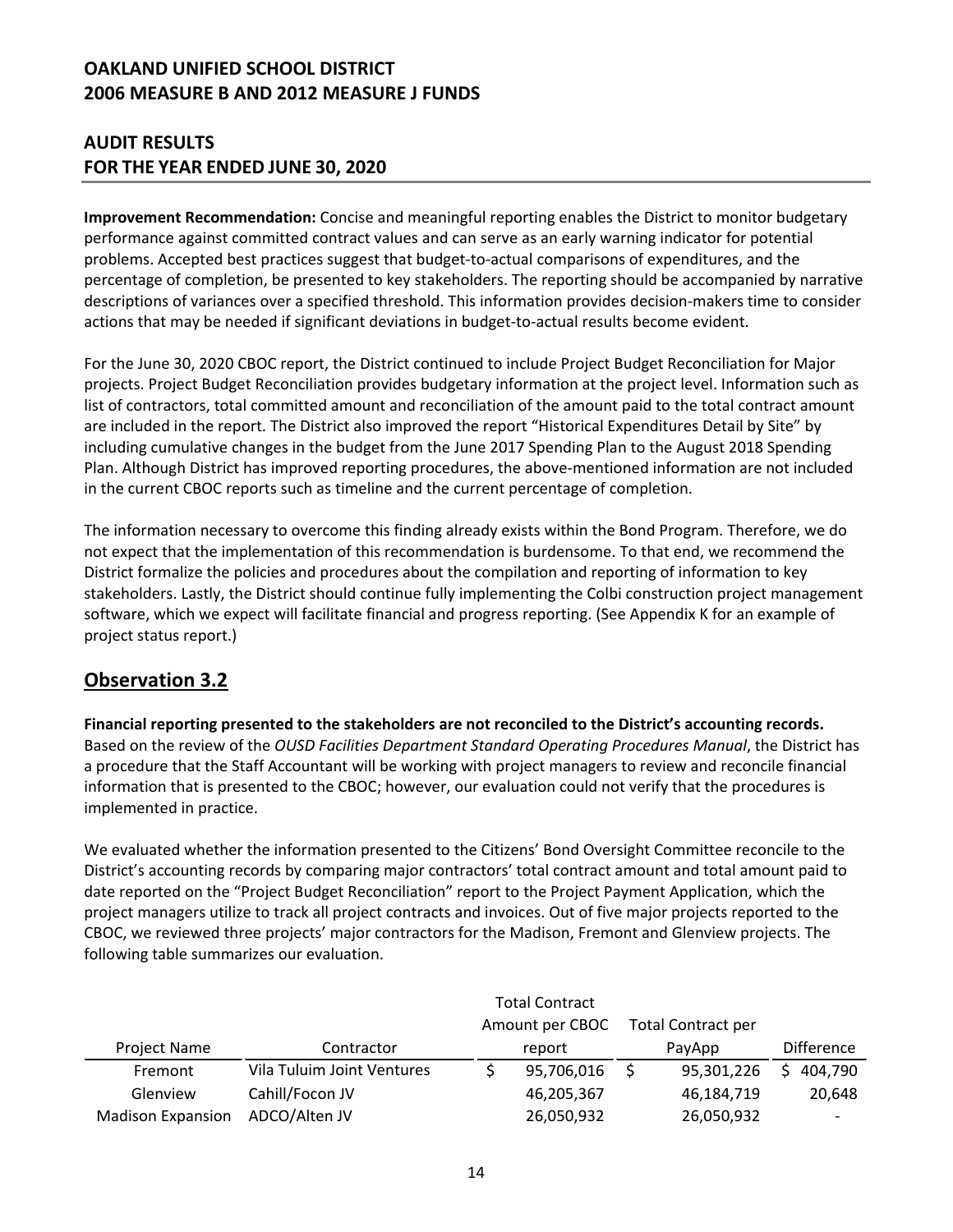#### **AUDIT RESULTS FOR THE YEAR ENDED JUNE 30, 2020**

As illustrated above, the total contract amount reported on the "Project Budget Reconciliation" in the monthly CBOC expenditure report as of June 30, 2020, does not reconcile with the total contract amount. The District explained the difference as follows:

- Fremont project: The total contract amount on Pay App submitted by the project manager did not include the board approved reimbursement amount of \$404,790 for the performance of preconstruction services contemplated by the agreement (Board File # 17-1925). The correct contract amount is reported on the CBOC report in amount of \$95,706,016.
- Glenview project: The total contract amount on CBOC report did not include the correct increment 1 amount. The correct contract amount is reported on the Pay App in amount of \$46,184,719.

We reviewed the contract files for the selected contractors and verified the difference is validated as the District's explanation.

**Improvement Recommendation:** Accounting personnel should work with project managers to implement review and reconciliation procedures to ensure consistent information is communicated between all stakeholders and reported to the CBOC.

### **SPECIFIC OUTCOME NO.4 – PAYMENT PROCEDURES**

# **Observation 4.1**

**Payment application packages were incomplete.** The official procedures over payment processing require that project managers prepare a Construction Pay Application Transmittal, a Consultant Invoice Transmittal, or Other Expenditures Transmittal, which includes checklist of documents required for Accounting to process payment and attach all applicable required documents into a payment application packet. We reviewed 235 transactions, which consist of 59 transactions from Measure B and 176 transactions from Measure J. The total sample covers 80 percent of the total expenditures. We verified that the correct amounts were paid to the correct vendor, and for work that was accepted by the District. We found that 56 of the sampled payment packages (approximately 23%) were incomplete because they were missing information required by the District policy. We considered a document to be necessary if it was identified as such by the project manager, or necessary per the nature of the invoice and the District's policy. (See Appendix C for additional detail.) We did not find instances where the nature of the incomplete payment application packets was of such severity that it exposed the District to undue risk.

Additionally, per the draft procedural documents, the District required approval from the OUSD Accounting/Finance, and Planning departments. This approval was not identified in any of the sampled expenditures documentation provided (Measure J 195/195, Measure B 88/88).

**Improvement Recommendation:** The District should have a clear guideline for payment processing, and they should be enforced. Furthermore, templates should be periodically updated to remain applicable. To that end, the District should finalize policies and procedures related to the payment approval process, including explicitly updating the payment application form template. Supplying clear policies and procedures can help ensure that expenditures are properly processed with appropriate internal controls.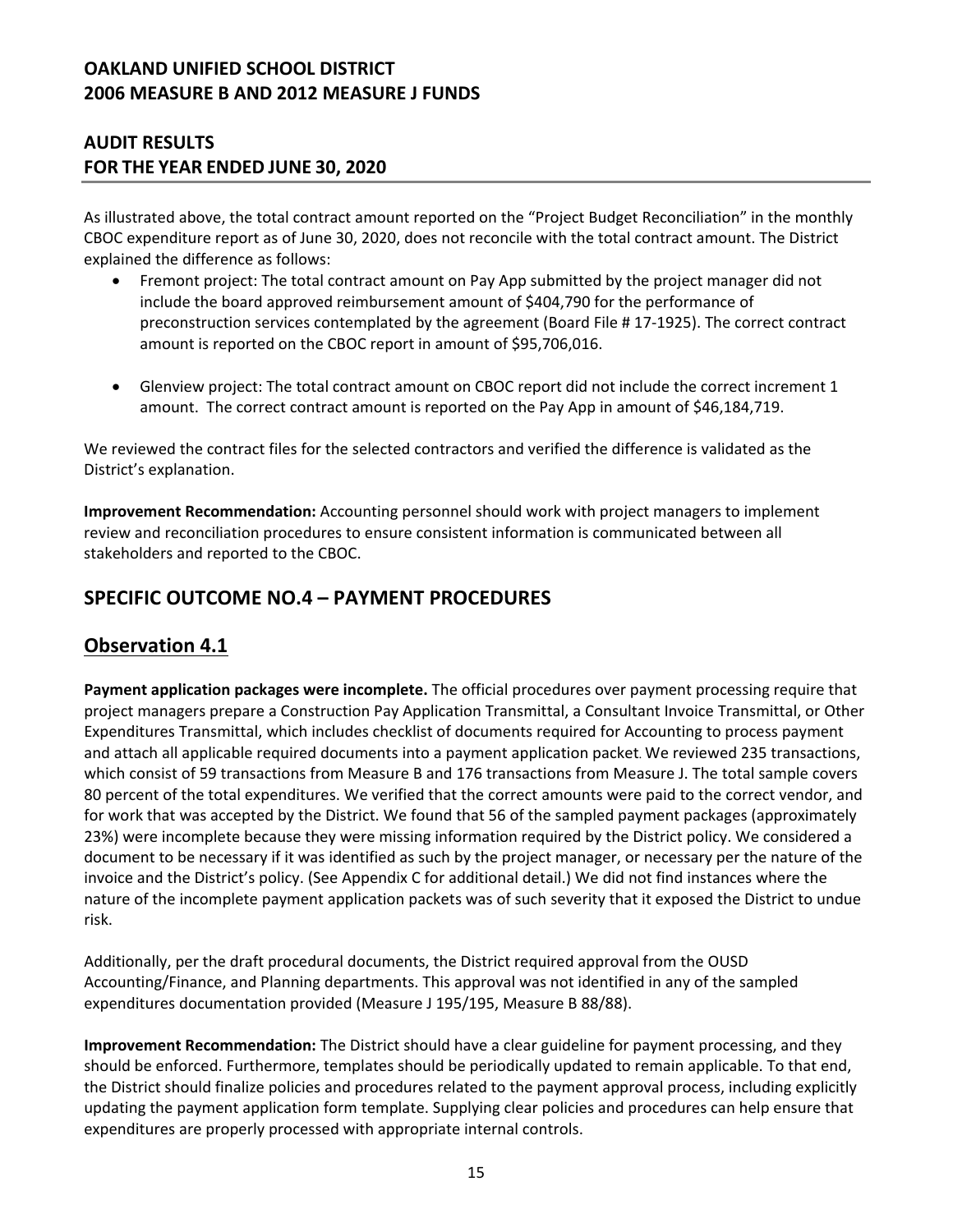#### **AUDIT RESULTS FOR THE YEAR ENDED JUNE 30, 2020**

# **Observation 4.2**

**Construction and Consultant quality control documentation was incomplete.** The process to monitor contractor performance was reviewed to verify if invoices are submitted only for work that was performed to specification. We examined 235 transactions, which consist of 59 transactions from Measure B and 176 transactions from Measure J. The total sample covers 80 percent of the total expenditures. Based on the draft procedural documents provided, the District required the following approvals before payment:

- Construction-related expenditures: Inspector of Record, Architect, Project Manager, Program Director, and Deputy Chief.
- Consultant expenditures: Project Manager, Consultant, Program Director, and Deputy Chief.

Through our analysis of expenditure approvals, we found ten out of 235 transactions (Measure  $J - 1/176$  and Measure B - 9/59) did not receive all the required approvals necessary for payment (see Appendix D for additional details).

**Improvement Recommendation:** The District should have a clear guideline for payment processing, and it should be enforced. Furthermore, templates should be periodically updated to remain applicable. To that end, the District should finalize policies and procedures related to the payment approval process, including explicitly updating the payment application form template. Supplying clear policies and procedures can help ensure that expenditures are properly processed with appropriate internal controls.

# **Observation 4.3**

**There were instances where payment processing took longer than contractual requirements and was not supported by a payment application/invoice rejection letter justifying the delay. Additionally, the District's policy and procedures do not include procedures to ensure the District's compliance with contractual agreements, state laws and other regulations.** The California Prompt Payment Act requires local governments, including the School District, to pay all payment applications for construction projects within 45 days of receipt and acceptance and payment for professional service agreements within 30 days of receipt and acceptance of the invoice. We reviewed a total of 235 payment applications consisting of 58 construction project invoices, 85 professional services invoices, and 78 other invoices. 1 out of 58 construction project invoices reviewed did not have a date of receipt stamp, and 3 out of 85 professional services invoices (approximately 4%) exceeded 30-day payment requirements under the California Prompt Payment Act without any additional support for justification of the delay.

The District's procedures manual include the procedures over "Stop Check Payment and Duplicate Replacement Warrant Check Procedure", which include the procedural steps and responsibilities for delayed payments; however, does not include the step to ensure the compliance with contractual agreements, state laws and other regulations.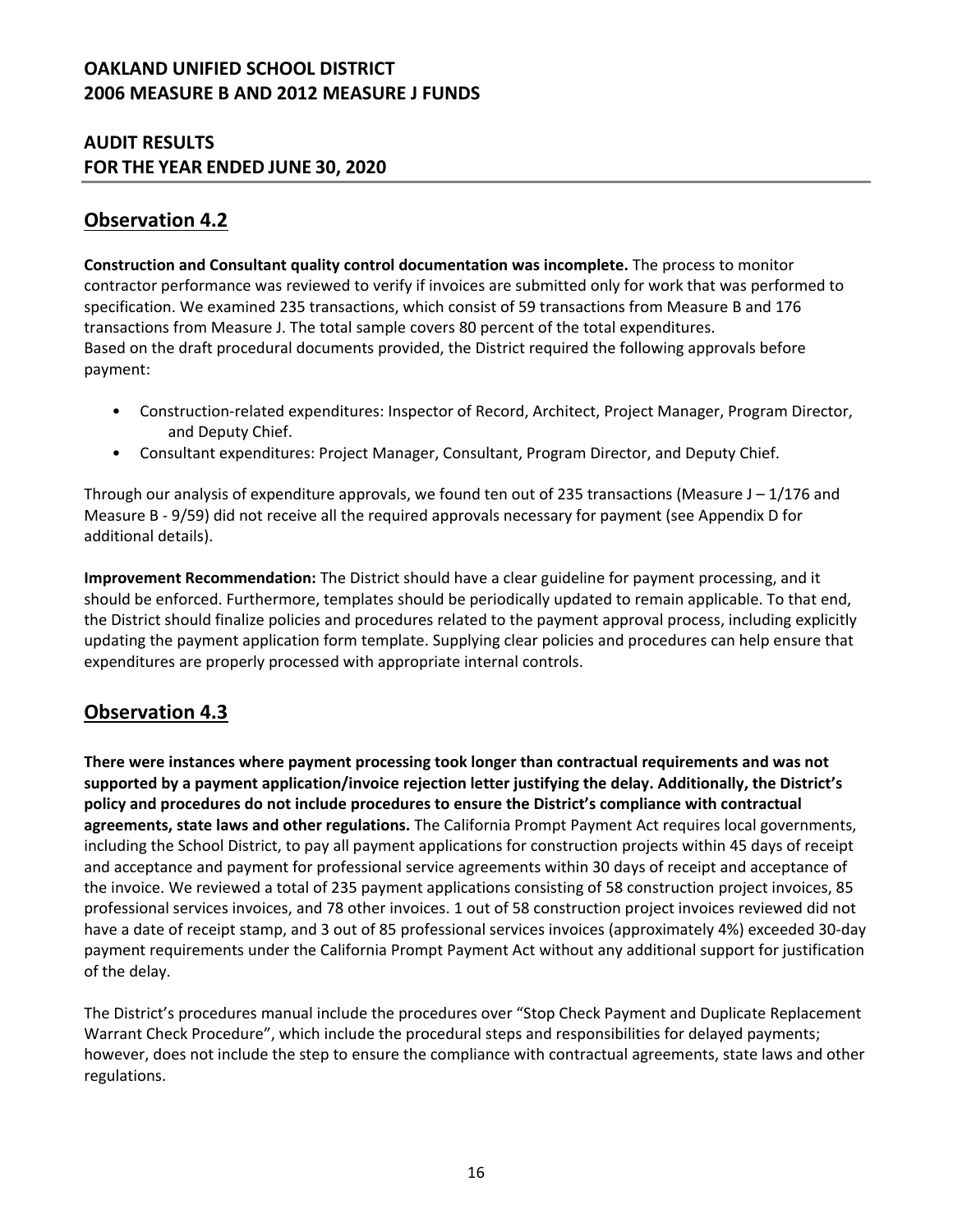#### **AUDIT RESULTS FOR THE YEAR ENDED JUNE 30, 2020**

**Improvement Recommendation:** The District should update the procedures manual to include a compliance review step to ensure the District's compliance with contractual agreements, state laws and other regulations. The District should also update their documentation when there is any delay in processing the payment to justify the reason for the delay to mitigate the risk of noncompliance with state laws and regulations.

# **SPECIFIC OUTCOME NO.5 – CHANGE ORDER AND CLAIM PROCEDURES**

# **Observation 5.1**

**As of June 30, 2020, the District's Policies lacked claims avoidance considerations, evidence preservation to limit exposure.** Construction-related claims have many causes and often arise as a result of unresolved change orders, differing site conditions, or as a result of disruptions, delays, acceleration, and other time-related issues that require timely monitoring, planning, and practical actions to avoid claims.

Evidence preservation is essential because the most significant challenge with claims avoidance is that evidence is gone when the claim is filed—people (witnesses) in the District and the contractor move on to other jobs. Email correspondence is not the most effective way to preserve evidence.

As of June 30, 2020, the District did not have a finalized policy and procedures. However, we reviewed the finalized version of Program Procedures Manual dated September 23, 2020 and verified the District included the procedures detailing the steps to take if a claim arises, standardize the preservation of evidence to enable an investigation or a meaningful defense if a claim is filed.

**Improvement Recommendation:** Although this matter appears to have been resolved with the September 23, 2020 Procedures Manual, it was not explicitly subject to our audit procedures because the resolution was after June 30, 2020.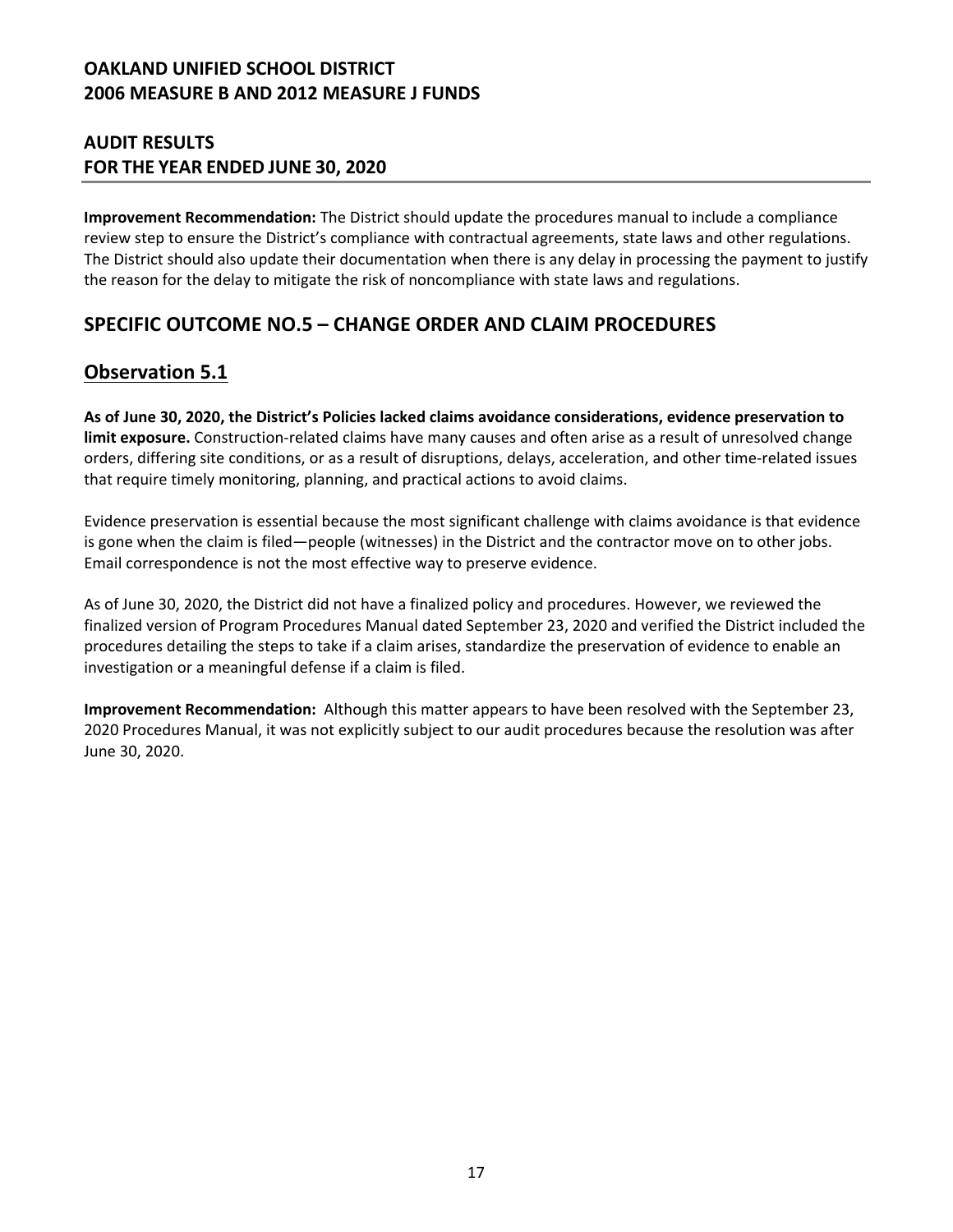#### **AUDIT RESULTS FOR THE YEAR ENDED JUNE 30, 2020**

# **Observation 5.2**

**The policies and procedures surrounding change order review and acceptance are inconsistently applied and incomplete.** The District published the updated *OUSD Facilities Department Standard Operating Procedures Manual* on the District website available for all stakeholders. We reviewed the District's change order policy and procedures and considered whether the policy and procedures have appropriate controls over Public Contracting Code compliance and review and approval prior to issuing vendor payments.

Additionally, we interviewed project managers and reviewed 29 amendments and change order files approved during the fiscal year 2020 to understand how these matters are handled in practice. See Appendix H for the list of amendments and change order reviewed. We identified the following potential issues regarding the actual implementation of change order policies and procedures that include:

- The District's due-diligence process requires that the internal cost estimator performs a review; however, there is no documentation or signatures in the change order package providing written evidence of the analysis. The new procedures manual does not address this matter.
- Legal counsel reviews change orders at the discretion of the project manager. 1 out of 29 sampled amendments/change orders did not have apparent indication of legal counsel review.
- Two out of 29 amendments/ changer orders reviewed did not have a deputy chief's approval signatures

All 29 amendments and change order files were following the Public Contracting Code section 20118.4. (See Appendix I for more details).

**Improvement Recommendations:** The District should continuously update the program procedures manual. Having policies and procedures surrounding change orders that are incomplete can lead to inconsistent implementation in practice, a lack of accountability, and increased claims risk. The GFOA recommends, within their article, *Documenting Accounting Policies and Procedures*, that the documentation of accounting policies and procedures should be evaluated annually and updated periodically no less than once every three years. As a best practice, the District should update and consolidate its policies and procedures surrounding change orders to ensure adequate controls, consistently applied, and communicated to. Any changes in policies and procedures should be updated in the documentation promptly as they occur, and a specific employee should be assigned the duty of overseeing this process. The resulting documentation can also serve as a useful training tool for staff.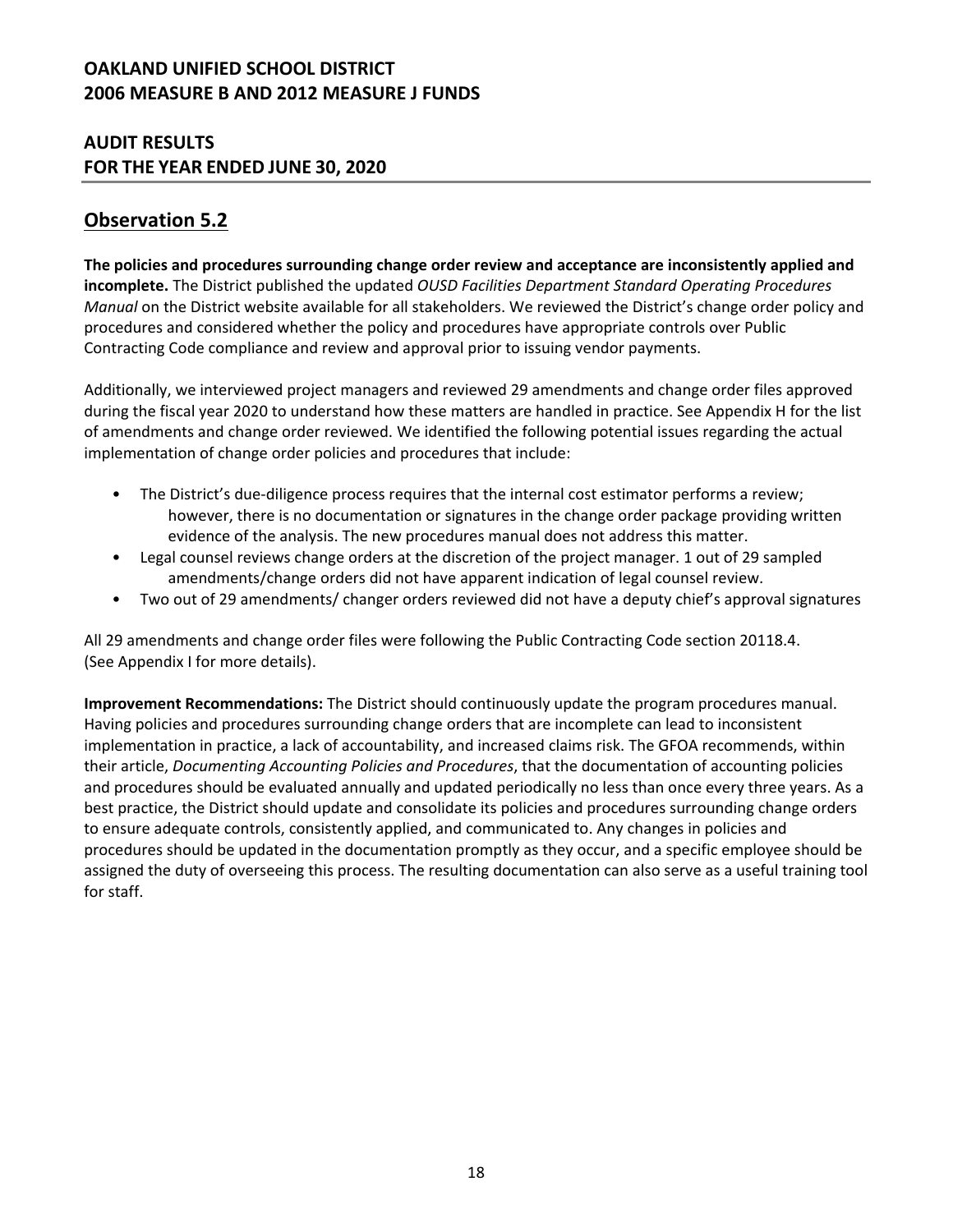#### **AUDIT RESULTS FOR THE YEAR ENDED JUNE 30, 2020**

# **Observation 5.3**

**There is not a defined policy for reporting of meaningful change orders to key stakeholders.** As a best practice, decision-makers should be aware of the status and responsible party about meaningful change orders. We reviewed the policies and procedures surrounding the aggregation and reporting of change orders to key stakeholders.

During our interview with project managers, we reviewed the Construction Contract Status Report and observed the following information:

- Project Name
- Project Number
- Original Construction Contract Amount
- Approved Change Order Total
- Approved PCOs Not in Change Orders
- Estimated Costs Not in a PCO
- Final Contract Amount

However, the report does not include change order impact or identification of the responsible party. Identifying change order responsibilities may include classifications such as owner-initiated, scope changes, design errors, contract errors, and unforeseen conditions. Without this level of information, responsibility for change orders and associated costs will not be evident to key decision-makers.

**Improvement Recommendation:** As a best practice, the District should establish more robust change order reporting within Bond Program reporting to ensure end-users understand change order impact, assigned responsibility, and litigation exposure. To that end, key stakeholders should receive an active litigation report of claims filed. If there are none, there should be a standard report that says, "no litigation at this time." We further recommend that a threshold be established for reporting of *accepted* change orders, that materially increase the use of resources, to key decision-makers. Such a limit could be exceeding the contingency reserve (Allowance Expenditure Directive) amount by a percentage or absolute amount but should be formally set up in policy so that it may be consistently followed.

Change order reporting should include information such as itemized change amount, percentages, descriptions, change responsibility, and date of approval. Within the bond program, change order documentation should be available at the project and program level with both detailed and summary level information available. Review and complete change reporting are necessary to understand change order cause, responsibility, pricing, and compliance and to identify potentially duplicated work scopes and redundancies caused by unclear scope objectives and expectations within the master plan. Policies and procedures surrounding change order management and controls should be updated accordingly to ensure consistent practices. (See Appendix K for an example of Change Order Reporting)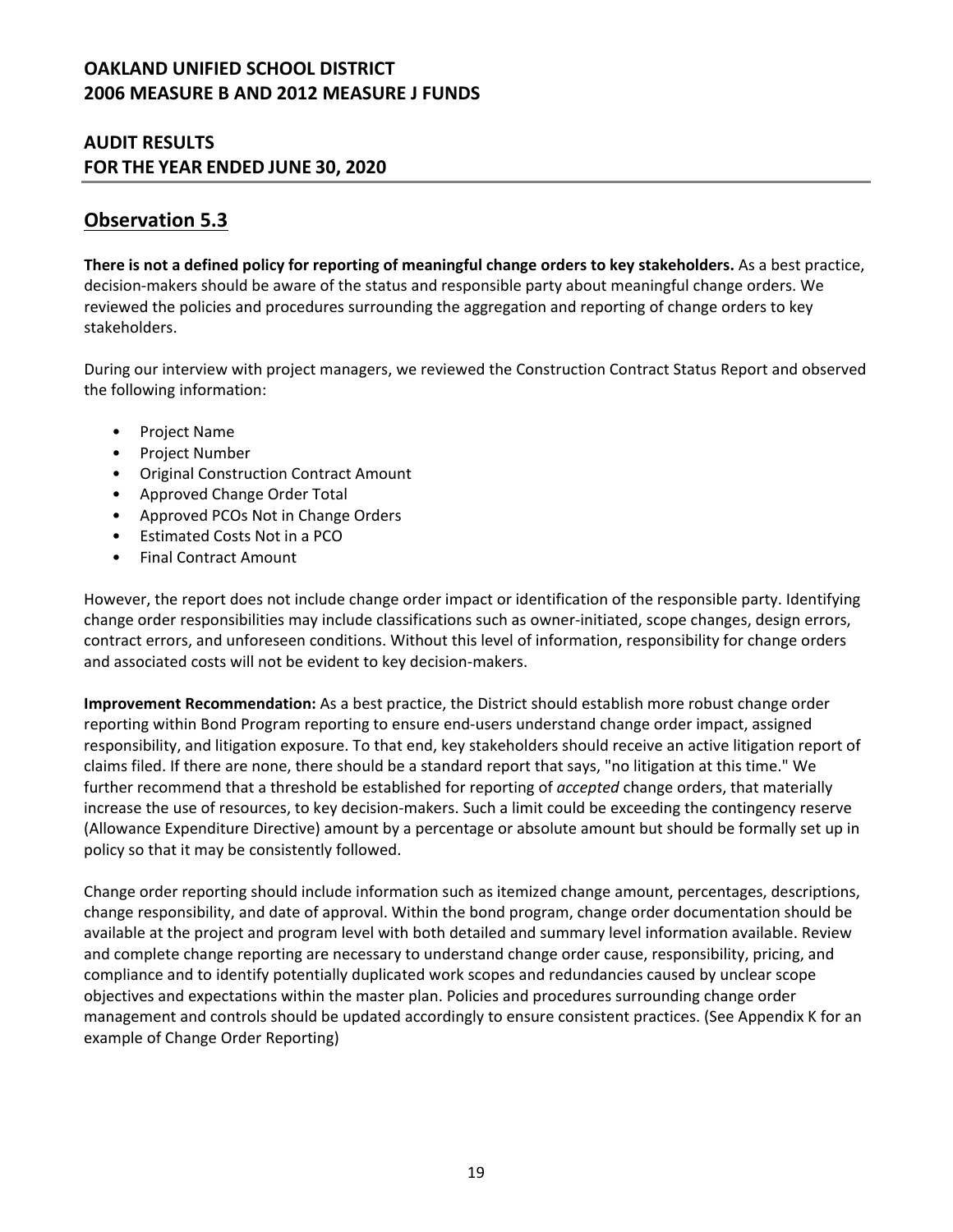#### **AUDIT RESULTS FOR THE YEAR ENDED JUNE 30, 2020**

# **Observation 5.4**

**Change orders are often classified as "error and omissions" due to the architect's drawings, not including all specifications.** We interviewed five project managers overseeing seven major projects with expenditures exceeding \$1 million dollars within fiscal year 2020 and reviewed the proposed change order listing and status report provided by the project managers. Based on the review of the proposed change orders status report, the project managers indicate Codes A1 through A4 indicating the general causation of the change order. Our analysis of the change order status report showed that change orders were often classified as code A4, "Omission and Error by Architect," due to the architect's drawings not including all the specifications.

There is an implicit acknowledgment within the construction industry of the challenges to creating "perfect" building plans. It is normal that some aspects of work are not defined because architects do not have complete information. Nonetheless, it is possible to have real architect design failures. There may be situations where the District can recover funds or make better-informed decisions in the future.

**Improvement Recommendation:** The District should define a "normal" scope of a change order classified as an architect "error and omissions." Accepted change orders exceeding the defined normal scope, should trigger an investigation. The investigation should determine if there is a professional who made a mistake, or if the change order is because of an unforeseeable condition or change in circumstances. Bond program management should further create a database to monitor the situations where they went beyond the reasonable scope threshold, to identify if the same architect, or other patterns, are contributing to a disproportionate volume of "errors and omissions."

# **SPECIFIC OUTCOME NO.6 – BIDDING AND PROCUREMENT PROCEDURES**

# **Observation 6.1**

**Conflicting policies and procedures surrounding procurement could lead to inconsistent application**. We reviewed the District's procurement policy and the Facilities department's operational policies. As a best practice, procurement policies and procedures should be clear, complete, and per Public Contract Code, Education Code, and other state laws and regulations (e.g., CUPCCAA). While the policy seems to comply with the State laws and regulations, having multiple policies and procedures surrounding procurement could lead to improper or non-compliant procurement, varying processes or thresholds being used, and a lack of accountability if the roles and responsibilities surrounding procurement are not clearly defined.

We interviewed project managers and reviewed contract files to understand this process is managed in practice. See observation 6.2 for more information.

**Improvement Recommendations:** The procurement procedures listed on the *OUSD Facilities Department Standard Operating Procedures Manual* should be reviewed for consistency and simplicity with the District's procurement policy.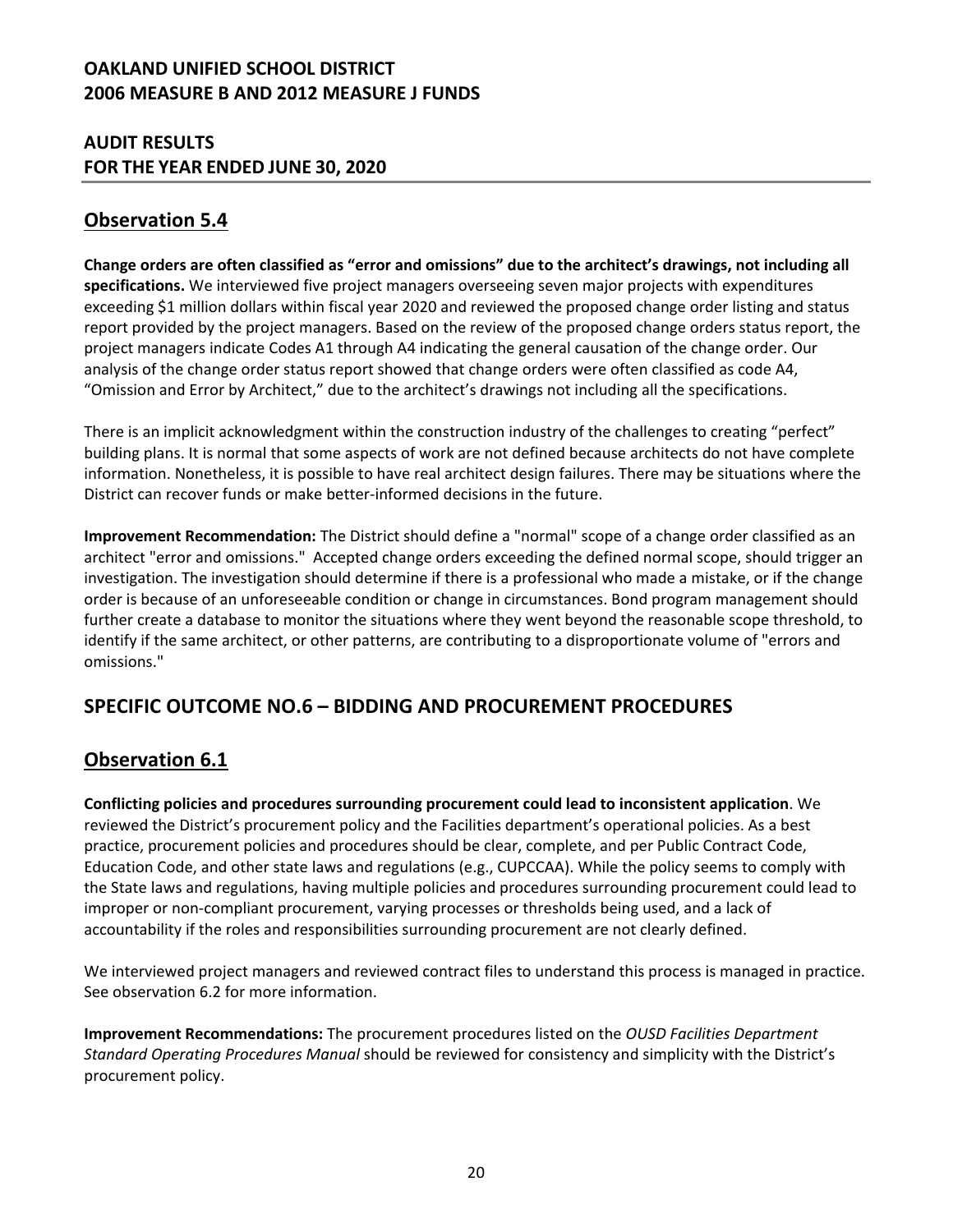#### **AUDIT RESULTS FOR THE YEAR ENDED JUNE 30, 2020**

# **Observation 6.2**

**Bid documents - The District was unable to provide the scoresheets, so we could not determine if the lowest cost or best value vendors were selected for four public works projects.** We reviewed 46 bid documents to evaluate bid and procurement practices, procedures and controls for the application of competitive and fair general contracting and subcontracting practices. The District was unable to provide evidence of a fair and competitive solicitation process for four professional construction services as listed at Appendix F.

Per CUPCCAA and District Policy, public projects over \$200,000 are subject to the formal bidding process, which includes advertisement and/ or an RFP/RFQ selection of lowest bidder and/ or best value, and Board approvals, and for public projects over \$60,000 but below \$200,000 may be let to contract by informal bidding procedures. The District provided documentation that supports advertisement and board approval requirements for all selected contracts but did not provide documentation that verifies the District selected the lowest bidder or best value vendor for the project for 4 out of 46 contracts. As a result, we were not able to verify whether the District complied with the Public Contracting Code and CUPCCAA requirements.

**Improvement Recommendations:** The District should update the policies and procedures to ensure the maintenance of bid and procurement documentation that is readily available in a central location, either physically or electronically. This will enable the District to verify compliance with applicable guidance and support the performance audit. Additionally, as a best practice, the District should maintain a consolidated bid and procurement activity report that will allow District senior management to identify, prevent, or detect noncompliance with District policies and procedures, state laws and regulations, and best practices (e.g., not sole source procurement). A checklist or equivalent mechanism, with appropriate sign-offs on procurement requirements, can serve as a useful tool for all relevant parties (Accounting, as well as Facilities and Procurement) to validate compliance with policy and procedure requirements.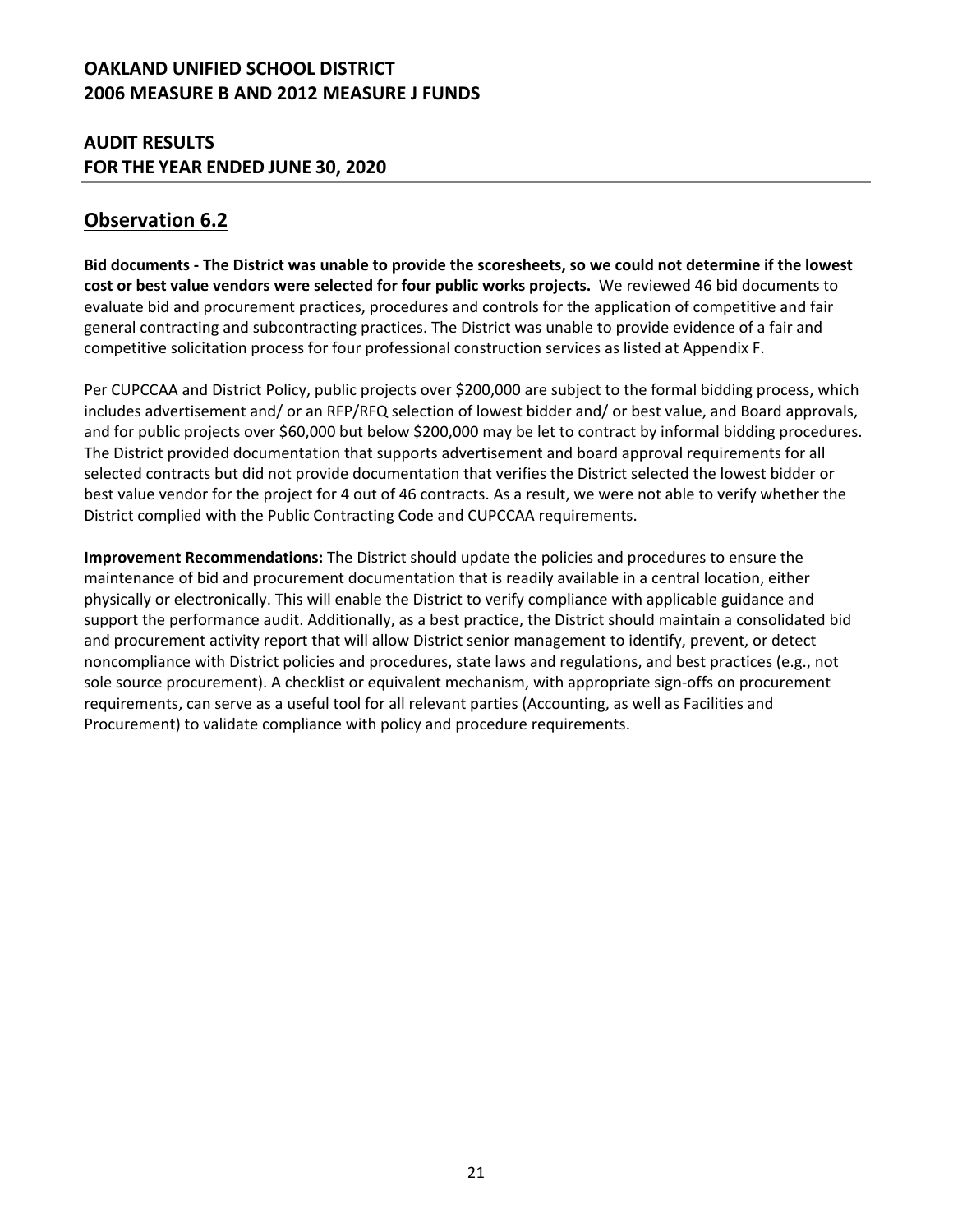#### **AUDIT RESULTS FOR THE YEAR ENDED JUNE 30, 2020**

# **Observation 6.3**

**Contract documents - The District did not provide complete contract documentation for four out of 58 sampled contracts, or 7 percent.** Based on our reviews and interviews, each contract package should also include Division of Facilities Planning and Management Routing Form, which provides key information including budget information, the term of the contract, proof of insurance for both general liability and workers compensation. This form is signed by the Director of Facilities Planning and Management (DOF), General Counsel (GC), and Deputy Chief of Facilities Planning and Management (DCF) to affirm that their knowledge services were not provided before a Purchase Order was issued. Three out of 58 sampled contract packet were missing signed Routing Forms.

Lastly, each contract is approved and signed by the following individuals:

- President, Board of Education
- Superintendent
- Deputy Chief of Facilities, Planning and Management
- Special Facilities Counsel
- Contractor

One contract out of 58 contracts reviewed did not have Superintendent's signature on the contract file provided.

(See Appendix G for specific details)

**Improvement Recommendations:** The District should maintain complete and consolidated bid and procurement documentation that is readily available in a central location, either physically or electronically (see Recommendation 6.2 for further information).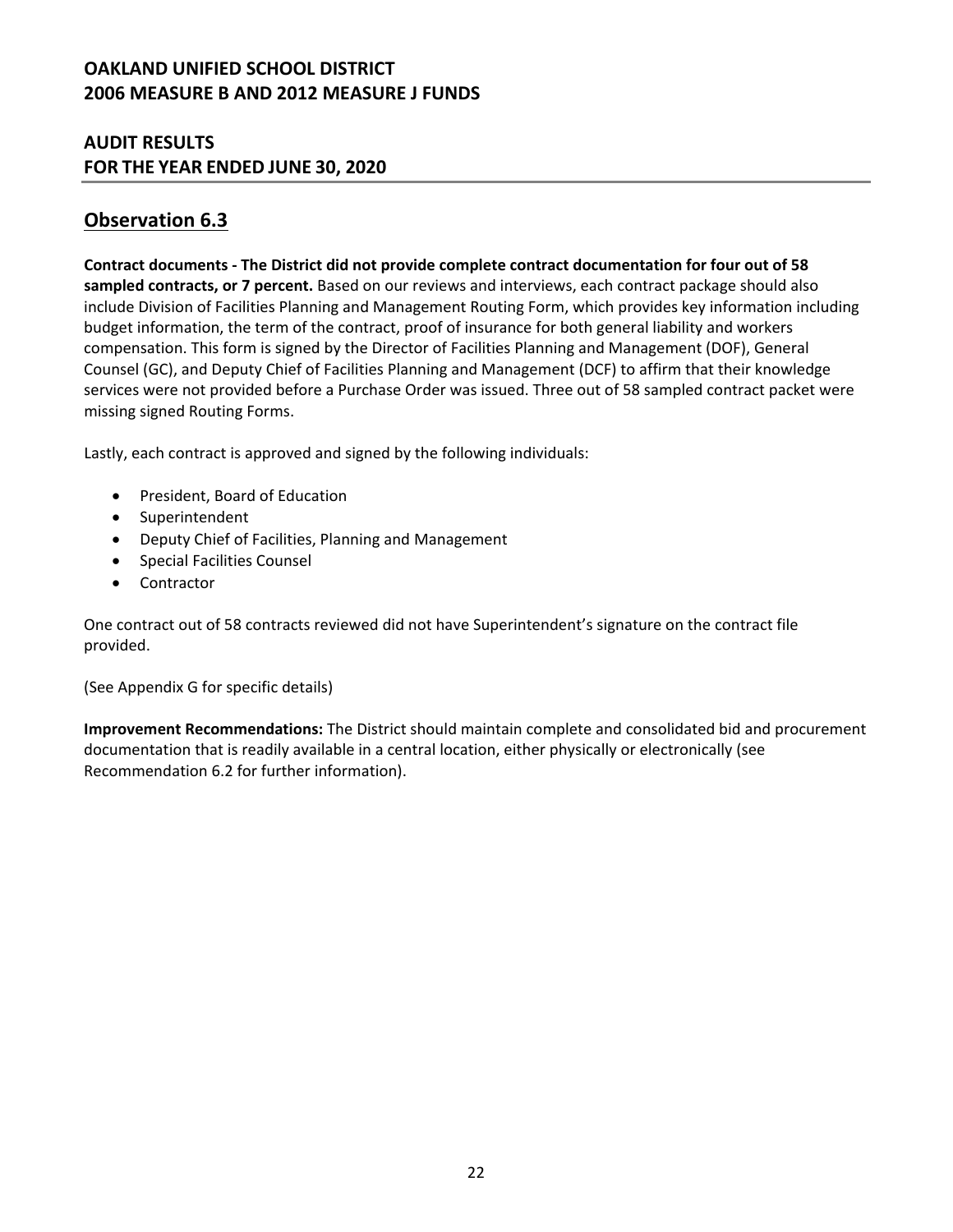#### **AUDIT RESULTS FOR THE YEAR ENDED JUNE 30, 2020**

# **SPECIFIC OUTCOME NO.7 – BEST PRACTICES FOR PROCUREMENT OF MATERIALS AND SERVICES**

### **Observation 7**

**The District's standardized items list for Bond Program materials procurement is not current and is potentially not complete.** We determined whether OUSD had and used a standardized items list and educational specifications for Bond Program materials procurement to identify facilities material requirements. We reviewed the OUSD Hardware Specifications Guideline Booklet and Draft Materials Standards document. Upon review we noted the following dates of specification updates:

- 1. OUSD Hardware Specification Guideline Booklet 12/2/2014
- 2. OUSD Materials Standards Draft dated 6/30/2020 (2018 Version is available at the District website)
- 3. Facilities Master Plan 2012 (Current material standard is based on the 2012 Facilities Master Plan, but the District has posted FMP 2020 online)
- 4. OUSD Design Guidelines 6/30/2020 Draft
- 5. Educational Specifications Elementary School Level 5/14/2014 Draft
- 6. Educational Specifications Middle School Level 5/14/2014 Draft
- 7. Educational Specifications High School Level 5/14/2014 Draft
- 8. Essential Outdoor Classroom Elements May 2013
- 9. Door Hardware Specification Guideline 12/2/2014
- 10. Hydraulic Elevator Standards August 2017
- 11. OUSD Minimum Wheelchair Lift Standards 6/30/2020 Draft
- 12. Fire Alarm Standards 2/22/2020
- 13. Intrusion Alarm System Standards 2/22/2020
- 14. Combination Fire Alarm and Intrusion Alarm System Standards 3/19/2014
- 15. OUSD Standard Network Build Specification 6/30/2020 Draft
- 16. Technology Services Date & Communications Specifications 6/16/2019

As noted in the updates above, at least six categories of standardized specifications are still in draft, signifying they have are not complete, reviewed, and approved as a standard specification for use within the District. No evidence of formalized policies was available to document the procedures to update the material standards.

From a facility's safety perspective, external regulations mandate compliance with building codes. There exist multiple layers of an independent review to verify compliance. Nonetheless, standardized specifications are to promote efficiency, energy conservation, and consider the educational needs of the community. Lack of standardization could also lead to increased owner-initiated changes orders, which can increase the project cost or time to completion.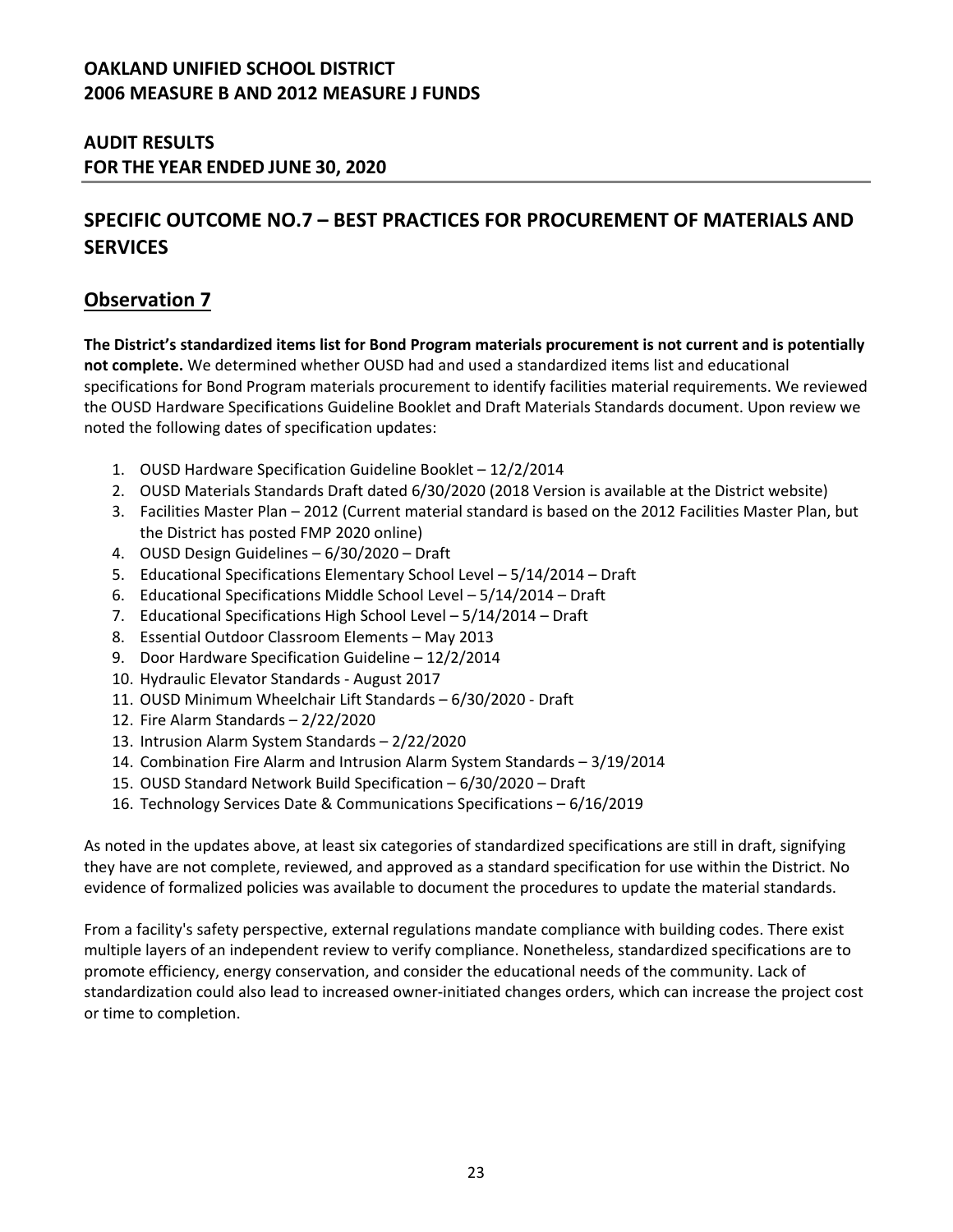### **AUDIT RESULTS FOR THE YEAR ENDED JUNE 30, 2020**

**Improvement Recommendations:** The District should regularly update its standardized items and educational specifications list to accurately reflect the most current standards and guidance provided by local and state governments. The manual should include details such as material types, standard equipment and systems, manufacturer specification numbers, and minimum standards for new construction and modernization mandated by the District for projects undertaken. This manual should be provided to project architects and designers, and required products and system specifications should be provided to all bidders during the procurement process. As a best practice, these minimum standards mandated by the District should consider facility safety, energy conservation (e.g., Title 21 and 24), longevity, educational requirements, and other appropriate regulations and standards. Procurement staff should be trained on how to utilize the standard specifications when procuring materials or services for the District.

Additionally, OUSD should define how to make updates to the Standards Specifications document. This policy should ensure that documentation exists, including the requestor and date of request, description of the change, cost-benefit relationship for the change, approver and date of approval, and a time-stamped updated specifications document (see Recommendations 8 and 9.2 for further information). The cost-benefit analysis for significant specification changes should be approved by appropriate OUSD management. The Standard Specifications document should avoid including narrow scope requirements to prevent excessive pricing to OUSD.

# **SPECIFIC OUTCOME NO.8 AND 9 – CONFLICT OF INTEREST AND COMPLIANCE WITH STATE LAWS AND GUIDELINES AND BOARD POLICY**

# **Observation 8 and 9.1**

**The District did not provide a conflict of interest disclosure for specific management positions defined in the District's board policy within the facility department.** The District's Conflict of Interest Code Board Policy (BP 10000) effective January 9, 2020, defines the designated officials, who are required to file Form 700 to comply with the amended Political Reform Act of 1974, which requires state and local government agencies to adopt and promulgate Conflict of Interest Codes. According to section 4 of the Standard Code, designated employees shall file Statements of Economic Interests (California Form 700) with the District who will make the statements available for public inspection and reproduction (Gov. Code, § 81008). Based on the review of the board policy, we identified the following positions are required to file form 700 within the facilities department:

- Consultants
- Deputy Chief of Facilities, Planning & Management
- Executive Director of Facilities Planning and Management

The District did not provide form 700 filed by all the above-mentioned positions after several requests.

To supplement the District-wide policy, the facilities department developed an alternative conflict of interest form to be completed by all employees who work within that department. We reviewed 40 of the alternative conflict of interest forms and confirmed that both the Deputy Chief and Director of Facilities Planning and Management had signed the conflict of interest forms.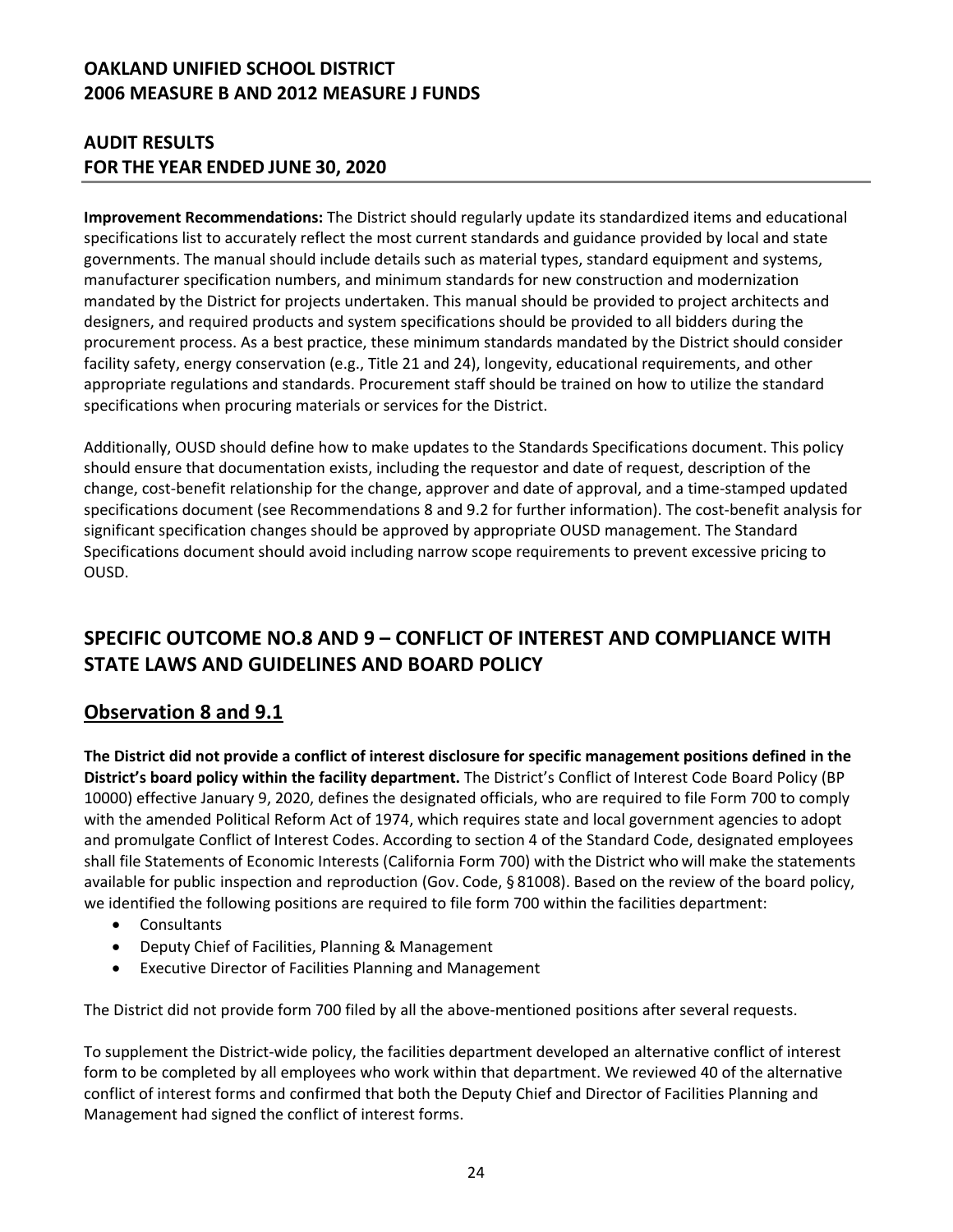#### **AUDIT RESULTS FOR THE YEAR ENDED JUNE 30, 2020**

**Improvement Recommendations**: Having consolidated and documented policies and procedures as well as maintaining completed forms will provide insight to potential conflicts, allowing the District to make appropriate adjustments and help protect the District if a dispute of interest issues arise. We recommend facilities management to discuss with legal counsel about the current policy, and any recommendations should be implemented by formal written policy. Discussion topics about if the facilities department should have a policy separate from the District, identification of positions subject to the policy, and manner in which reported conflicts of interest are resolved.

We also recommend the District to designate a person responsible for obtaining from 700s for all employees listed in the District policy. The District should provide form 700s in a timely manner upon request of all stakeholders.

# **Observation 8 and 9.2**

**Policies and procedures were centrally located, defined roles and responsibilities and readily available at the District's website; however, some procedures are inconsistent and incomplete as of June 30, 2020.** The District has taken steps to address prior year bond performance audit report's recommendations by preparing and publishing the OUSD Facilities Department Standard Operating Procedures manuals online and having a separate OUSD Procedure Manual; however, key controls such as procedures to ensure the compliance with Prop 39 requirements, collection of time documentations for all bond funded employees, procedures for claim prevention, procedures and document control for stakeholder reporting, and procedures over bidding and procurement that is compliant with Public Contract Code and other regulations are not being addressed in the new manual. Our analysis considered laws, policies, and regulations that the District is subject to. Below is a summary of areas and objectives where we noted exceptions:

- Compliance with Ballot Language See Conduct a Performance Audit
- Payment Procedures See Specific Outcome No. 4
- Change Orders and Claim Procedures See Specific Outcome No. 5
- Bidding and Procurement Procedures See Specific Outcome No. 6
- Best Practices for Procurement of Materials and Services See Specific Outcome 7

The District also has two separate procedures manuals*: OUSD Procedures Manual* finalized on September 2020 and *OUSD Facilities Department Standard Operating Procedures Manual*, which is published online. Although these two manuals compliment each other, having two separate procedures manual increases the risk of inconsistent and confusing practices. In addition, the District's OUSD Procedures Manual was not readily available during the time of the audit; therefore, we were not able to verify whether the consistent procedures are communicated on both manuals over all areas mentioned above.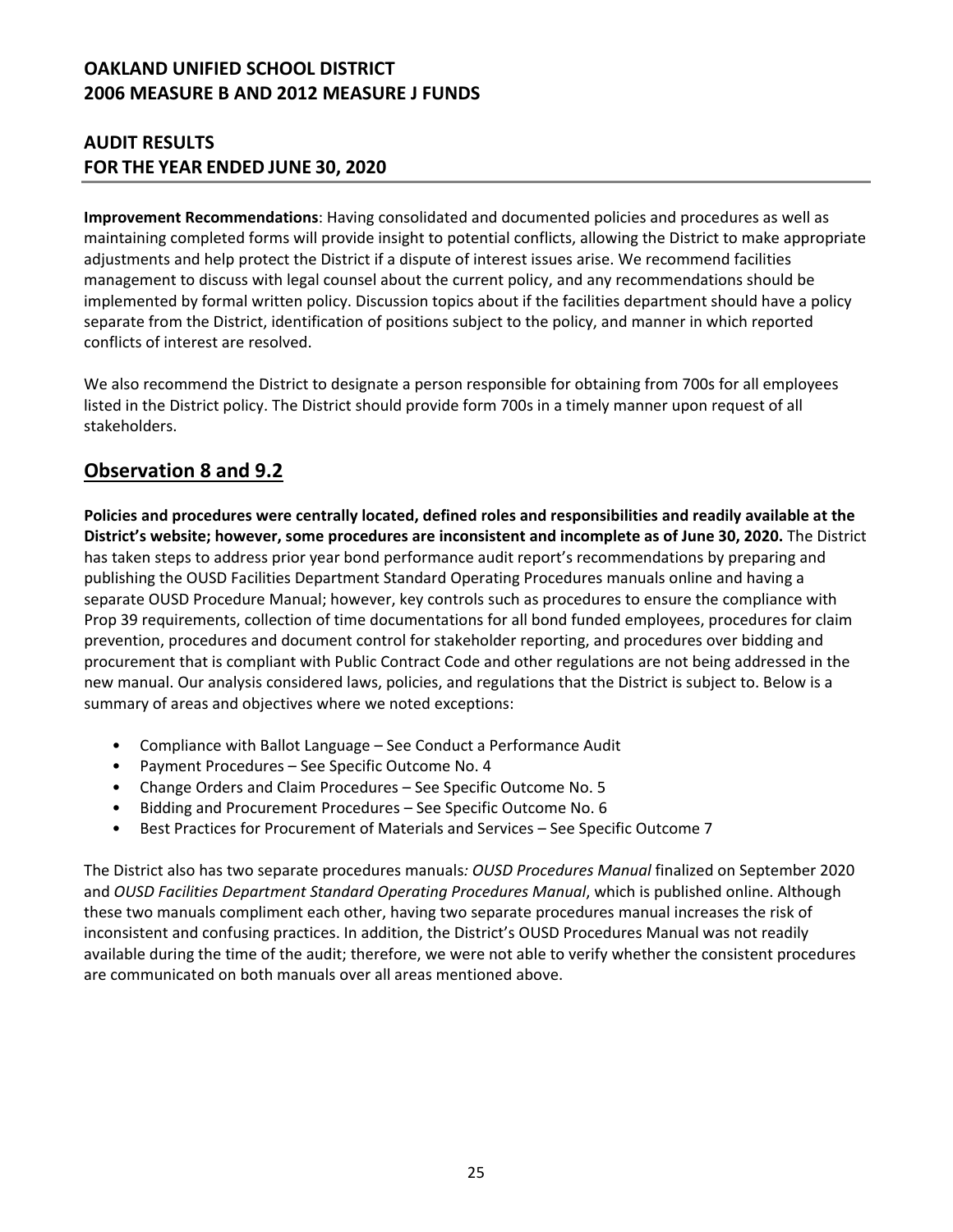#### **AUDIT RESULTS FOR THE YEAR ENDED JUNE 30, 2020**

**Improvement Recommendation:** The district should continuously update and review the procedures manual to ensure the District policy and procedures reflect current requirements under State laws and regulations. The GFOA recommends, within their article "Documenting Accounting Policies and Procedures," that the documentation of accounting policies and procedures should be evaluated annually and updated periodically no less than once every three years. Any changes in policies and procedures should be updated in the documentation promptly as they occur, and a specific employee should be assigned the duty of overseeing this process. We recommend that construction program procedures are documented, updated correspondingly, and approved promptly. The resulting documentation can also serve as a useful training tool for staff. The District should determine and consolidate procedure manual into one to mitigate the risk of inconsistent practices.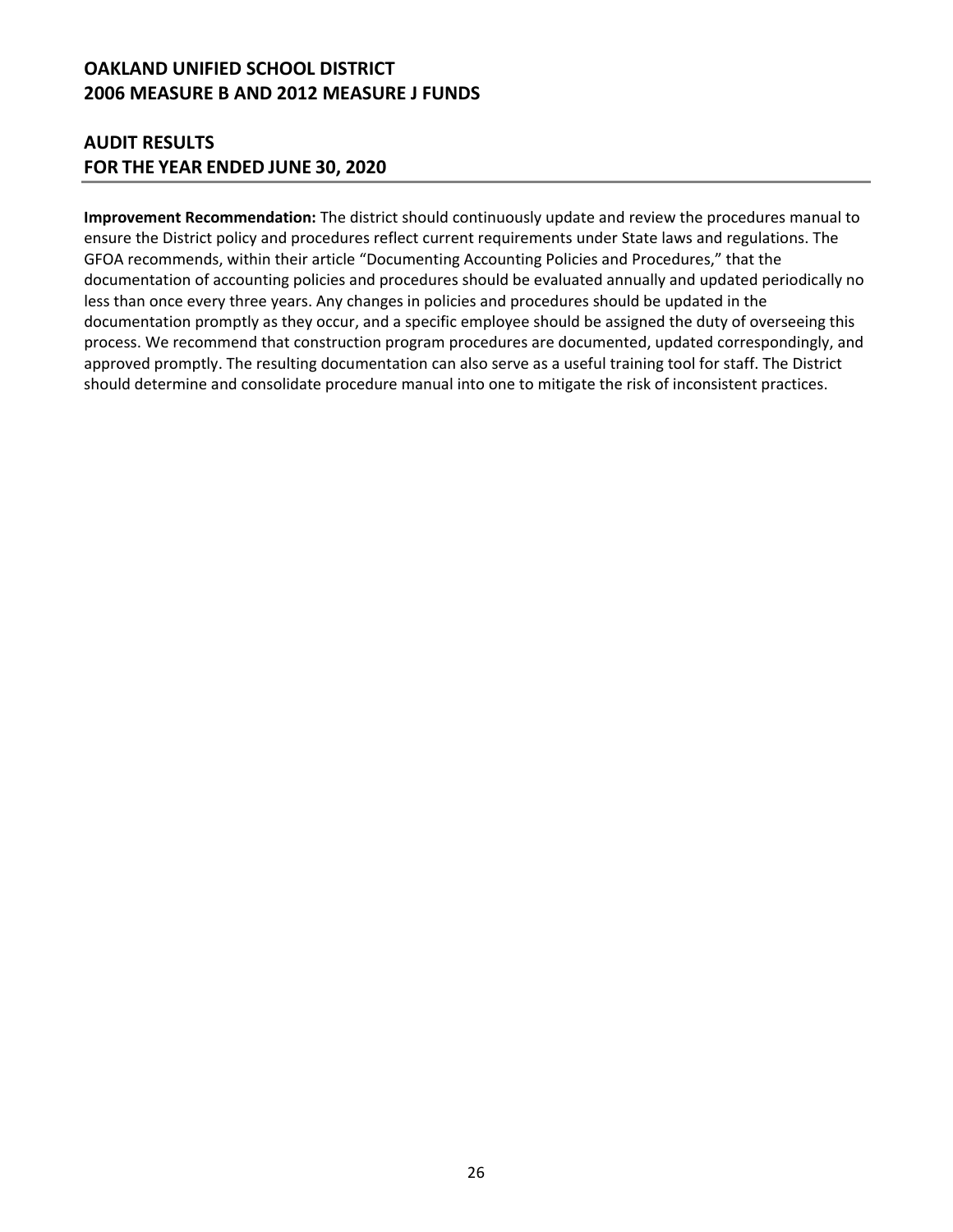### **REPORTING VIEWS OF RESPONSIBLE OFFICIALS JUNE 30, 2020**

# **CONDUCT A PERFORMANCE AUDIT (CAPA)**

# **CAPA No. 1 – The ballot language addresses projects at the District and school site levels; however, particular expenditures are not explicit the Bond language.**

The current plan was adopted on June 5, 2020, via Board Resolution 1819-0211 to move forward with a permanent District Administrative Center at the former Cole Elementary School.

Interim administrative housing was not needed or contemplated at the time of Measure J's development or passage. Thus, it was not specifically delineated in the Bond Project List. However, the Bond Project List does include a reference to "administrative sites" and to renting facilities "on an interim basis." Further, the use of bond funds for interim administrative housing is explicitly contemplated under Measure J. The Measure J Bond Project List mentions the use of bond funds for "administrative sites," and it mentions the ability to use bond funds for "[r]ental…facilities…on an interim basis, as needed to accommodate...personnel."

# **CAPA No. 2 – The District does not have a documented basis for distributing salary between the narrow category of bond compliant construction projects, and routine everyday school facilities administrator expenses.**

We agree that there is not a formal basis of allocation, but the 80 percent allocation for four specific employees and the 100 percent allocation for others is reasonable based on anecdotal evidence. To address this finding, the District will develop a time documentation for record keeping per the California School Accounting Manual (CSAM) Procedures 905.

# **CAPA No. 3 – The District does not have a complete documentation to support expenditures' allowability for interdepartmental transactions.**

We agree that Facilities, as the primary party responsible for Bond Fund expenditures, should be in the loop on all Bond Funded procurement and will work with the Chief Business Officer to develop a process supporting this.

# **SPECIFIC OUTCOME NO. 1 – ADHERENCE TO DESIGN AND CONSTRUCTION COST BUDGETS**

**Observation 1.1** We developed a new program procedures manual drafted on January 25, 2020 to update and include the facilities and project management policies and procedures in accordance with current laws and regulations to ensure compliance in managing bond-funded projects. We will consider the recommendations of the auditor and work to finalize those procedures.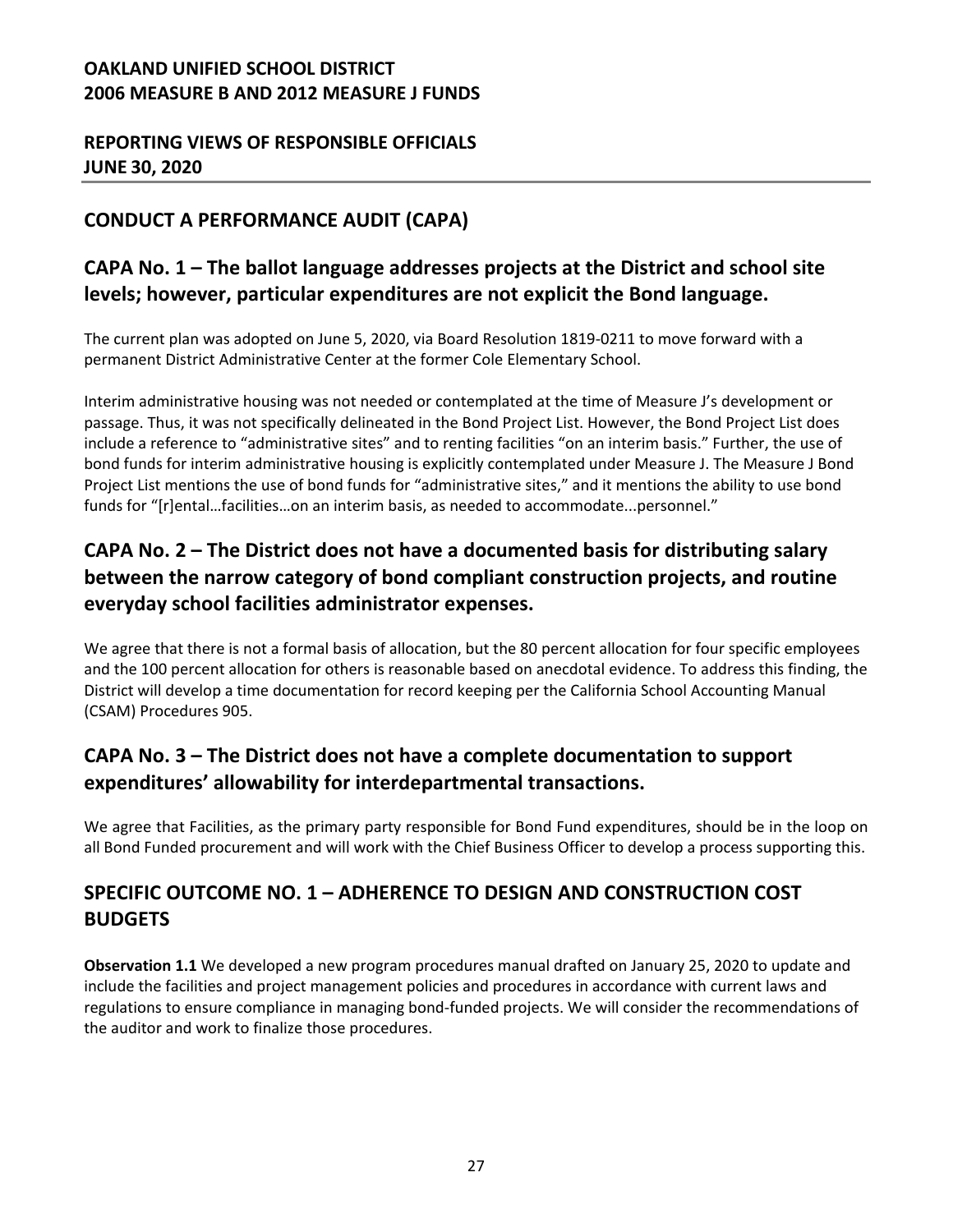### **REPORTING VIEWS OF RESPONSIBLE OFFICIALS JUNE 30, 2020**

**Observation 1.2** While the budget for the Cole project was not included in a Board Approved Spending Plan until 2021, the Board action authorizing and directing staff to move ahead with a project to rehouse our central administration functions in a new building at Cole did specifically state that budget would be authorized and directed staff to proceed on that basis.

**Observation 1.3** We agree that cancellation of projects can lead to an inefficient Bond program. We have no objection to the measures recommended and welcome the opportunity to present regular Bond program progress reports.

# **SPECIFIC OUTCOME NO. 2 – ADHERENCE TO DESIGN AND CONSTRUCTION SCHEDULES AND TIMELINES**

The District, in consultation with CBOC has revised the format of reporting to address this finding. The current reports include summary of projects with specific funding source including Measure J and B and Project Reconciliation Summary for major projects, which provides detailed financial information at the project level.

We have a Project Status Report, which includes project timeline and the percentage of completion information; however, this information has not been presented to CBOC. We will consider the Auditor's recommendation to include the completion timelines and project status in the CBOC report. We are also developing a system to create a report that track project schedules, construction costs, change orders and completion timeline.

### **SPECIFIC OUTCOME NO. 3 – FINANCIAL REPORTING AND INTERNAL CONTROLS**

**Observation 3.1** We are purchasing a new program management software that will enable us to more efficiently generate reports that include the recommended information such as project schedules, construction costs, change orders, and project timeline.

**Observation 3.2** The project managers accounts are focused on contract reconciliation and the roll up reports do not always correspond to the project budget reported to CBOC. We will work with our new software to make sure that this correspondence does take place.

### **SPECIFIC OUTCOME NO. 4 – PAYMENT PROCEDURES**

**Observation 4.1** We concur. We will update the checklist, which assists accounting staff and project managers to gather all of the necessary documents to process the payments, to be aligned with the current procedures. We will also provide clear guidelines on which documents are applicable to certain expenditures to our staff.

We are also working to standardize our documentation organization so that every required document is memorialized in the payment packet.

Finally, we will also memorialize the acceptable omissions such as processing interim progress payments (but not final progress payments) without the certification of compliance with our local business policy.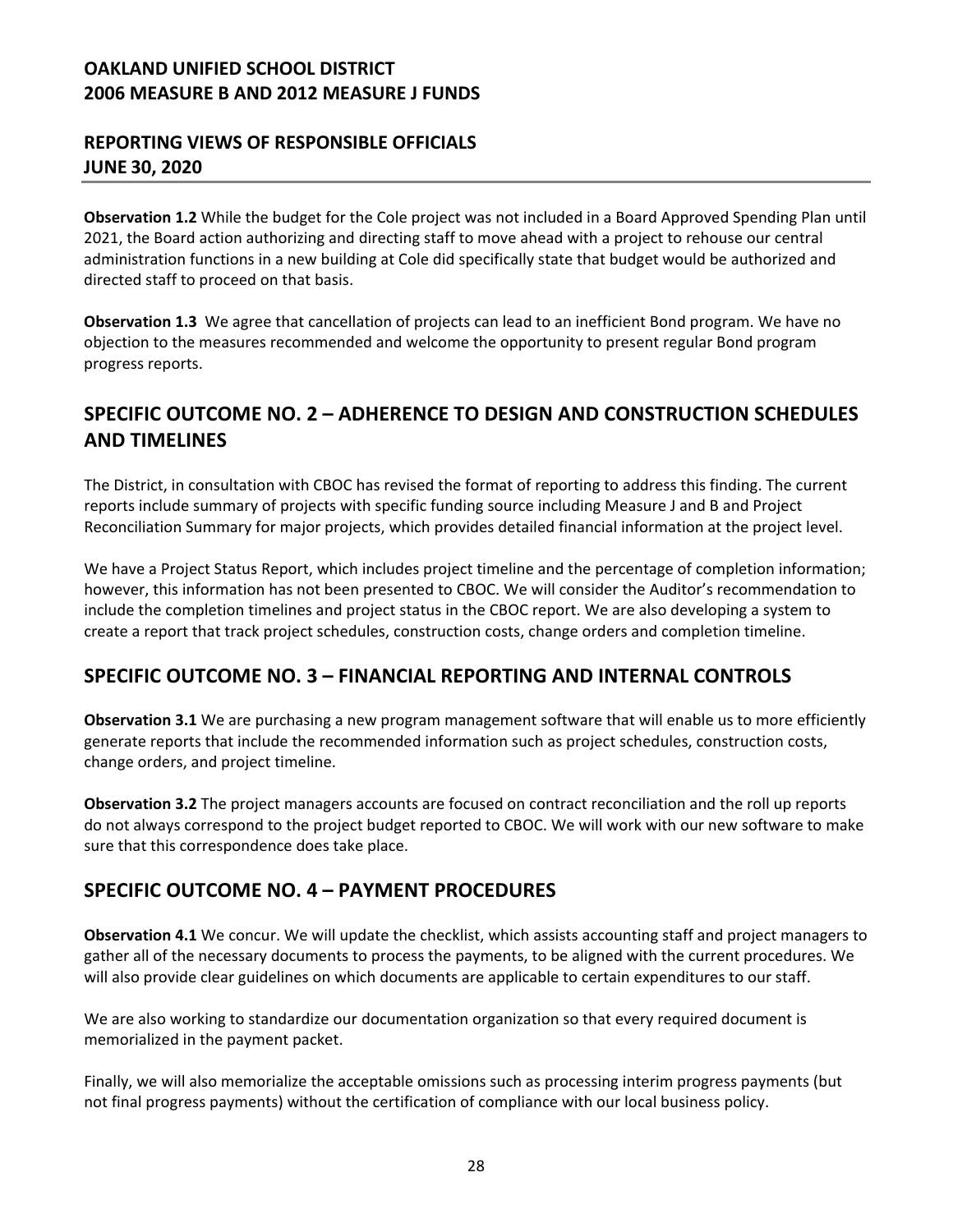#### **REPORTING VIEWS OF RESPONSIBLE OFFICIALS JUNE 30, 2020**

**Observation 4.2** We will review in detail the cited issues and work with our program management team to make corrections.

**Observation 4.3** We agree with the improvement recommendations.

### **SPECIFIC OUTCOME NO. 5 – CHANGE ORDER AND CLAIM PROCEDURES**

**Observation 5.1** We appreciate the helpful recommendation of the auditor about claims avoidance protocols and best practice. We developed a revised program procedures manual drafted on January 25, 2020. The revised manual consolidates and updates our claims avoidance protocols. We will consider the specific recommendations of the auditor and work to finalize those procedures.

Also, we are purchasing a new program management software that will enable us to more efficiently generate reports that include the best practice information such as project schedules, construction costs, change orders, and project timeline.

**Observation 5.2** We appreciate the recommendations for improvement and want to point out that all change orders are reviewed by the general counsel's office or their designee before presentation to Board for approval. We will develop procedures to document the analysis and proper valuation of our change orders

**Observation 5.3** We will investigate how to best summarize the salient issues in each change order and how we're reporting on them to the key decision makers

**Observation 5.4** We agree with the establishment of a set of parameters to analyze the performance of each architect against the change orders on each project and development of a management plan for outliers. We do note that change orders are already classified as owner requests, agency requirement, unforeseen conditions, or errors and omissions

### **SPECIFIC OUTCOME NO. 6 – BIDDING AND PROCUREMENT PROCEDURES**

**Observation 6.1** We developed a new program procedures manual drafted on January 25, 2020 to update and include the facilities and project management policies and procedures in accordance with current laws and regulations to ensure compliance in managing bond-funded projects. We will consider the recommendations of the auditor and work to finalize those procedures.

We are also working to standardize our documentation organization so that every required document is memorialized in the payment packet.

**Observation 6.2** We will work to improve our document filing practices. In this case multiple staff member recall the scoring, but we have been unable to locate the document.

**Observation 6.3** We agree with the recommendation for a central electronic file of all approved contract documents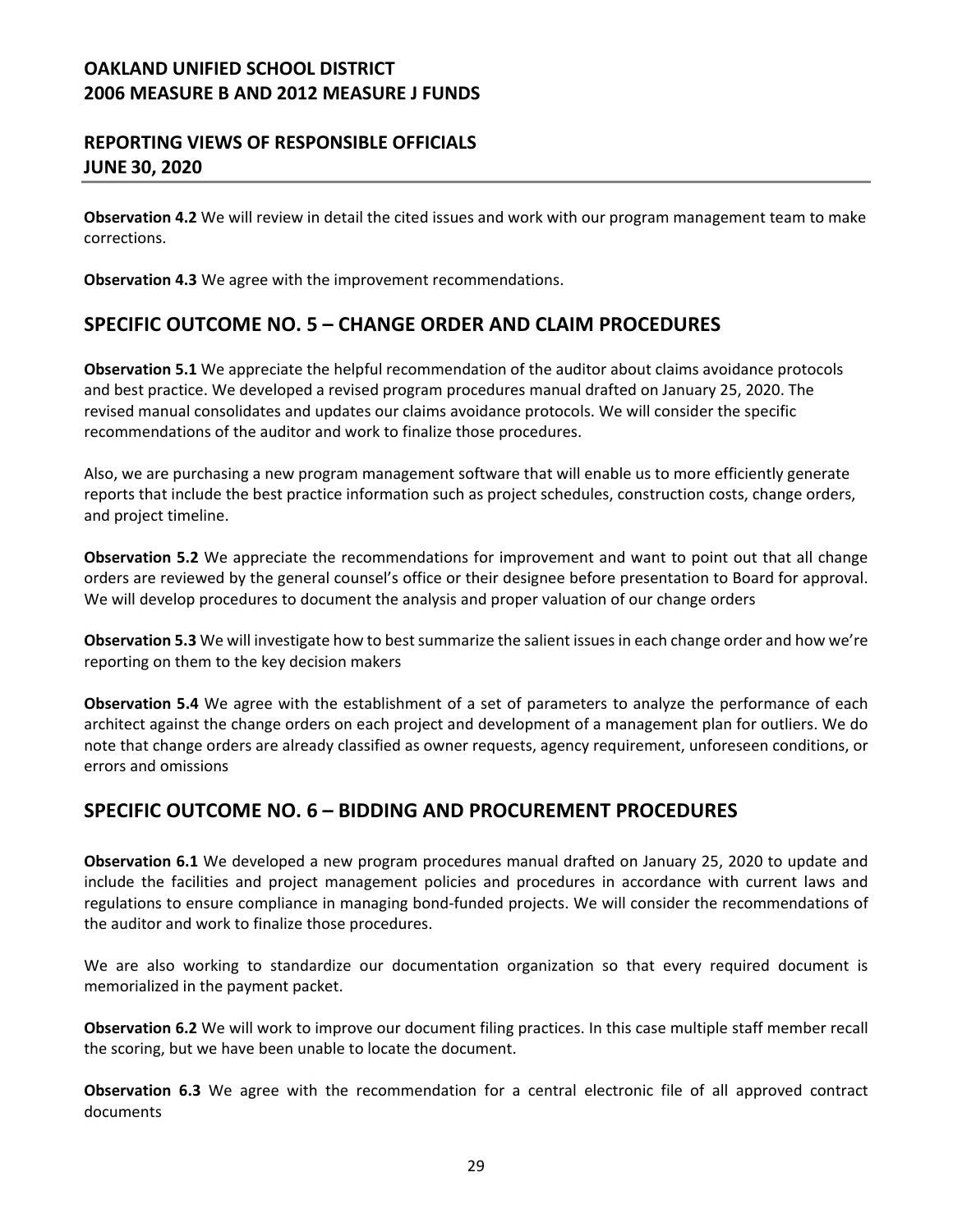### **REPORTING VIEWS OF RESPONSIBLE OFFICIALS JUNE 30, 2020**

### **SPECIFIC OUTCOME NO. 7 – BEST PRACTICES FOR PROCUREMENT OF MATERIALS AND SERVICES**

We are in the process of updating the list of standardized items and education specifications. As of June 30, 2020, we completed updating Elevator, Wheelchair Lift, and Technology Service Data and Communications Standards. We will continue to work on updating the design specifications to ensure compliance to appropriate regulations and standards.

# **SPECIFIC OUTCOME NOS. 8 and 9 – CONFLICT OF INTEREST AND COMPLIANCE WITH STATE LAWS AND GUIDELINES AND BOARD POLICY**

**Observation 8 & 9.1** The District will consult with the legal counsel to develop a policies and procedures over conflict of interest form within the facility department to ensure that all officers and employees authorizing procurements and financial commitments submits Form 700 and internally created conflict of interest form on a timely manner in compliance to state laws and board policies.

**Observation 8 & 9.2** We appreciate the suggestion to regularly review and update our procedures manual to ensure that our documents are complimentary and not conflicting and will adding that review to our master calendar tasks.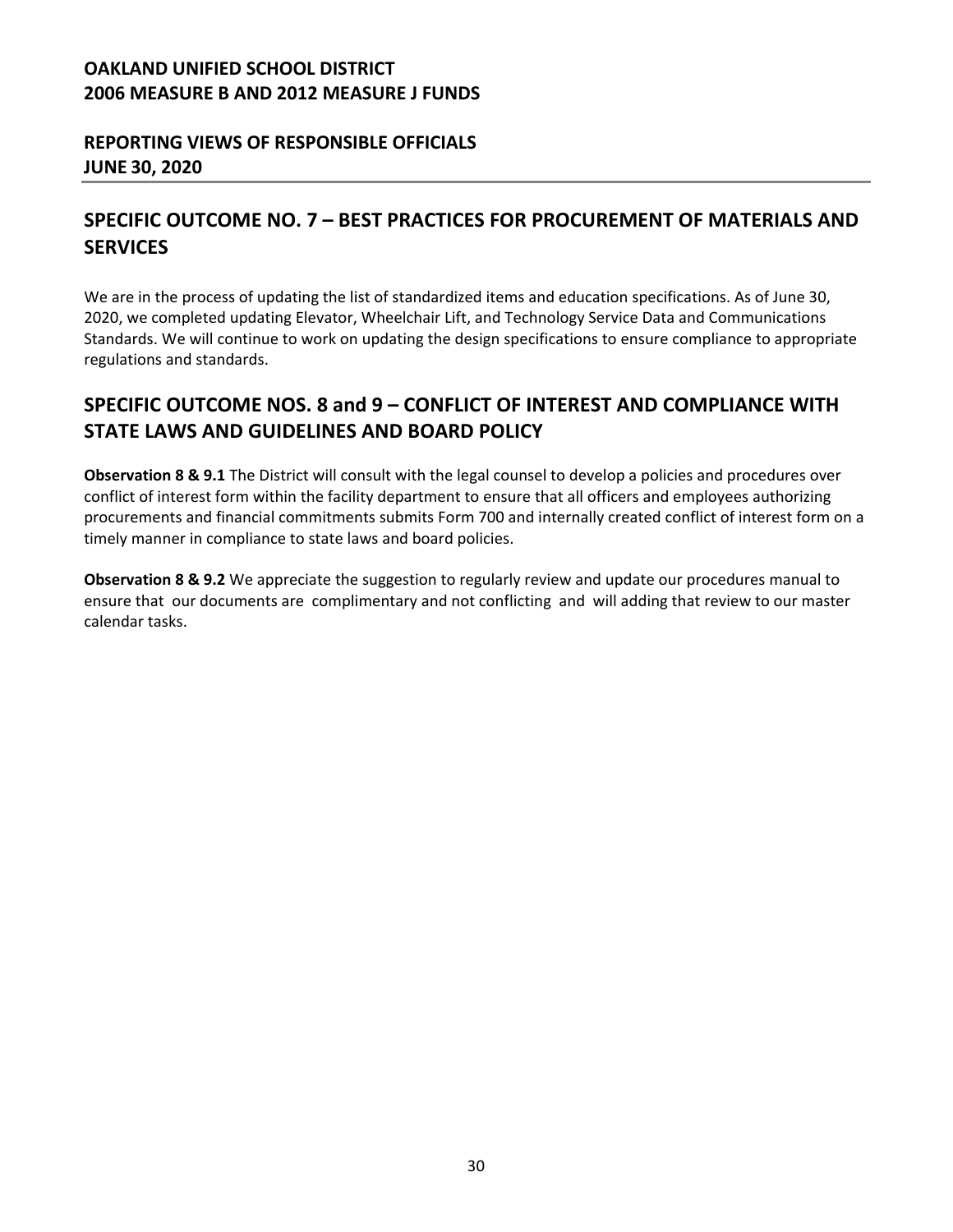## **APPENDIX A – INTERVIEWS PERFORMED JUNE 30, 2020**

| <b>Name</b>        | <b>Position</b>                                        | Date Interviewed     |
|--------------------|--------------------------------------------------------|----------------------|
| Tadashi Nakadegawa | Acting Deputy Chief, Facilities Planning & Management  | Throughout the audit |
| Kenya Chatman      | Acting Director of Facilities Planning & Management    | Throughout the audit |
| David Colbert      | Acting Director of Facilities Planning & Management    | 1/21/2021            |
| Michael Ezeh       | <b>Accounting Program Manager</b>                      | Throughout the audit |
| Juanita Hunter     | Administrative Assistant (Contracts & Bids Specialist) | Throughout the audit |
| Sandra Soo         | <b>Facilities Accountant II</b>                        | Throughout the audit |
| Penti III, Tarpeh  | <b>Facilities Accountant II</b>                        | Throughout the audit |
| Jean-Luc Keita     | Project Manager- Glenview                              | 1/21/2021            |
| John Esposito      | Project Manager- Emerson                               | 1/22/2021            |
| Paul Orr           | Project Manager- Fremont and ELC                       | 1/22/2021            |
| Elena Comrie       | Project Manager-the Center, Cole                       | 1/22/2021            |
| Alton Jefferson    | Project Manager- Madison                               | 1/22/2021            |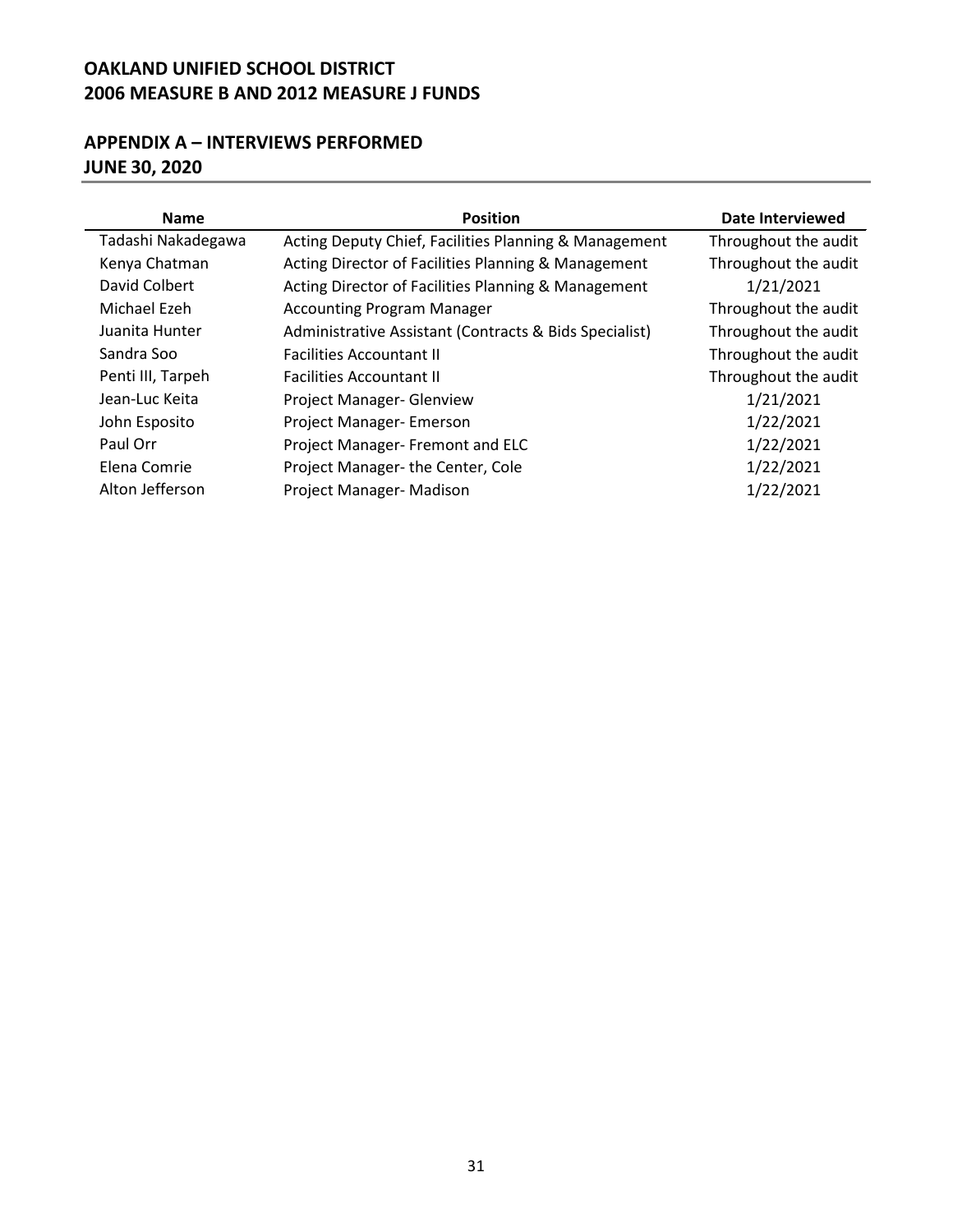### **APPENDIX B – REVIEW OF PRIOR YEAR AUDIT JUNE 30, 2020**

The following table shows the current year status of each prior year performance audit observation.

| Source<br><b>Prior Year Observation</b> |                                                                                                                                                                                                                    | <b>Prior Year Recommendation</b>                                                                                                                                                                                                                                                                                                                                                                                                                                                | <b>Current Year Status</b>          |  |
|-----------------------------------------|--------------------------------------------------------------------------------------------------------------------------------------------------------------------------------------------------------------------|---------------------------------------------------------------------------------------------------------------------------------------------------------------------------------------------------------------------------------------------------------------------------------------------------------------------------------------------------------------------------------------------------------------------------------------------------------------------------------|-------------------------------------|--|
| CAPA <sub>1</sub>                       | The ballot language addresses projects at the District and<br>school site levels; however, particular expenditures are not<br>explicit the Bond language.                                                          | Bond measures require long-term planning. There is always a<br>trade-off between limiting a future Board's discretion to respond CAPA No. 1<br>to the changing needs of the community versus the need to<br>specify how each bond dollar must be spent. Key stakeholders<br>may consider explicit language addressing this matter in a future<br>ballot.                                                                                                                        | See current year                    |  |
| CAPA <sub>2</sub>                       | The District does not have a documented basis for distributing<br>salary between the narrow category of bond compliant<br>construction projects, and routine everyday school facilities<br>administrator expenses. | The District should formally document the basis for distributing<br>salary between the narrow category of bond compliant<br>construction projects, and routine everyday school facilities<br>administrator expenses.                                                                                                                                                                                                                                                            | See current year<br>CAPA No. 2      |  |
| Observation 1.1                         | Policies and procedures covering the process for developing<br>and adhering to design and construction budgets are not<br>current and are not followed in practice.                                                | The District should refine the budget monitoring procedures,<br>specifically, address the frequency of monitoring and the<br>threshold for further investigation about when the percentage of<br>completion differs from the budgeted amounts. The District<br>should approve and implement the drafted budget monitoring<br>policies and procedures to ensure consistent reporting,<br>adequate controls, accountability, and communication of the<br>policies and procedures. | See Current Year<br>Observation 1.1 |  |
| Observation 1.2                         | The District's policy over Facilities Master Plan ("FMP") is not<br>being followed as to the frequency of updates.                                                                                                 | The District should update the Facilities Master Plan per the<br>frequency required by Board policy.                                                                                                                                                                                                                                                                                                                                                                            | Resolved                            |  |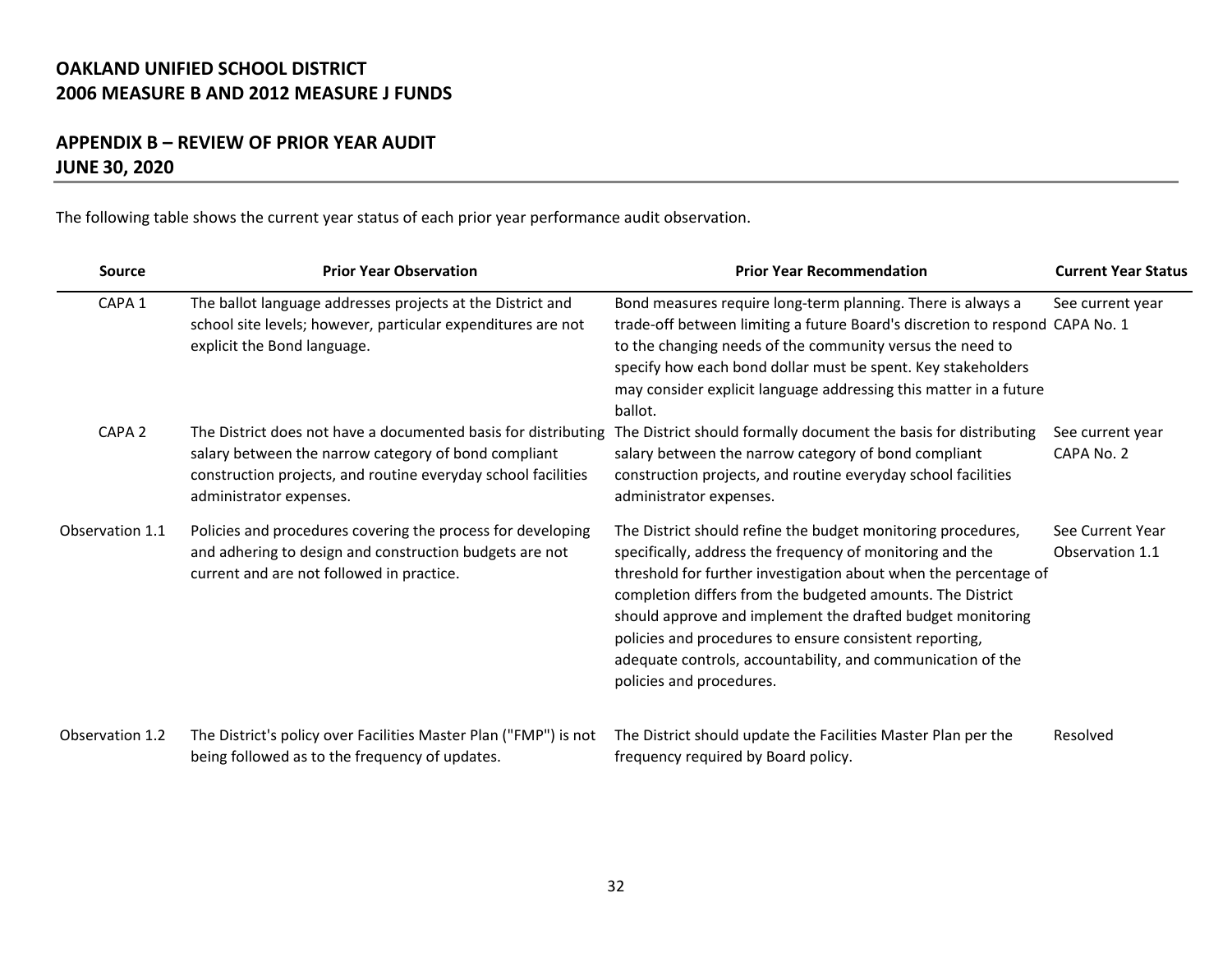### **APPENDIX B – REVIEW OF PRIOR YEAR AUDIT (Continued) JUNE 30, 2020**

| Source          | <b>Prior Year Observation</b>                                                                                                                                                                                                                                        | <b>Prior Year Recommendation</b>                                                                                                                                                                                                                                                                                                                 | <b>Current Year Status</b>                    |  |
|-----------------|----------------------------------------------------------------------------------------------------------------------------------------------------------------------------------------------------------------------------------------------------------------------|--------------------------------------------------------------------------------------------------------------------------------------------------------------------------------------------------------------------------------------------------------------------------------------------------------------------------------------------------|-----------------------------------------------|--|
| Observation 2   | The District does not include expenditures by timeframe based The District should report the project schedule and planned<br>on project forecasts to validate that sufficient funding is<br>available to meet the financial requirements of Measure J<br>objectives. | expenditures by a project by funding sources to ensure enough<br>funds are available to complete a project. The District should<br>implement schedule reporting and control policies and<br>procedures to ensure consistent tracking of Bond Program<br>projects.                                                                                | See current year<br>Observation 2             |  |
| Observation 3.1 | Financial reporting lacked adequate details for critical<br>stakeholders to analyze the schedule and budgetary<br>information at the program and project level.                                                                                                      | The District should present the budget-to actual comparisons of<br>expenditures, and the percentage of completion to key<br>stakeholders.                                                                                                                                                                                                        | See current year<br>Observation 3.1, &<br>3.2 |  |
| Observation 4.1 | Payment application packages were incomplete.                                                                                                                                                                                                                        | The District should have a clear guideline for payment<br>processing, and they should be enforced. Templates should be<br>periodically updated to remain applicable. The District should<br>finalize policies and procedures related to the payment approval<br>process, inclduing explicitly updating the payment application<br>form template. | See current year<br>Observation 4.1           |  |
| Observation 4.2 | Construction quality control documentation was incomplete.                                                                                                                                                                                                           | The District should have a clear guideline for payment<br>processing, and they should be enforced. Templates should be<br>periodically updated to remain applicable. The District should<br>finalize policies and procedures related to the payment approval<br>process, inclduing explicitly updating the payment application<br>form template. | See current year<br>Observation 4.2           |  |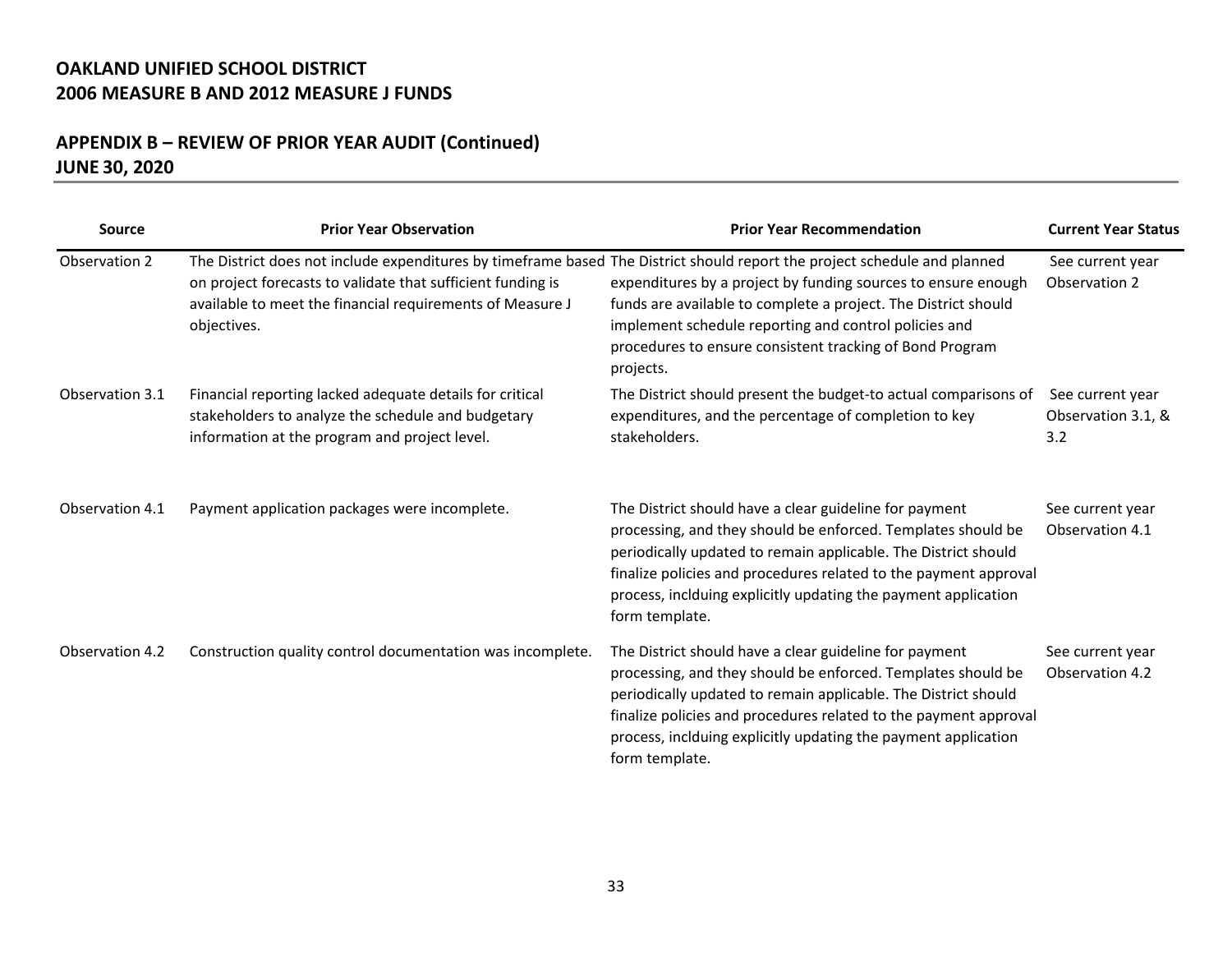### **APPENDIX B – REVIEW OF PRIOR YEAR AUDIT (Continued) JUNE 30, 2020**

| Source          | <b>Prior Year Observation</b>                                                                                                     | <b>Prior Year Recommendation</b>                                                                                                                                                                                                                                                                                                                                                                                              | <b>Current Year Status</b>          |  |
|-----------------|-----------------------------------------------------------------------------------------------------------------------------------|-------------------------------------------------------------------------------------------------------------------------------------------------------------------------------------------------------------------------------------------------------------------------------------------------------------------------------------------------------------------------------------------------------------------------------|-------------------------------------|--|
| Observation 5.1 | Policies lacked claims avoidance considerations, evidence<br>preservation to limit exposure.                                      | The District should define a policy for when change orders are<br>denied.                                                                                                                                                                                                                                                                                                                                                     | See current year<br>Observation 5.1 |  |
| Observation 5.2 | The policies and procedures surrounding change order review<br>and acceptance are inconsistently applied and incomplete.          | As a best practice, the District should update and consolidate<br>their policies and procedures surrounding change orders to<br>ensure effective controls, accountability, and communication of<br>the policies and procedures. Any changes in policies and<br>procedures should be updated in the documentation promptly<br>as they occur and a specific employee should be assigned the<br>duty of overseeing this process. | See current year<br>observation 5.2 |  |
| Observation 5.3 | There is not a defined policy for reporting of meaningful<br>change orders to key stakeholders.                                   | The District should establish more robust change order reporting See current year<br>within Bond Program reporting to ensure end users understand<br>change order impact, assigned responsibility, and litigation<br>exposure.                                                                                                                                                                                                | Observation 5.3                     |  |
| Observation 5.4 | Change orders are often classified as "error and omissions"<br>due to the architect's drawings, not including all specifications. | The District should define a "normal" scope of a change order<br>classified as an architect "error and omissions." Bond program<br>management should further create a database to monitor the<br>situations where they went beyond reasonable scope threshold,<br>to identify if the same architect, or other patterns, are<br>contributing to a disproportionate volume of "errors and<br>ommissions."                       | See current year<br>Observation 5.4 |  |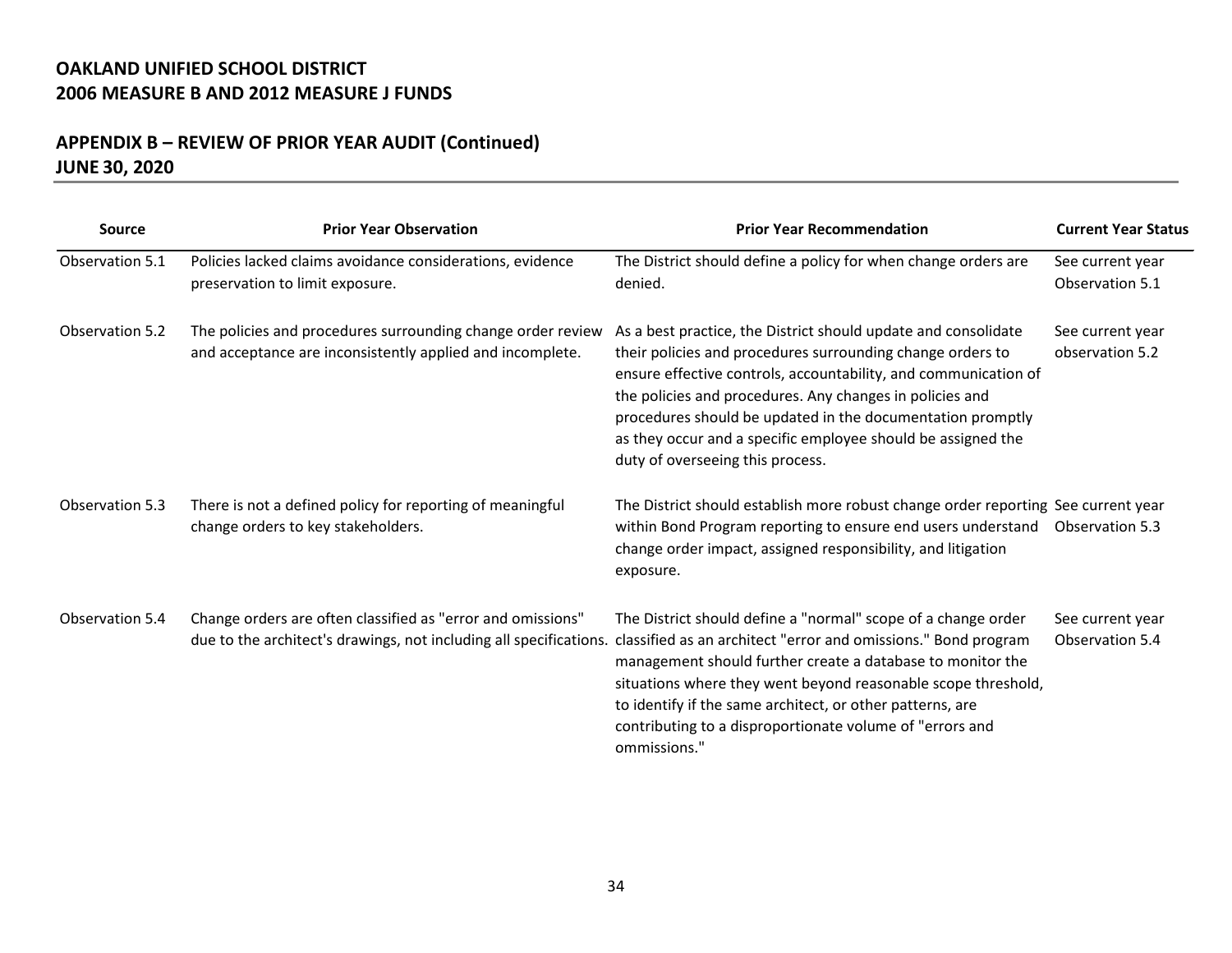### **APPENDIX B – REVIEW OF PRIOR YEAR AUDIT (Continued) JUNE 30, 2020**

| <b>Source</b>   | <b>Prior Year Observation</b>                                                                                                                                                                 | <b>Prior Year Recommendation</b>                                                                                                                                                                                                                                      | <b>Current Year Status</b>                   |  |
|-----------------|-----------------------------------------------------------------------------------------------------------------------------------------------------------------------------------------------|-----------------------------------------------------------------------------------------------------------------------------------------------------------------------------------------------------------------------------------------------------------------------|----------------------------------------------|--|
| Observation 6.1 | The policies and procedures surrounding procruement are out The District should update and consolidate their policies and<br>of date and incomplete.                                          | procedures surrounding procurement to ensure effective<br>controls, accountability, and communication of the policies and<br>procedures.                                                                                                                              | See current year<br>Observation 6.1          |  |
| Observation 6.2 | The District was unable to provide complete competitive<br>solicitation documentation for three public works projects.                                                                        | The District should maintain complete and consolidated bid and See current year<br>procurement documentation that is readily available in a central Observation 6.2<br>location, either physically or electronically.                                                 |                                              |  |
| Observation 6.3 | The District did not provide sufficient documentation to allow<br>us to review five out of 33 sampled vendors, or 15%.                                                                        | The District should maintain complete and consolidated bid and See current year<br>procurement documentation that is readily available in a central Observation 6.3<br>location, either physically or electronically.                                                 |                                              |  |
| Observation 7   | The District's standardized items list for Bond Program<br>materials procurement is not current and is potentially not<br>complete.                                                           | The District should regularly update its standardized items and<br>educational specifications list to accurately reflect the most up-<br>to-date standards and guidance provided by local and state<br>governments.                                                   | See current year<br>Observation 7            |  |
| 9.1             | Observation 8 and The District did not provide conflict of interest disclosure for<br>specific management positions defined in the District's board<br>policy within the facility department. | The District should clearly document their policies and<br>procedures surrounding conflict of interest, maintain a complete<br>set of completed conflict of interest forms, and review their<br>current forms to determine if additional action needs to be<br>taken. | See current year<br>Observation 8 and<br>9.1 |  |
| 9.2             | Observation 8 and Policies and procedures were not centrally located, did not<br>define roles and responsibilities and the process for updating<br>manuals was not documented.                | The District should consolidate all policies, procedures, and<br>resolutions into one document to ensure effective controls and<br>communication of the policies and procedures.                                                                                      | See current year<br>Observation 8 and<br>9.2 |  |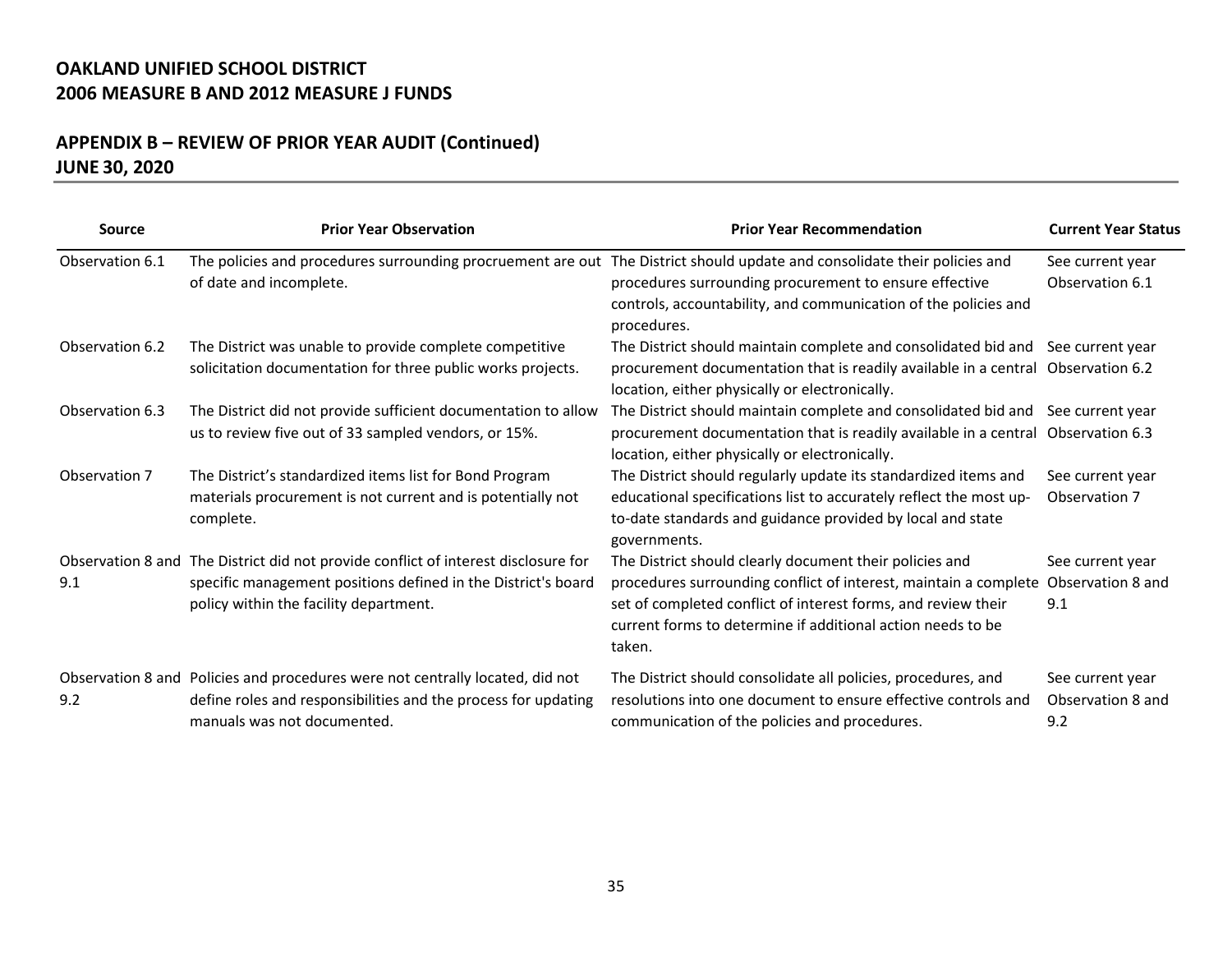### **APPENDIX C – Observation 4.1 JUNE 30, 2020**

The following table contains the expenditures with incomplete payment application documents. See Observation 4.1 for more details.

|                  |                                                     |          |           |     |         |                     |                 |                       |                    | <b>Finance</b>      |
|------------------|-----------------------------------------------------|----------|-----------|-----|---------|---------------------|-----------------|-----------------------|--------------------|---------------------|
|                  |                                                     |          |           |     |         | Conditional         | <b>Schedule</b> | <b>Certificate of</b> | <b>Stop Notice</b> | <b>Funding</b>      |
| PO#              | <b>Vendor Name</b>                                  | Warrant# | Date      |     | Amount  | <b>Lien Release</b> | Update          | <b>Payroll</b>        | Report             | <b>Confirmation</b> |
| <b>Measure B</b> |                                                     |          |           |     |         |                     |                 |                       |                    |                     |
|                  |                                                     |          |           |     |         |                     |                 |                       |                    |                     |
| PO20-01561       | <b>D LINE CONSTRUCTORS</b><br><b>DIGITAL DESIGN</b> | 51249790 | 8/26/2019 | \$. | 107,136 | Yes                 | Yes             | No                    | N/A                | No                  |
| PO20-05205       | <b>COMMUNICATIONS</b>                               | 51347383 | 6/26/2020 |     | 64,485  | Yes                 | Yes             | No                    | N/A                | No                  |
|                  | <b>INNOVATIVE</b>                                   |          |           |     |         |                     |                 |                       |                    |                     |
| PO20-08693       | CONSTRUCTION CO.                                    | 51332551 | 5/5/2020  |     | 123,904 | No                  | Yes             | No                    | Yes                | No                  |
|                  | <b>INNOVATIVE</b>                                   |          |           |     |         |                     |                 |                       |                    |                     |
| PO20-08693       | <b>CONSTRUCTION CO.</b>                             | 51352768 | 6/30/2020 |     | 116,000 | No                  | Yes             | No                    | <b>No</b>          | No                  |
|                  | <b>LIBERTY MUTUAL</b>                               |          |           |     |         |                     |                 |                       |                    |                     |
| PO20-03723       | <b>SURETY</b>                                       | 51301623 | 2/26/2020 |     | 684,791 | Yes                 | Yes             | <b>No</b>             | N/A                | N/A                 |
|                  | <b>LIBERTY MUTUAL</b>                               |          |           |     |         |                     |                 |                       |                    |                     |
| PO20-03723       | <b>SURETY</b>                                       | 51334233 | 5/13/2020 |     | 125,263 | Yes                 | Yes             | <b>No</b>             | N/A                | N/A                 |
|                  | <b>LIBERTY MUTUAL</b>                               |          |           |     |         |                     |                 |                       |                    |                     |
| PO20-03723       | <b>SURETY</b>                                       | 51334233 | 5/13/2020 |     | 106,586 | Yes                 | Yes             | No                    | No                 | N/A                 |
|                  | <b>LIBERTY MUTUAL</b>                               |          |           |     |         |                     |                 |                       |                    |                     |
| PO20-03723       | <b>SURETY</b>                                       | 51347476 | 6/26/2020 |     | 106,002 | Yes                 | Yes             | <b>No</b>             | Yes                | N/A                 |
|                  | <b>LIBERTY MUTUAL</b>                               |          |           |     |         |                     |                 |                       |                    |                     |
| PO20-03723       | <b>SURETY</b>                                       | 51351317 | 6/30/2020 |     | 213,989 | Yes                 | Yes             | <b>No</b>             | <b>No</b>          | N/A                 |
| PO20-09315       | <b>THOMPSON BUILDERS</b>                            | 51332705 | 5/5/2020  |     | 56,246  | Yes                 | Yes             | N/A                   | N/A                | No                  |
|                  | <b>WICKMAN</b>                                      |          |           |     |         |                     |                 |                       |                    |                     |
|                  | <b>DEVELOPMENT AND</b>                              |          |           |     |         |                     |                 |                       |                    |                     |
| PO20-04923       | <b>CONSTRUCTION</b>                                 | 51279186 | 12/4/2019 |     | 12,560  | Yes                 | Yes             | No                    | N/A                | No                  |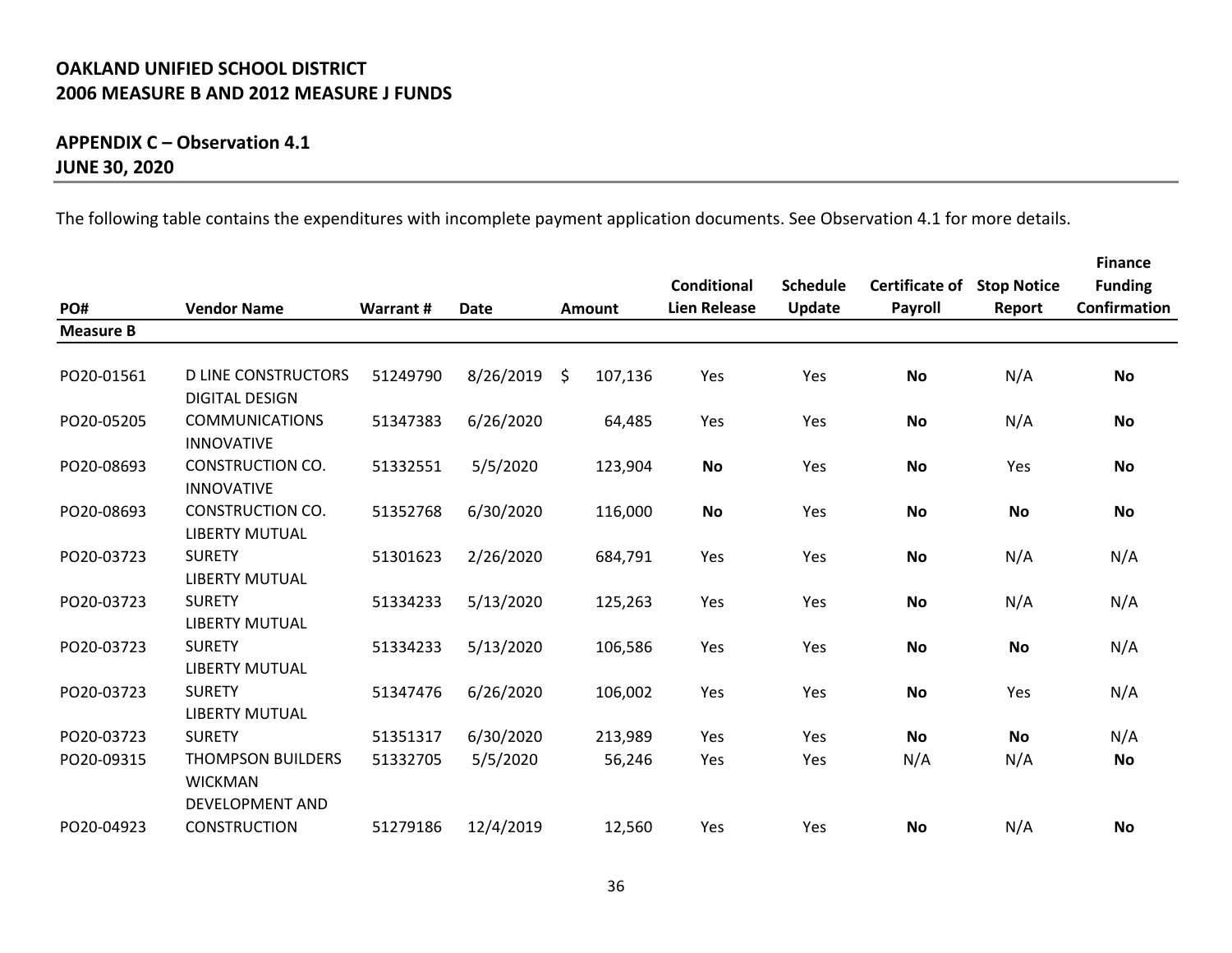### **APPENDIX C – Observation 4.1 JUNE 30, 2020**

| PO#        | <b>Vendor Name</b>                                        | Warrant # | <b>Date</b> | Amount    | <b>Conditional</b><br><b>Lien Release</b> | <b>Schedule</b><br>Update | <b>Certificate of</b><br>Payroll | <b>Stop Notice</b><br>Report | <b>Finance</b><br><b>Funding</b><br>Confirmation |
|------------|-----------------------------------------------------------|-----------|-------------|-----------|-------------------------------------------|---------------------------|----------------------------------|------------------------------|--------------------------------------------------|
| Measure J  |                                                           |           |             |           |                                           |                           |                                  |                              |                                                  |
|            | ADCO/TURNER<br><b>GROUP/ALTEN JOINT</b>                   |           |             |           |                                           |                           |                                  |                              |                                                  |
| PO20-01788 | <b>VENTURE</b><br>ADCO/TURNER<br><b>GROUP/ALTEN JOINT</b> | 51350211  | 6/30/2020   | 581,725   | Yes                                       | <b>No</b>                 | <b>No</b>                        | N/A                          | N/A                                              |
| PO20-01788 | <b>VENTURE</b>                                            | 51350211  | 6/30/2020   | 370,451   | Yes                                       | <b>No</b>                 | <b>No</b>                        | N/A                          | N/A                                              |
|            | <b>ASBESTOS</b><br><b>MANAGEMENT GROUP</b>                |           |             |           |                                           |                           |                                  |                              |                                                  |
| PO20-00556 | OF CALIFORNIA,<br>CAHILL/FOCON JOINT                      | 51247983  | 8/19/2019   | 84,360    | <b>No</b>                                 | <b>No</b>                 | <b>No</b>                        | <b>No</b>                    | <b>No</b>                                        |
| PO20-01555 | <b>VENTURE</b><br>CAHILL/FOCON JOINT                      | 51335009  | 5/20/2020   | 4,775,539 | Yes                                       | Yes                       | <b>No</b>                        | N/A                          | No                                               |
| PO20-01555 | <b>VENTURE</b><br>CAHILL/FOCON JOINT                      | 51326290  | 4/3/2020    | 3,896,893 | Yes                                       | Yes                       | <b>No</b>                        | N/A                          | No                                               |
| PO20-01555 | <b>VENTURE</b><br>CAHILL/FOCON JOINT                      | 51308389  | 3/20/2020   | 3,848,196 | Yes                                       | Yes                       | Yes                              | N/A                          | No                                               |
| PO20-01555 | <b>VENTURE</b><br>CAHILL/FOCON JOINT                      | 51296428  | 2/10/2020   | 3,805,051 | Yes                                       | Yes                       | Yes                              | N/A                          | No                                               |
| PO20-01555 | <b>VENTURE</b><br>CAHILL/FOCON JOINT                      | 51250758  | 9/19/2019   | 3,793,395 | Yes                                       | Yes                       | Yes                              | N/A                          | No                                               |
| PO20-01555 | <b>VENTURE</b><br>CAHILL/FOCON JOINT                      | 51259646  | 10/18/2019  | 3,539,106 | Yes                                       | Yes                       | Yes                              | N/A                          | No                                               |
| PO20-01555 | <b>VENTURE</b>                                            | 51341812  | 6/15/2020   | 3,392,114 | Yes                                       | Yes                       | <b>No</b>                        | N/A                          | No                                               |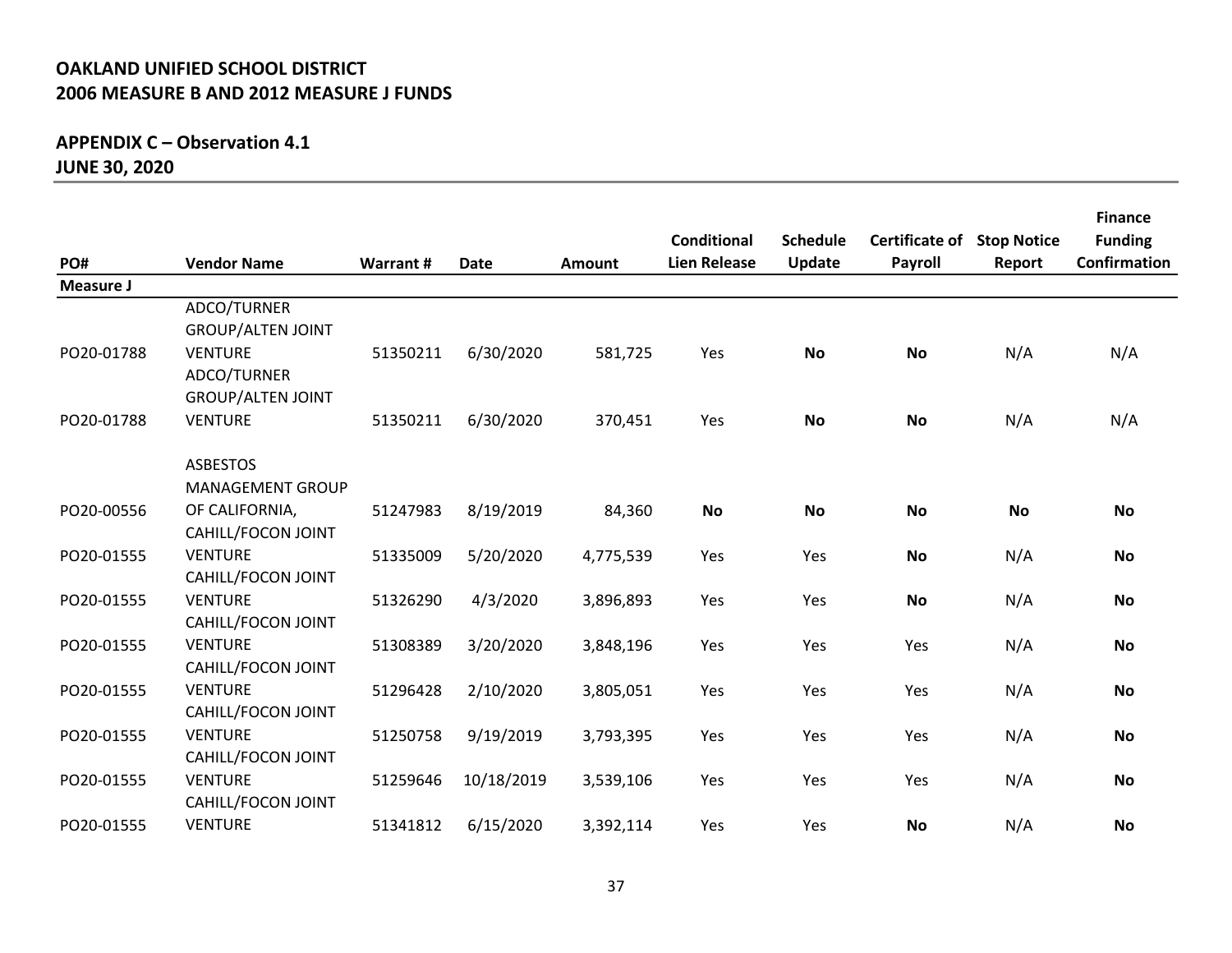### **APPENDIX C – Observation 4.1 JUNE 30, 2020**

|                  |                           |          |             |           | <b>Conditional</b><br><b>Lien Release</b> | <b>Schedule</b> | <b>Certificate of Stop Notice</b> |           | <b>Finance</b><br><b>Funding</b><br>Confirmation |
|------------------|---------------------------|----------|-------------|-----------|-------------------------------------------|-----------------|-----------------------------------|-----------|--------------------------------------------------|
| PO#<br>Measure J | <b>Vendor Name</b>        | Warrant# | <b>Date</b> | Amount    |                                           | Update          | Payroll                           | Report    |                                                  |
|                  | CAHILL/FOCON JOINT        |          |             |           |                                           |                 |                                   |           |                                                  |
| PO20-01555       | <b>VENTURE</b>            | 51290477 | 1/24/2020   | 3,200,471 | Yes                                       | Yes             | Yes                               | N/A       | <b>No</b>                                        |
|                  | CAHILL/FOCON JOINT        |          |             |           |                                           |                 |                                   |           |                                                  |
| PO20-01555       | <b>VENTURE</b>            | 51268220 | 11/13/2019  | 3,069,589 | Yes                                       | Yes             | Yes                               | N/A       | <b>No</b>                                        |
|                  | CAHILL/FOCON JOINT        |          |             |           |                                           |                 |                                   |           |                                                  |
| PO20-01555       | <b>VENTURE</b>            | 51351162 | 6/30/2020   | 3,061,177 | Yes                                       | Yes             | Yes                               | N/A       | <b>No</b>                                        |
|                  | CAHILL/FOCON JOINT        |          |             |           |                                           |                 |                                   |           |                                                  |
| PO20-01555       | <b>VENTURE</b>            | 51249763 | 8/26/2019   | 2,926,821 | Yes                                       | Yes             | Yes                               | N/A       | <b>No</b>                                        |
|                  | CAHILL/FOCON JOINT        |          |             |           |                                           |                 |                                   |           |                                                  |
| PO20-01555       | <b>VENTURE</b>            | 51311416 | 12/17/2019  | 2,264,674 | Yes                                       | Yes             | Yes                               | N/A       | <b>No</b>                                        |
|                  | <b>DIGITAL DESIGN</b>     |          |             |           |                                           |                 |                                   |           |                                                  |
| PO20-00981       | <b>COMMUNICATIONS</b>     | 51259723 | 10/18/2019  | 165,508   | <b>No</b>                                 | Yes             | <b>No</b>                         | No        | <b>No</b>                                        |
|                  | <b>DIGITAL DESIGN</b>     |          |             |           |                                           |                 |                                   |           |                                                  |
| PO20-00981       | <b>COMMUNICATIONS</b>     | 51266344 | 11/6/2019   | 165,508   | <b>No</b>                                 | Yes             | No                                | No        | <b>No</b>                                        |
|                  | <b>DIGITAL DESIGN</b>     |          |             |           |                                           |                 |                                   |           |                                                  |
| PO20-00981       | <b>COMMUNICATIONS</b>     | 51259722 | 10/18/2019  | 161,621   | <b>No</b>                                 | Yes             | <b>No</b>                         | No        | <b>No</b>                                        |
|                  | <b>DIGITAL DESIGN</b>     |          |             |           |                                           |                 |                                   |           |                                                  |
| PO20-00981       | <b>COMMUNICATIONS</b>     | 51239787 | 8/15/2019   | 153,484   | <b>No</b>                                 | Yes             | <b>No</b>                         | <b>No</b> | <b>No</b>                                        |
|                  | <b>G &amp; G BUILDERS</b> | 51248023 | 8/19/2019   | 53,428    | <b>No</b>                                 | Yes             | N/A                               | N/A       | N/A                                              |
| PO20-00580       | <b>MARCON CO.</b>         | 51239452 | 8/14/2019   | 163,437   | Yes                                       | Yes             | Yes                               | N/A       | <b>No</b>                                        |
| PO20-01185       | MARCON CO.                | 51248043 | 8/19/2019   | 342,978   | Yes                                       | Yes             | Yes                               | N/A       | <b>No</b>                                        |
| PO20-01185       | MARCON CO.                | 51255481 | 10/3/2019   | 338,905   | Yes                                       | Yes             | Yes                               | N/A       | <b>No</b>                                        |
| PO20-01562       | <b>MK THINK</b>           | 51326458 | 5/21/2020   | (30, 803) | Yes                                       | Yes             | <b>No</b>                         | Yes       | <b>No</b>                                        |
|                  | <b>OLYMPOS PAINTING,</b>  |          |             |           |                                           |                 |                                   |           |                                                  |
| PO20-07420       | INC.                      | 51301653 | 2/26/2020   | 518,358   | Yes                                       | Yes             | Yes                               | N/A       | N/A                                              |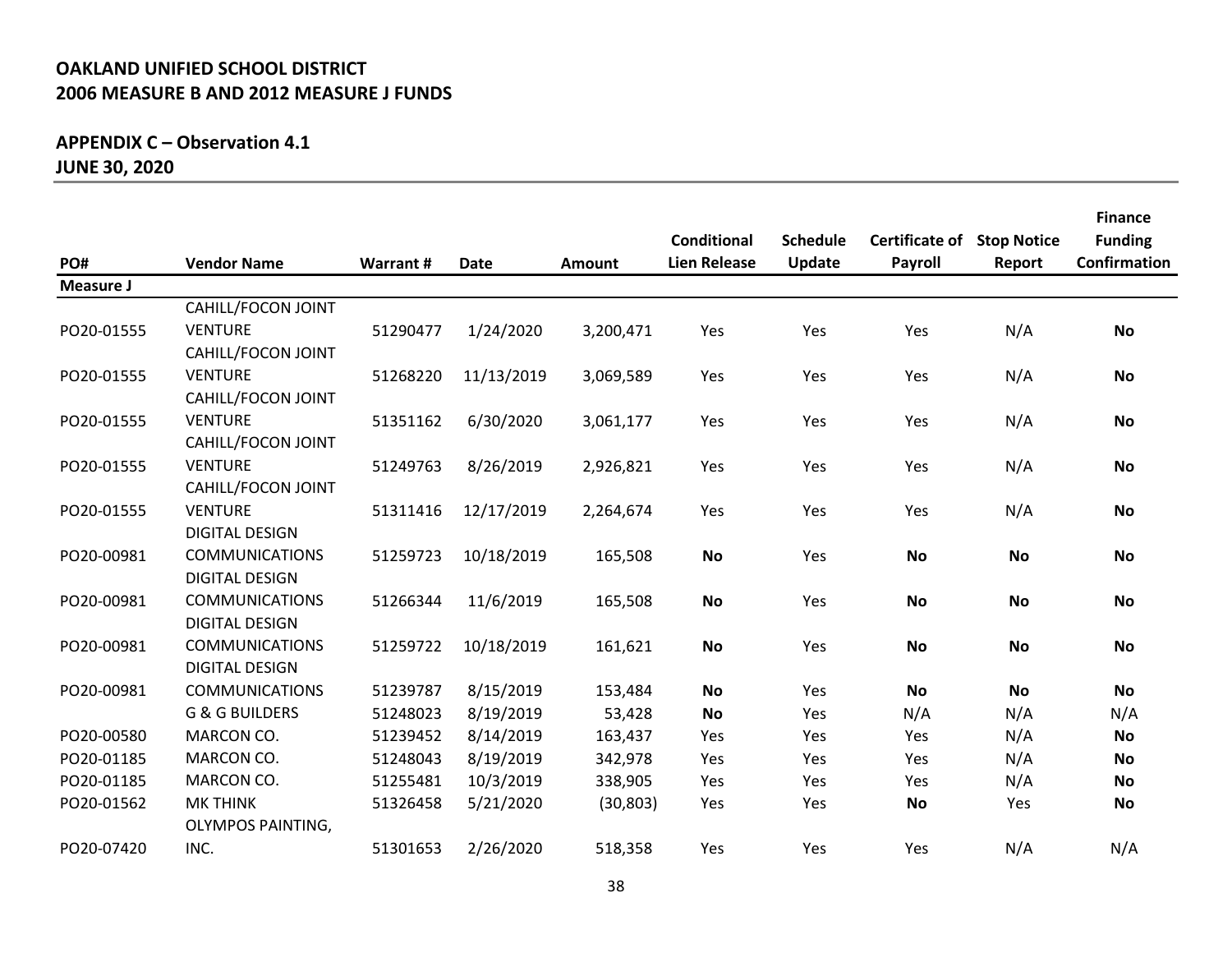## **APPENDIX C – Observation 4.1 JUNE 30, 2020**

|            |                            |           |             |           |                     |                 |                                   |           | <b>Finance</b> |
|------------|----------------------------|-----------|-------------|-----------|---------------------|-----------------|-----------------------------------|-----------|----------------|
|            |                            |           |             |           | <b>Conditional</b>  | <b>Schedule</b> | <b>Certificate of Stop Notice</b> |           | <b>Funding</b> |
| PO#        | <b>Vendor Name</b>         | Warrant # | <b>Date</b> | Amount    | <b>Lien Release</b> | Update          | Payroll                           | Report    | Confirmation   |
| Measure J  |                            |           |             |           |                     |                 |                                   |           |                |
|            | <b>OLYMPOS PAINTING,</b>   |           |             |           |                     |                 |                                   |           |                |
| PO20-07420 | INC.                       | 51326494  | 4/3/2020    | 262,932   | Yes                 | Yes             | <b>No</b>                         | N/A       | N/A            |
|            | <b>OLYMPOS PAINTING,</b>   |           |             |           |                     |                 |                                   |           |                |
| PO20-07420 | INC.                       | 51335186  | 5/20/2020   | 197,258   | Yes                 | Yes             | Yes                               | N/A       | N/A            |
|            | <b>OLYMPOS PAINTING,</b>   |           |             |           |                     |                 |                                   |           |                |
| PO20-07420 | INC.                       | 51301653  | 2/26/2020   | 125,780   | Yes                 | Yes             | <b>Yes</b>                        | N/A       | N/A            |
|            | <b>OVERAA TULUM ECLIPE</b> |           |             |           |                     |                 |                                   |           |                |
| PO20-01559 | JV.                        | 51249882  | 8/26/2019   | 2,236,529 | Yes                 | Yes             | Yes                               | N/A       | <b>No</b>      |
|            | <b>OVERAA TULUM ECLIPE</b> |           |             |           |                     |                 |                                   |           |                |
| PO20-01559 | JV                         | 51352798  | 6/30/2020   | 2,200,000 | Yes                 | Yes             | No                                | Yes       | <b>No</b>      |
|            | OVERAA TULUM ECLIPE        |           |             |           |                     |                 |                                   |           |                |
| PO20-01559 | JV                         | 51308693  | 3/20/2020   | 1,435,000 | Yes                 | Yes             | No                                | <b>No</b> | <b>No</b>      |
|            | <b>OVERAA TULUM ECLIPE</b> |           |             |           |                     |                 |                                   |           |                |
| PO20-01559 | JV                         | 51338356  | 6/1/2020    | 1,200,000 | Yes                 | Yes             | <b>No</b>                         | <b>No</b> | <b>No</b>      |
|            | <b>OVERAA TULUM ECLIPE</b> |           |             |           |                     |                 |                                   |           |                |
| PO20-01559 | JV                         | 51249882  | 8/26/2019   | 895,817   | Yes                 | Yes             | Yes                               | N/A       | No             |
|            | <b>OVERAA TULUM ECLIPE</b> |           |             |           |                     |                 |                                   |           |                |
| PO20-01559 | JV                         | 51252497  | 9/24/2019   | 824,759   | Yes                 | Yes             | Yes                               | N/A       | Yes            |
|            | OVERAA TULUM ECLIPE        |           |             |           |                     |                 |                                   |           |                |
| PO20-01559 | JV.                        | 51266388  | 11/6/2019   | 525,153   | Yes                 | Yes             | Yes                               | N/A       | <b>No</b>      |
|            | OVERAA TULUM ECLIPE        |           |             |           |                     |                 |                                   |           |                |
| PO20-01559 | JV                         | 51279087  | 12/4/2019   | 364,714   | No                  | Yes             | Yes                               | N/A       | <b>No</b>      |
|            | <b>OVERAA TULUM ECLIPE</b> |           |             |           |                     |                 |                                   |           |                |
| PO20-01559 | JV                         | 51260001  | 10/18/2019  | 221,242   | Yes                 | Yes             | <b>No</b>                         | N/A       | <b>No</b>      |
|            | <b>OVERAA TULUM ECLIPE</b> |           |             |           |                     |                 |                                   |           |                |
| PO20-01559 | JV                         | 51286845  | 1/10/2020   | 152,372   | Yes                 | Yes             | <b>No</b>                         | N/A       | <b>No</b>      |
| PO20-04182 | <b>RAY'S ELECTRIC</b>      | 51266392  | 11/6/2019   | 39,513    | Yes                 | Yes             | Yes                               | N/A       | <b>No</b>      |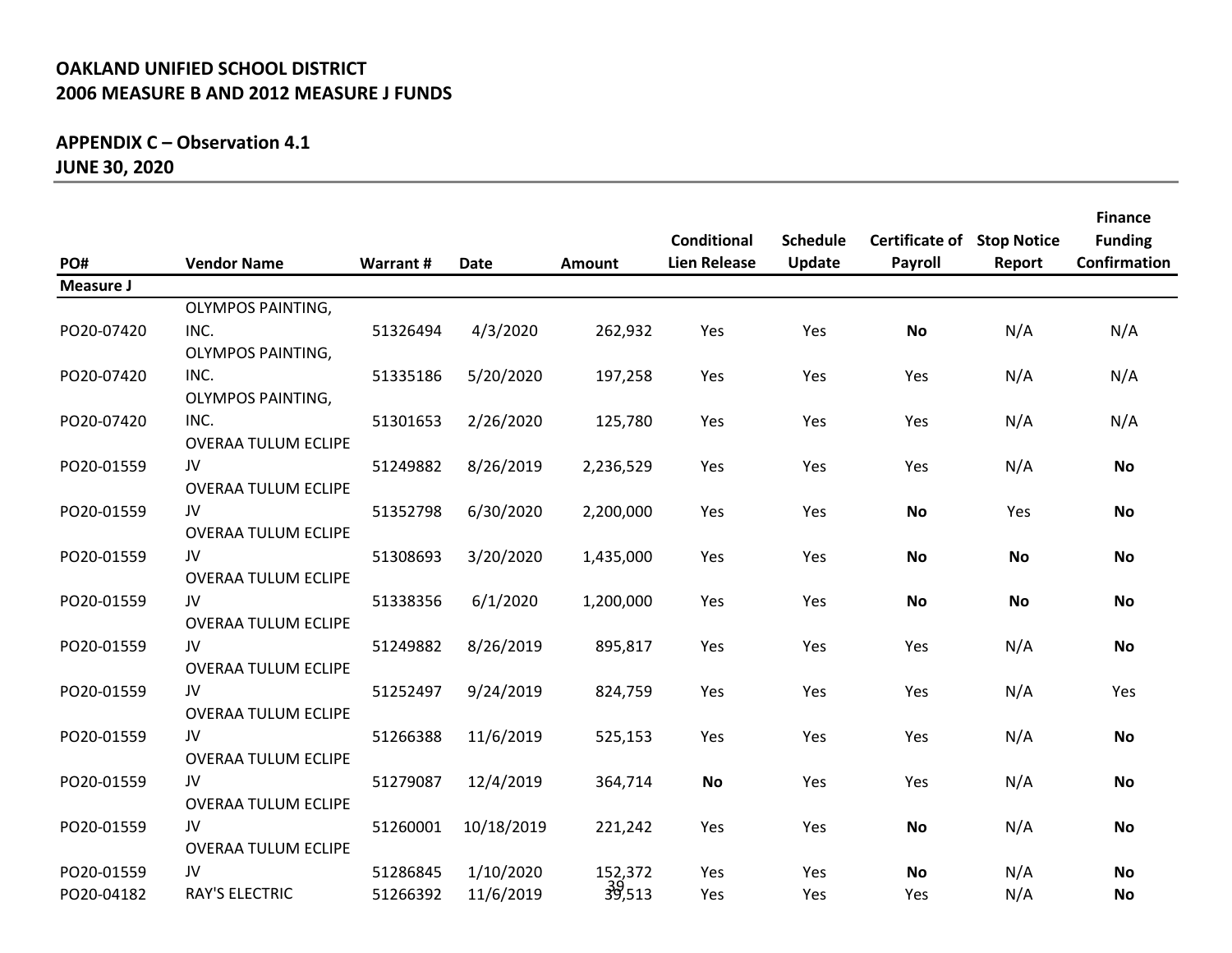### **APPENDIX D – OBSERVATION 4.2 JUNE 30, 2020**

The following table contains the expenditures lacking proper approvals, if applicable. See Observation 4.2 for additional details

|            |                               |           |                |         | Signed by<br>Project | Signed by<br>Inspector of |                                |                               |                                |                              | Signed by                     |
|------------|-------------------------------|-----------|----------------|---------|----------------------|---------------------------|--------------------------------|-------------------------------|--------------------------------|------------------------------|-------------------------------|
| PO#        | <b>Vendor Name</b>            | Warrant # | Date           | Amount  | Manager              | Record                    | Signed by<br><b>Contractor</b> | Signed by<br><b>Architect</b> | Signed by<br><b>Consultant</b> | Signed by<br><b>Director</b> | <b>Deputy</b><br><b>Chief</b> |
| Measure B  |                               |           |                |         |                      |                           |                                |                               |                                |                              |                               |
| PO20-05205 | DIGITAL DESIGN COMMUNICATIONS | 51347383  | $6/26/2020$ \$ | 64,485  | Yes                  | <b>No</b>                 | Yes                            | Yes                           | N/A                            | Yes                          | Yes                           |
| PO20-08693 | INNOVATIVE CONSTRUCTION CO.   | 51332551  | 5/5/2020       | 123,904 | Yes                  | <b>No</b>                 | No                             | <b>No</b>                     | N/A                            | Yes                          | Yes                           |
| PO20-08693 | INNOVATIVE CONSTRUCTION CO.   | 51352768  | 6/30/2020      | 116,000 | Yes                  | <b>No</b>                 | <b>No</b>                      | No                            | N/A                            | Yes                          | Yes                           |
| PO20-03723 | LIBERTY MUTUAL SURETY         | 51301623  | 2/26/2020      | 684,791 | Yes                  | <b>No</b>                 | Yes                            | Yes                           | N/A                            | Yes                          | Yes                           |
| PO20-03723 | LIBERTY MUTUAL SURETY         | 51334233  | 5/13/2020      | 125,263 | Yes                  | <b>No</b>                 | Yes                            | Yes                           | N/A                            | Yes                          | Yes                           |
| PO20-03723 | LIBERTY MUTUAL SURETY         | 51334233  | 5/13/2020      | 106,586 | Yes                  | <b>No</b>                 | Yes                            | Yes                           | N/A                            | Yes                          | Yes                           |
| PO20-03723 | LIBERTY MUTUAL SURETY         | 51347476  | 6/26/2020      | 106,002 | Yes                  | <b>No</b>                 | Yes                            | Yes                           | N/A                            | Yes                          | Yes                           |
| PO20-03723 | LIBERTY MUTUAL SURETY         | 51351317  | 6/30/2020      | 213,989 | Yes                  | <b>No</b>                 | Yes                            | Yes                           | N/A                            | Yes                          | Yes                           |
| PO20-08977 | S MEEK ARCHITECTURE           | 51351430  | 6/30/2020      | 33,215  | Yes                  | N/A                       | N/A                            | N/A                           | Yes                            | No                           | No                            |
| Measure J  |                               |           |                |         |                      |                           |                                |                               |                                |                              |                               |
| PO20-02589 | ALANIZ CONSTRUCTION,          | 51250702  | 9/19/2019      | 33,890  | Yes                  | N/A                       | N/A                            | N/A                           | <b>No</b>                      | Yes                          | Yes                           |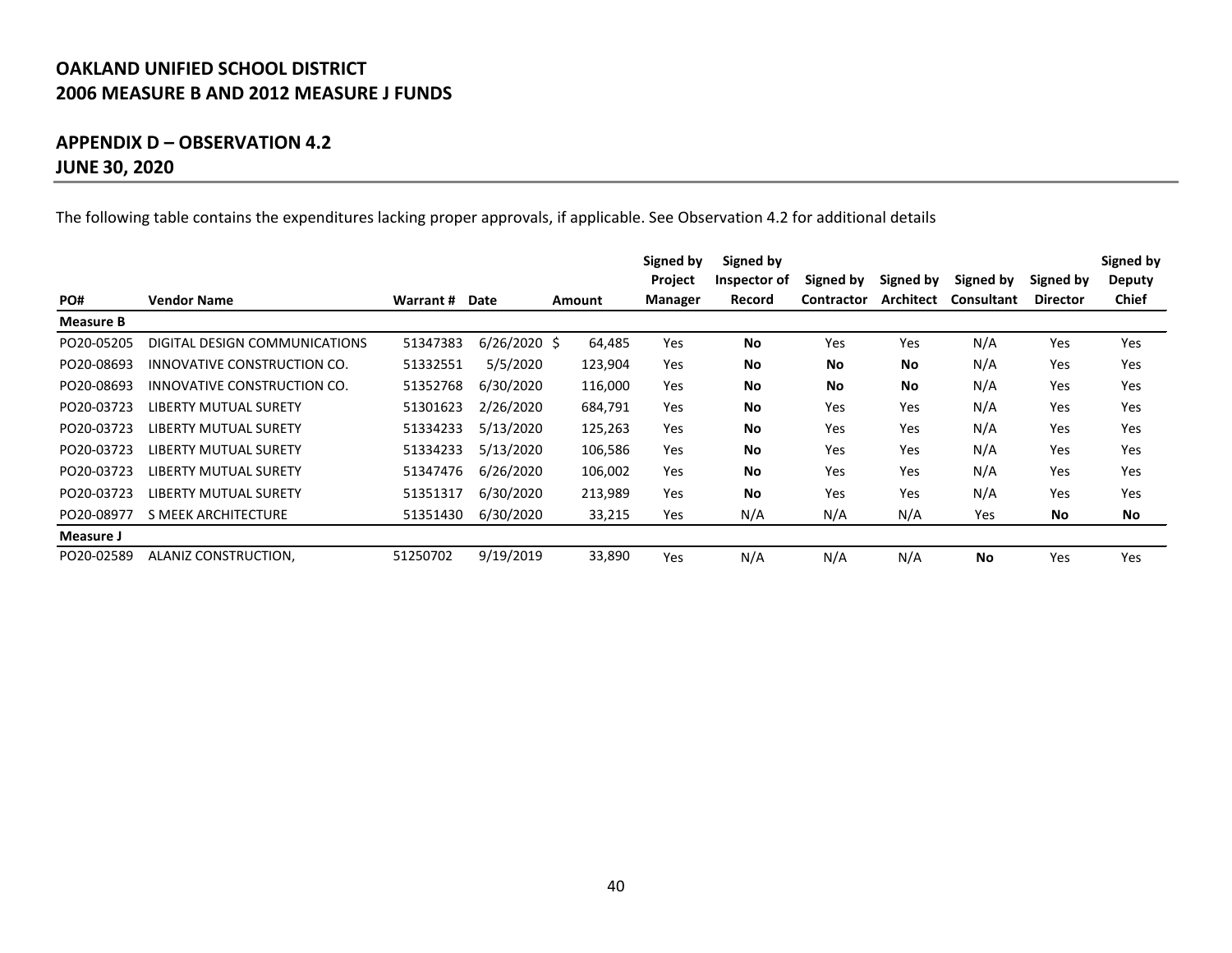### **APPENDIX E – OBSERVATION 4.3 JUNE 30, 2020**

The following table contains the payments took more than 30 days for professional service invoices and 45 days for construction invoices, if applicable. See Observation 4.3 for additional details.

| PO#              | Check#                 | VendorName                             | <b>JE Posted</b><br><b>Date</b> | Amount | <b>Invoice Date</b> | <b>AP</b> received<br>date | Date Payment<br>posted | Payment<br>Processing |
|------------------|------------------------|----------------------------------------|---------------------------------|--------|---------------------|----------------------------|------------------------|-----------------------|
| <b>Measure B</b> |                        |                                        |                                 |        |                     |                            |                        |                       |
| PO20-05205       |                        | 51347383 DIGITAL DESIGN COMMUNICATIONS | $6/26/2020$ \$ 64,485           |        | 4/30/2020           | Not available              | 6/26/2020              | Undetermined          |
| PO20-01611       | 51290630 JENSEN HUGHES |                                        | 1/24/2020                       | 1.580  | 11/10/2019          | 12/16/2019                 | 1/24/2020              | 39                    |
| PO20-04304       | 51283394 NINYO & MOORE |                                        | 12/18/2019                      | 7.925  | 8/22/2019           | 11/15/2019                 | 12/18/2019             | 33                    |
| Measure J        |                        |                                        |                                 |        |                     |                            |                        |                       |
| PO20-09322       | 51332515 ENGEO INC.    |                                        | 5/5/2020                        | 6.513  | 9/20/2019           | 3/18/2020                  | 5/5/2020               | 48                    |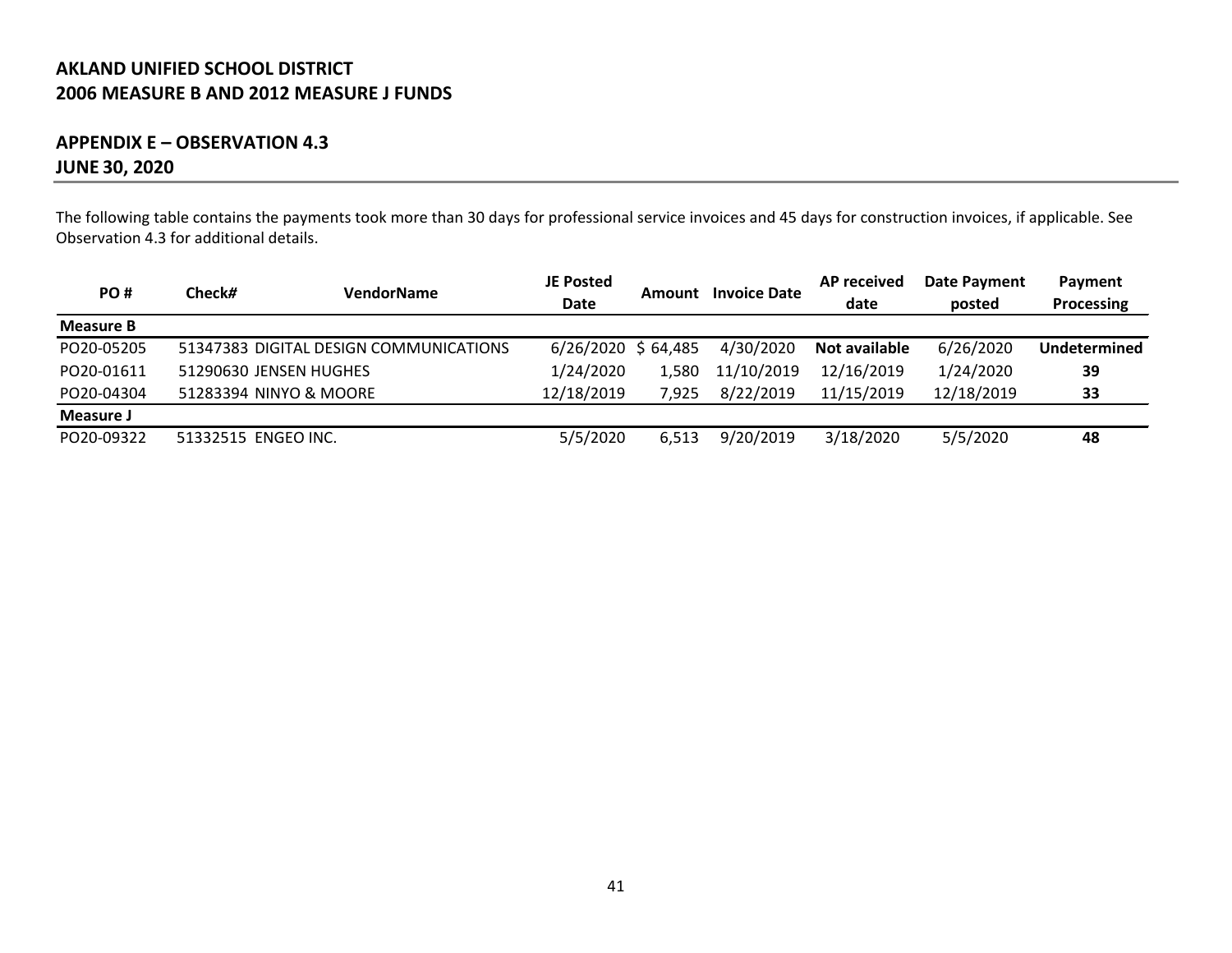### **APPENDIX F – OBSERVATION 6.2 JUNE 30, 2020**

The following table contains the list of incomplete procurement documents. See Observation 6.2 for more details.

|               |                                   |                                              |                 |                      |                | <b>Scoresheet</b> |                      |
|---------------|-----------------------------------|----------------------------------------------|-----------------|----------------------|----------------|-------------------|----------------------|
| Project       |                                   |                                              | <b>Contract</b> |                      | Notice to      | or proposals      | <b>Lowest Bidder</b> |
| <b>Number</b> | <b>Project Site - Name</b>        | Contractor Name                              | Price           | <b>Advertisement</b> | <b>Bidders</b> | received          | or Best Value        |
| Measure J     |                                   |                                              |                 |                      |                |                   |                      |
| 13134         | <b>Glenview -New Construction</b> | <b>KW Engineering</b>                        | 177,155         | Yes                  | Yes            | No                | <b>Undetermined</b>  |
| 00918         | Facilities Planning & Management  | Shaw Kawasaki Architechs                     | 3,500,000       | Yes                  | Yes            | No                | Undetermined         |
| 00918         | Facilities Planning & Management  | <b>MK Think</b>                              | 194,488         | Yes                  | Yes            | No                | Undetermined         |
| 19119         | Cole - Administration Center      | <b>Consolidated Engineering Laboratories</b> | 71.500          | Yes                  | Yes            | No                | <b>Undetermined</b>  |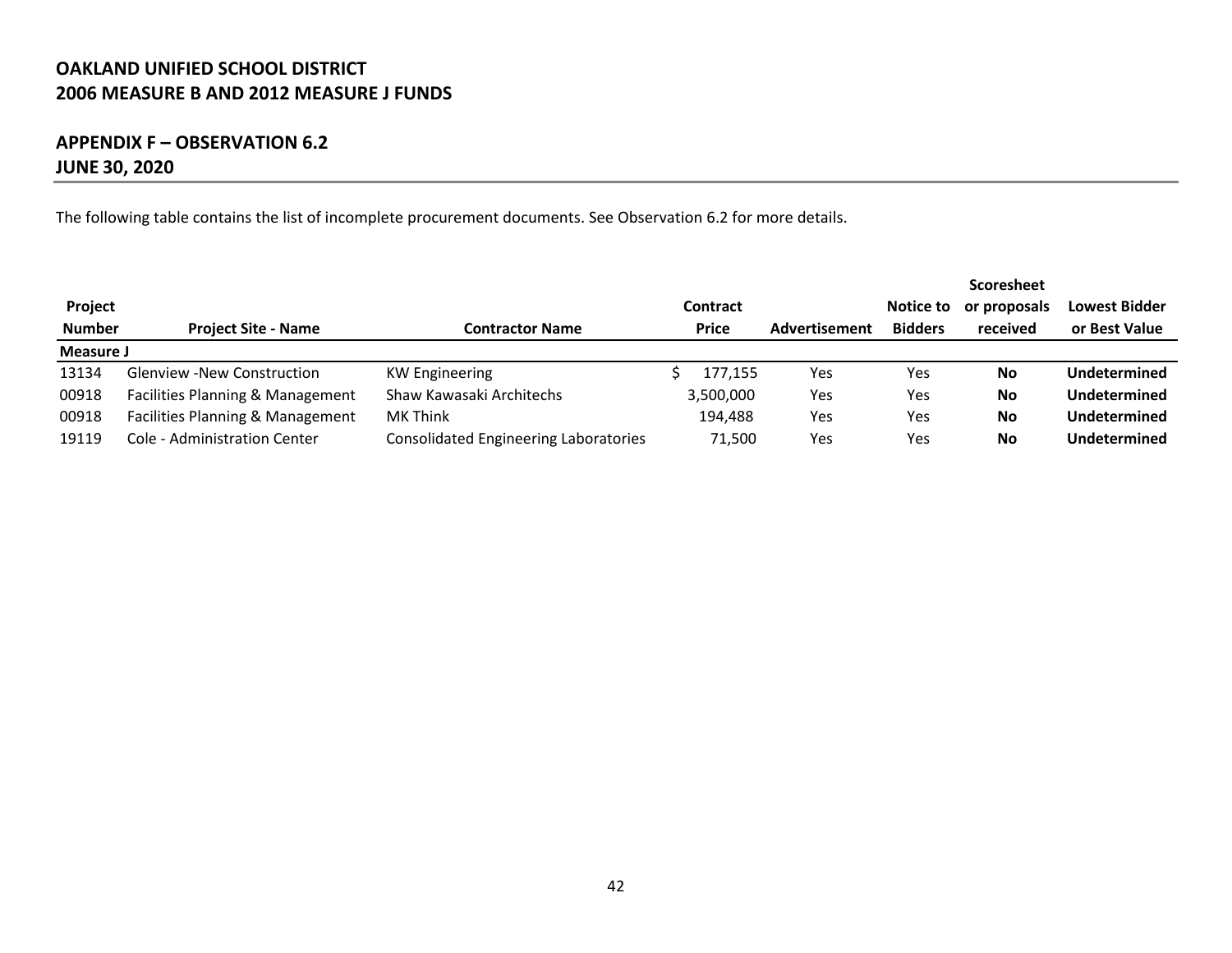### **APPENDIX G – OBSERVATION 6.3 JUNE 30, 2020**

The following table contains the list of incomplete contract documents. See Observation 6.3 for more details.

| Project       |                                   |                             |  |                       |            | Signed by | Signed by  | <b>Routing Form Sign off</b> |     |            |
|---------------|-----------------------------------|-----------------------------|--|-----------------------|------------|-----------|------------|------------------------------|-----|------------|
| <b>Number</b> | <b>Project Site-Name</b>          | <b>Contractor Name</b>      |  | <b>Contract Price</b> | Signed by  | Legal     | Superinten |                              |     |            |
|               |                                   |                             |  |                       | Contractor | Counsel   | dent       | DOF                          | GC  | <b>DCF</b> |
| Measure J     |                                   |                             |  |                       |            |           |            |                              |     |            |
|               | 13133 Foster - Central Kitchen    | Rook Electric               |  | 45.000                | Yes        | Yes       | Yes        | Yes                          | No  | No         |
|               | 13134 Glenview - New Construction | City of Oakland             |  | 46,000                | Yes        | Yes       | Yes        | Yes                          | No  | Yes        |
|               | 13134 Glenview - New Construction | <b>HKIT Architects</b>      |  | 67,280                | Yes        | Yes       | <b>No</b>  | Yes                          | Yes | Yes        |
|               | 13158 Fremont - New Construction  | Valley Relocation & Storage |  | 55,000                | Yes        | Yes       | Yes        | Yes                          | No  | Yes        |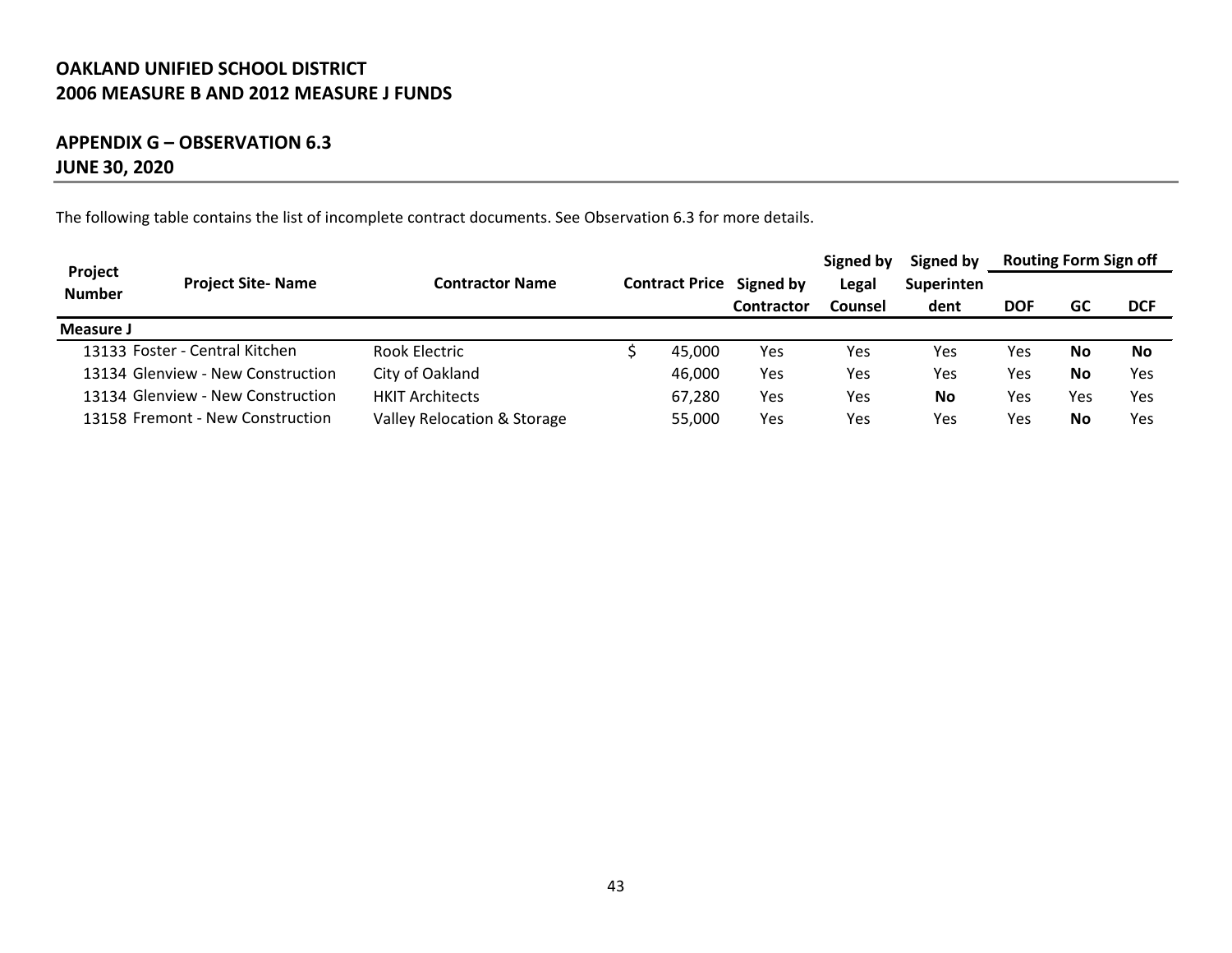### **APPENDIX H – LIST OF EXPENDITURES REVIEWED JUNE 30, 2020**

The following table lists expenditures selected and tested for compliance and assessed for internal control.

| PO#              | <b>Vendor Name</b>                          | <b>Warrant#</b> | <b>Date</b>         | <b>Amount</b> |
|------------------|---------------------------------------------|-----------------|---------------------|---------------|
| <b>Measure B</b> |                                             |                 |                     |               |
|                  | ACC ENVIRONMENTAL CONSULTANTS               | 51237111        | $8/2/2019$ \$       | 5,756         |
| PO20-09323       | <b>AEKO CONSULTING</b>                      | 51332416        | 5/5/2020            | 79,806        |
| PO20-03041       | ANTHONIO, INC.                              | 51264679        | 11/1/2019           | 3,727         |
| PO20-01183       | APPLIED MATERIALS ENGINEERING               |                 | 51268182 11/13/2019 | 2,184         |
| PO20-08588       | ARBITRAGE COMPLIANCE SPECIALIST             | 51308349        | 3/20/2020           | 850           |
| PO20-00546       | <b>AREY JONES</b>                           | 51259589        | 10/18/2019          | 183,351       |
| PO20-00546       | <b>AREY JONES</b>                           | 51250720        | 9/19/2019           | 183,351       |
| PO20-00546       | <b>AREY JONES</b>                           | 51250720        | 10/15/2019          | (183, 351)    |
| PO20-01434       | BENNETT MARINE UTILITY INC.                 | 51250736        | 9/19/2019           | 300           |
| PO20-01418       | <b>BYRENS KIM DESIGN WORKS</b>              | 51249762        | 8/26/2019           | 20,340        |
| PO20-01465       | CB MANAGEMENT GROUP,                        | 51351173        | 6/30/2020           | 2,125         |
| PO20-00460       | CDW-G                                       | 51278895        | 12/4/2019           | 147,810       |
| PO20-08011       | CDW-G                                       | 51347350        | 6/26/2020           | 102,933       |
| PO20-01419       | CODY ANDERSON WASNEY ARCHITECTS             | 51278912        | 12/4/2019           | 25,207        |
| PO20-02802       | <b>COMACK PLUMBING</b>                      | 51252412        | 9/24/2019           | 2,166         |
| PO20-04303       | CONSOLIDATED ENGINEERING LABORATOR 51268257 |                 | 11/13/2019          | 863           |
| PO20-09505       | CURVATURE, INC.                             | 51347372        | 6/26/2020           | 8,329         |
| PO20-01561       | <b>D LINE CONSTRUCTORS</b>                  | 51249790        | 8/26/2019           | 107,136       |
| PO20-01093       | DAILY JOURNAL CORPORATION                   | 51248016        | 8/19/2019           | 590           |
| PO20-05224       | <b>DECOTECH SYSTEMS</b>                     | 51290533        | 1/24/2020           | 89,326        |
| PO20-01557       | DEPT OF TOXICS & SUBSTANCES CONTROL         | 51250895        | 9/19/2019           | 3,014         |
| PO20-00598       | <b>DEVELOPMENT GROUP</b>                    | 51249793        | 8/26/2019           | 483,768       |
| PO20-05205       | DIGITAL DESIGN COMMUNICATIONS               | 51347383        | 6/26/2020           | 64,485        |
| PO20-09898       | DIVISION OF STATE ARCHITECTS                | 51338222        | 6/1/2020            | 500           |
| PO20-02588       | <b>DSK ARCHITECTS</b>                       | 51250898        | 9/19/2019           | 16,731        |
| PO20-10187       | EAST BAY BLUE PRINT AND SUPPLY              | 51351231        | 6/30/2020           | 81            |
| PO20-05924       | HARDISON KOMASTSU IVELICH & TUCKER          | 51334230        | 5/13/2020           | 23,793        |
| PO20-08693       | INNOVATIVE CONSTRUCTION CO.                 | 51326397        | 4/3/2020            | 123,904       |
| PO20-08693       | INNOVATIVE CONSTRUCTION CO.                 | 51332551        | 5/5/2020            | 123,904       |
| PO20-08693       | INNOVATIVE CONSTRUCTION CO.                 | 51352768        | 6/30/2020           | 116,000       |
| PO20-08693       | INNOVATIVE CONSTRUCTION CO.                 | 51326397        | 4/28/2020           | (123,904)     |
| PO20-02491       | <b>IRONMASTER</b>                           |                 | 51259821 10/18/2019 | 6,210         |
| PO20-01611       | <b>JENSEN HUGHES</b>                        | 51290630        | 1/24/2020           | 1,580         |
| PO20-01233       | JOHNSON CONTROLS FIRE PROTECT.              | 51249840        | 8/26/2019           | 1,112         |
| PO20-01431       | JTS TREE EXPERT, INC.                       |                 | 51311636 12/17/2019 | 9,800         |
| PO20-00924       | <b>KDI CONSULTANTS</b>                      | 51308573        | 3/20/2020           | 25,080        |
| PO20-09984       | <b>KW ENGINEERING</b>                       | 51341897        | 6/15/2020           | 788           |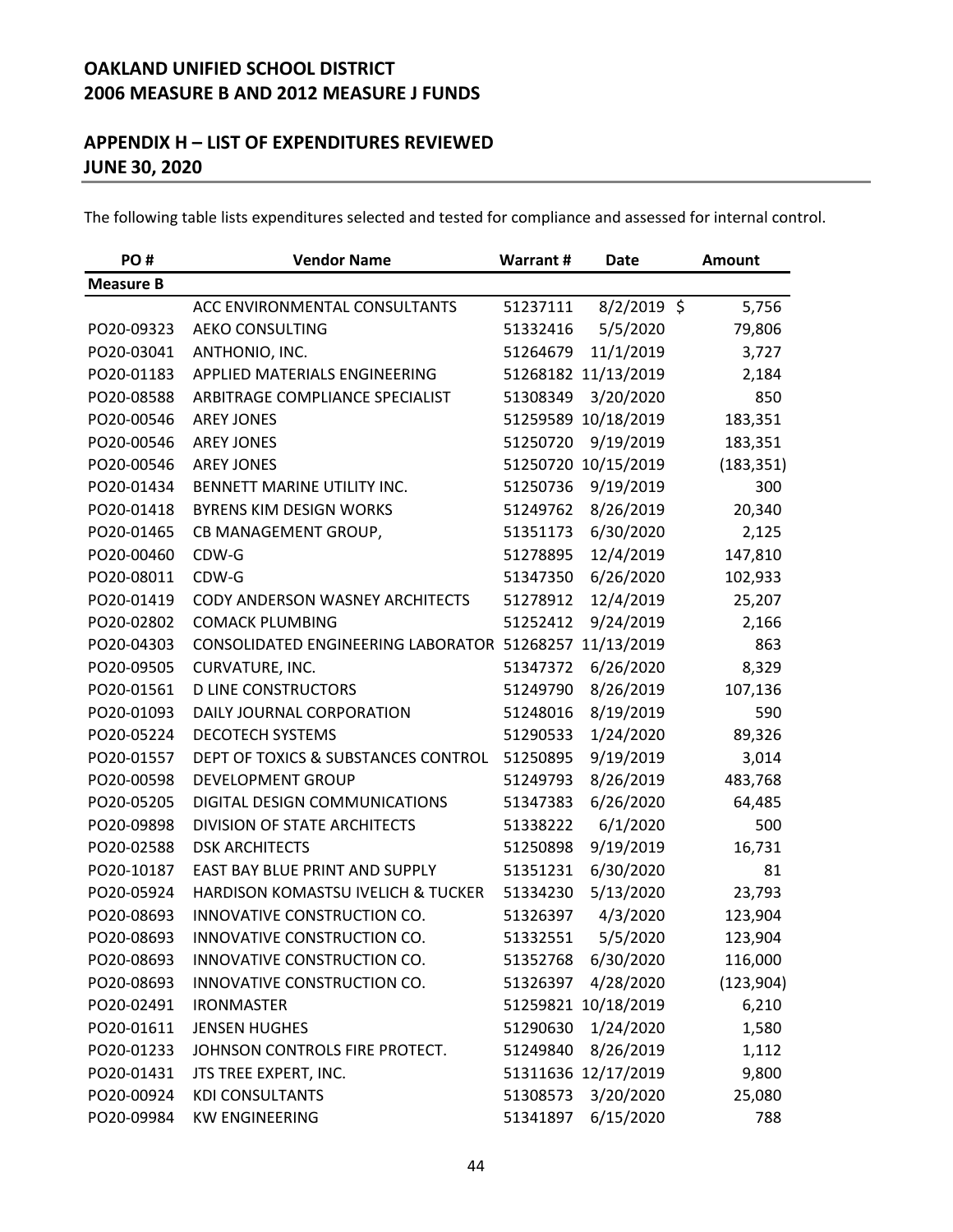| <b>Measure B (Continued)</b> |                                             |             |                     |            |
|------------------------------|---------------------------------------------|-------------|---------------------|------------|
| PO20-03723                   | <b>LIBERTY MUTUAL SURETY</b>                | 51301623    | $2/26/2020$ \$      | 684,791    |
| PO20-03723                   | <b>LIBERTY MUTUAL SURETY</b>                | 51334233    | 5/13/2020           | 125,263    |
| PO20-03723                   | <b>LIBERTY MUTUAL SURETY</b>                | 51334233    | 5/13/2020           | 106,586    |
| PO20-03723                   | <b>LIBERTY MUTUAL SURETY</b>                | 51347476    | 6/26/2020           | 106,002    |
| PO20-03723                   | <b>LIBERTY MUTUAL SURETY</b>                | 51351317    | 6/30/2020           | 213,989    |
| PO20-00557                   | MOBILE MODULAR MANAGEMENT CORP              | 51290702    | 1/24/2020           | 5,007      |
| PO20-04304                   | NINYO & MOORE                               | 51283394    | 12/18/2019          | 7,925      |
| PO20-01186                   | <b>NOR-CAL MOVING SERVICES</b>              | 51352794    | 6/30/2020           | 14,153     |
| PO20-08976                   | <b>OJO TECHNOLOGY</b>                       | 51351390    | 6/30/2020           | 94,390     |
| PO20-03901                   | <b>REDGWICK CONSTRUCTION</b>                | 51264888    | 11/1/2019           | 2,028      |
| PO20-01182                   | ROOK ELECTRIC CO.                           |             | 51311848 12/17/2019 | 4,250      |
| PO20-08977                   | <b>S MEEK ARCHITECTURE</b>                  | 51351430    | 6/30/2020           | 33,215     |
|                              | <b>SCA ENVIRONMENTAL</b>                    | 51241512    | 9/3/2019            | 430        |
| PO20-01432                   | SMALL BUSINESS EXCHANGE                     | 51249916    | 8/26/2019           | 468        |
| PO20-03744                   | STAR ELEVATOR,                              |             | 51261491 10/23/2019 | 7,538      |
| PO20-09315                   | <b>THOMPSON BUILDERS INC</b>                | 51332705    | 5/5/2020            | 56,246     |
| PO20-09815                   | <b>URBAN DESIGN CONSULTING</b>              |             | 6/30/2020           | 4,865      |
| PO20-04923                   | WICKMAN DEVELOPMENT AND CONSTRUC 51279186   |             | 12/4/2019           | 12,560     |
| GJ20-00754                   | <b>KRUEGER</b>                              |             | 6/30/2020           | 338,985    |
| GJ20-00219                   | To move McClymonds Exp from J to B          |             | 10/30/2019          | 148,133    |
| GJ20-00217                   | To move McClymonds Exp from J to B          |             | 10/30/2019          | 148,133    |
| IFC20-00086                  | <b>USAC</b> reimbursement                   |             | 5/13/2020           | (331, 379) |
| <b>Measure J</b>             |                                             |             |                     |            |
| PO20-09060                   | ACC ENVIRONMENTAL CONSULTANTS               | 51334963    | 5/20/2020 \$        | 16,450     |
| PO20-01788                   | ADCO/TURNER GROUP/ALTEN JOINT VENT 51350211 |             | 6/30/2020           | 581,725    |
| PO20-01788                   | ADCO/TURNER GROUP/ALTEN JOINT VENT 51350211 |             | 6/30/2020           | 370,451    |
| PO20-01091                   | ALAMEDA ELECTRICAL<br>DISTRIBUTION 51250701 |             | 9/19/2019           | 1,294      |
| PO20-02589                   | ALANIZ CONSTRUCTION,                        | 51250702    | 9/19/2019           | 33,890     |
| PO20-01790                   | ANTHONIO, INC.                              | 51326236    | 4/3/2020            | 18,480     |
|                              | APPLIED MATERIALS ENGINEERING               | 51248012    | 8/19/2019           | 1,780      |
| PO20-02217                   | ARBITRAGE COMPLIANCE SPECIALIST             | 51278856    | 12/4/2019           | 1,700      |
| PO20-00556                   | ASBESTOS MANAGEMENT GROUP OF CALIF 51247983 |             | 8/19/2019           | 84,360     |
| PO20-01435                   | BAY AREA NEWS GROUP - EAST BAY              | 51326267    | 4/3/2020            | 824        |
| PO20-02398                   | <b>BENTLEY SYSTEMS</b>                      | 51250737    | 9/19/2019           | 35,583     |
| PO20-02003                   | <b>BYRENS KIM DESIGN WORKS</b>              | 51351160    | 6/30/2020           | 539        |
| PO20-01555                   | CAHILL/FOCON JOINT VENTURE                  | 51335009    | 5/20/2020           | 4,775,539  |
| PO20-01555                   | CAHILL/FOCON JOINT VENTURE                  | 51326290    | 4/3/2020            | 3,896,893  |
| PO20-01555                   | CAHILL/FOCON JOINT VENTURE                  | 51308389    | 3/20/2020           | 3,848,196  |
| PO20-01555                   | CAHILL/FOCON JOINT VENTURE                  | 51296428    | 2/10/2020           | 3,805,051  |
| PO20-01555                   | CAHILL/FOCON JOINT VENTURE                  | 51250758    | 9/19/2019           | 3,793,395  |
| PO20-01555                   | CAHILL/FOCON JOINT VENTURE                  | 51259646    | 10/18/2019          | 3,539,106  |
| PO20-01555                   | CAHILL/FOCON JOINT VENTURE                  | 45 51341812 | 6/15/2020           | 3,392,114  |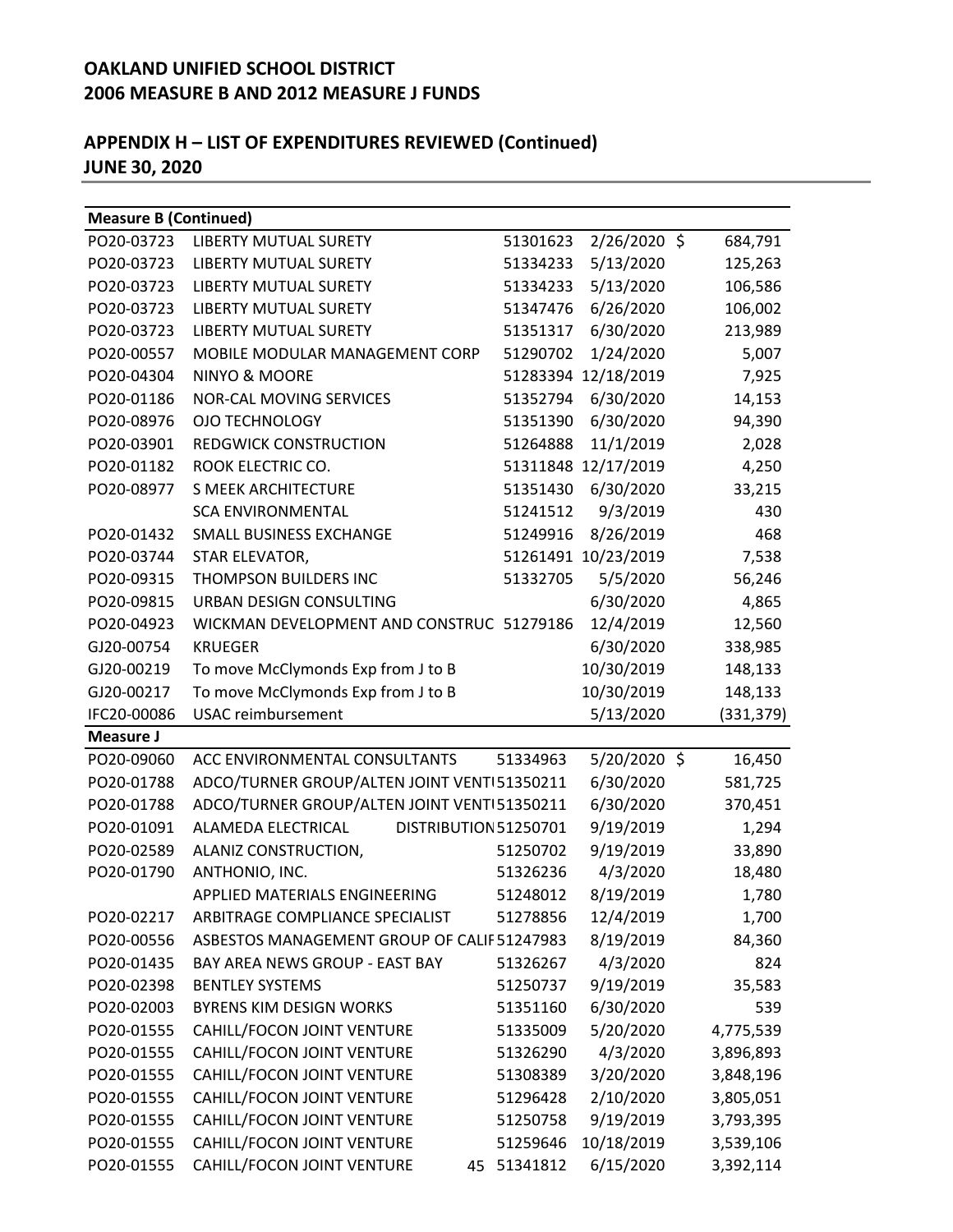| PO#                          | <b>Vendor Name</b>                                | <b>Warrant#</b> | Date         | <b>Amount</b> |
|------------------------------|---------------------------------------------------|-----------------|--------------|---------------|
| <b>Measure J (Continued)</b> |                                                   |                 |              |               |
| PO20-01555                   | CAHILL/FOCON JOINT VENTURE                        | 51290477        | 1/24/2020 \$ | 3,200,471     |
| PO20-01555                   | CAHILL/FOCON JOINT VENTURE                        | 51268220        | 11/13/2019   | 3,069,589     |
| PO20-01555                   | CAHILL/FOCON JOINT VENTURE                        | 51351162        | 6/30/2020    | 3,061,177     |
| PO20-01555                   | CAHILL/FOCON JOINT VENTURE                        | 51249763        | 8/26/2019    | 2,926,821     |
| PO20-01555                   | CAHILL/FOCON JOINT VENTURE                        | 51311416        | 12/17/2019   | 2,264,674     |
| PO20-00459                   | CALIFORNIA BANK OF COMMERCE                       | #1092451264889  | 11/1/2019    | 12,396        |
| PO20-00928                   | CALIFORNIA BANK OF COMMERCE #10924 51276892       |                 | 11/22/2019   | 148           |
| PO20-09324                   | CALIFORNIA BANK OF COMMERCE #110304 51347562      |                 | 6/26/2020    | 33,676        |
| PO20-07148                   | California Dept of Tax and Fee Admin              | 51297930        | 2/18/2020    | 47,830        |
| PO20-05287                   | <b>CANON SOLUTIONS AMERICA</b>                    | 51311428        | 12/17/2019   | 5,069         |
| PO20-09709                   | CDW-G                                             | 51352730        | 6/30/2020    | 2,180         |
| PO20-04248                   | CHPS,                                             | 51268248        | 11/13/2019   | 1,300         |
| PO20-04893                   | <b>CITY OF OAKLAND</b>                            | 51278908        | 12/4/2019    | 7,056         |
| PO20-05702                   | <b>CITY OF OAKLAND</b><br>POLICE DEPARTN 51332480 |                 | 5/5/2020     | 5,791         |
| PO20-04301                   | COA-ENVIRONMENTAL HEALTH                          | 51268254        | 11/13/2019   | 10,000        |
| PO20-01419                   | CODY ANDERSON WASNEY ARCHITECTS                   | 51259686        | 10/18/2019   | 3,481         |
| PO20-00554                   | <b>COLLAND JANG ARCHITECTURE</b>                  | 51326318        | 4/3/2020     | 492           |
| PO20-02799                   | CONSOLIDATED ENGINEERING LABORATOR 51252415       |                 | 9/24/2019    | 5,270         |
| PO20-01565                   | <b>CORDOBA CORP</b>                               | 51268259        | 11/13/2019   | 198,617       |
| PO20-01565                   | <b>CORDOBA CORP</b>                               | 51308438        | 3/20/2020    | 172,231       |
| PO20-01565                   | <b>CORDOBA CORP</b>                               | 51297950        | 2/18/2020    | 171,815       |
| PO20-01565                   | <b>CORDOBA CORP</b>                               | 51352739        | 6/30/2020    | 169,509       |
| PO20-01565                   | <b>CORDOBA CORP</b>                               | 51249788        | 8/26/2019    | 168,161       |
| PO20-01565                   | <b>CORDOBA CORP</b>                               | 51335043        | 5/20/2020    | 165,720       |
| PO20-01565                   | <b>CORDOBA CORP</b>                               | 51250881        | 9/19/2019    | 163,024       |
| PO20-01565                   | <b>CORDOBA CORP</b>                               | 51347367        | 6/26/2020    | 162,187       |
| PO20-01565                   | <b>CORDOBA CORP</b>                               | 51308438        | 3/20/2020    | 147,850       |
| PO20-01565                   | <b>CORDOBA CORP</b>                               | 51347367        | 6/26/2020    | 140,367       |
| PO20-01565                   | <b>CORDOBA CORP</b>                               | 51290517        | 1/24/2020    | 137,105       |
| PO20-01565                   | <b>CORDOBA CORP</b>                               | 51311475        | 12/17/2019   | 134,390       |
| PO20-03947                   | <b>CORODATA SHREDDING</b>                         | 51351198        | 6/30/2020    | 52            |
| PO20-01564                   | <b>CUMMING CONSTRUCTION MANAGEMENT 51283386</b>   |                 | 12/18/2019   | 80,775        |
| PO20-00354                   | DABNER, DARIEN                                    | 51241390        | 9/3/2019     | 25,000        |
| PO20-00355                   | DAILY JOURNAL CORPORATION                         | 51290529        | 1/24/2020    | 10            |
| PO20-03360                   | DEPT OF TOXICS & SUBSTANCES CONTROL 51259721      |                 | 10/18/2019   | 1,807         |
| PO20-08945                   | DEVELOPMENT GROUP                                 |                 | 6/30/2020    | 781,832       |
| PO20-10052                   | <b>DEVELOPMENT GROUP</b>                          |                 | 6/30/2020    | 193,009       |
| PO20-01610                   | DEVINE & GONG INC.                                | 51250897        | 9/19/2019    | 550           |
| PO20-00981                   | DIGITAL DESIGN COMMUNICATIONS                     | 51259723        | 10/18/2019   | 165,508       |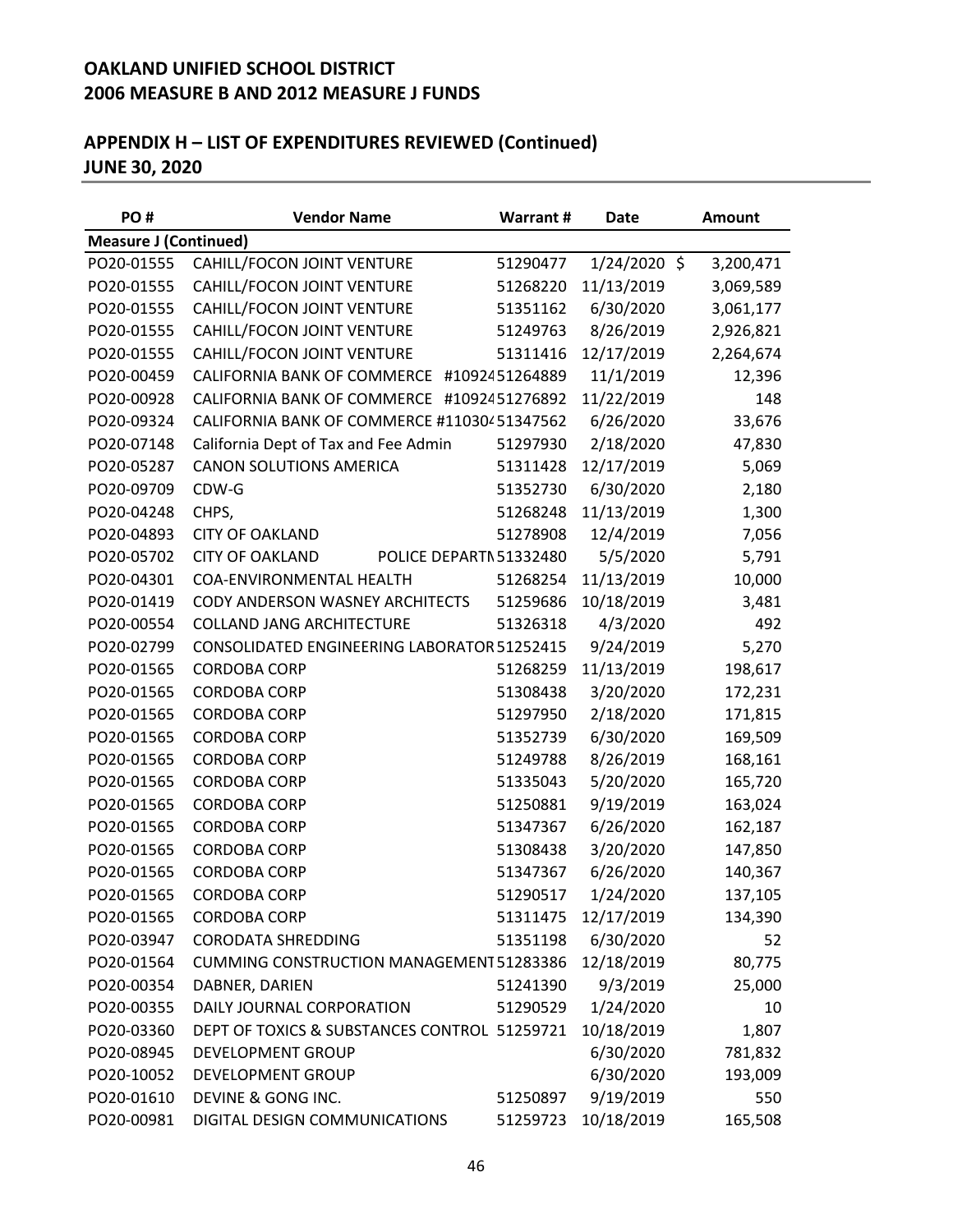| PO#                          | <b>Vendor Name</b>                   | Warrant # | Date         | Amount  |
|------------------------------|--------------------------------------|-----------|--------------|---------|
| <b>Measure J (Continued)</b> |                                      |           |              |         |
| PO20-00981                   | DIGITAL DESIGN COMMUNICATIONS        | 51266344  | 11/6/2019 \$ | 165,508 |
| PO20-00981                   | DIGITAL DESIGN COMMUNICATIONS        | 51259722  | 10/18/2019   | 161,621 |
| PO20-00981                   | DIGITAL DESIGN COMMUNICATIONS        | 51239787  | 8/15/2019    | 153,484 |
| PO20-09938                   | DIVISION OF STATE ARCHITECTS         | 51338223  | 6/1/2020     | 377,803 |
| PO20-02588                   | <b>DSK ARCHITECTS</b>                | 51250898  | 9/19/2019    | 3,042   |
| PO20-08729                   | DUDE SOLUTIONS, INC.                 | 51332505  | 5/5/2020     | 27,622  |
| PO20-06304                   | EAST BAY BLUE PRINT AND SUPPLY       | 51290551  | 1/24/2020    | 12      |
| PO20-08254                   | EIDE BAILLY, LLP                     | 51326353  | 4/3/2020     | 200,000 |
| PO20-03736                   | <b>ELATION SYSTEMS</b>               | 51311518  | 12/17/2019   | 37,500  |
| PO20-09322                   | ENGEO INC.                           | 51332515  | 5/5/2020     | 6,513   |
| PO20-03313                   | <b>FAGEN FRIEDMAN &amp; FULFROST</b> | 51341860  | 6/15/2020    | 248     |
| PO20-04632                   | FIRST ALARM SECURITY & PATROL        | 51276758  | 11/22/2019   | 114     |
|                              | <b>G &amp; G BUILDERS</b>            | 51248023  | 8/19/2019    | 53,428  |
| PO20-01789                   | <b>GELFAND PARTNERS ARCHITECTS</b>   | 51308499  | 3/20/2020    | 1,611   |
| PO20-04542                   | <b>GENERAL ROOFING COMPANY</b>       | 51276771  | 11/22/2019   | 10,900  |
| PO20-02584                   | <b>GUTTMANN &amp; BLAEVOET</b>       | 51261430  | 10/23/2019   | 7,590   |
| PO20-01563                   | <b>HANSON &amp; FITCH</b>            | 51276780  | 11/22/2019   | 308     |
| PO20-02112                   | HARDISON KOMASTSU IVELICH & TUCKER   | 51328200  | 4/15/2020    | 10,256  |
| PO20-04256                   | HAVENAR-DAUGHTON, BRENDAN            | 51311583  | 12/17/2019   | 32      |
| PO20-06307                   | HERC RENTAL,                         | 51292870  | 1/28/2020    | 84,192  |
| PO20-09053                   | HERTZ ENVIRONMENTAL, INC.            | 51351270  | 6/30/2020    | 1,750   |
| PO20-04920                   | INTEGRAL GROUP, INC.                 | 51351280  | 6/30/2020    | 6,400   |
| PO20-00513                   | INTER-COMMUNICATIONS                 | 51239429  | 8/14/2019    | 6,849   |
| PO20-05134                   | JACOBS ENGINEERING GROUP,            | 51311613  | 12/17/2019   | 38,430  |
| PO20-01636                   | <b>JENSEN HUGHES</b>                 | 51249838  | 8/26/2019    | 1,161   |
| PO20-02643                   | JOHNSON CONTROLS FIRE PROTECT.       | 51276800  | 11/22/2019   | 1,251   |
| PO20-02769                   | JOHNSON CONTROLS,                    | 51252453  | 9/24/2019    | 892     |
| PO20-03152                   | JTS TREE EXPERT, INC.                | 51311636  | 12/17/2019   | 14,800  |
| PO20-03152                   | JTS TREE EXPERT, INC.                | 51311636  | 12/17/2019   | 14,800  |
| PO20-01566                   | K 12 SCHOOL FACILITIES               | 51261442  | 10/23/2019   | 23,075  |
| PO20-03206                   | <b>KDI CONSULTANTS</b>               | 51259855  | 10/18/2019   | 35,540  |
| PO20-07802                   | KRUEGER INTERNATIONAL,               | 51338290  | 6/1/2020     | 18,090  |
| PO20-07317                   | <b>KW ENGINEERING</b>                | 51298016  | 2/18/2020    | 1,195   |
| PO20-04617                   | LAMPHIER-GREGORY                     | 51311666  | 12/17/2019   | 4,778   |
| PO20-00663                   | <b>LAYA'S PARTNERSHIP</b>            | 51259874  | 10/18/2019   | 15,960  |
| PO20-01556                   | LCA ARCHITECTS,                      | 51335146  | 5/20/2020    | 255,881 |
| PO20-01556                   | LCA ARCHITECTS,                      | 51255472  | 10/3/2019    | 253,071 |
| PO20-01556                   | LCA ARCHITECTS,                      | 51308596  | 3/20/2020    | 251,638 |
| PO20-01556                   | LCA ARCHITECTS,                      | 51332574  | 5/5/2020     | 242,024 |
| PO20-01556                   | LCA ARCHITECTS,                      | 51249851  | 8/26/2019    | 230,210 |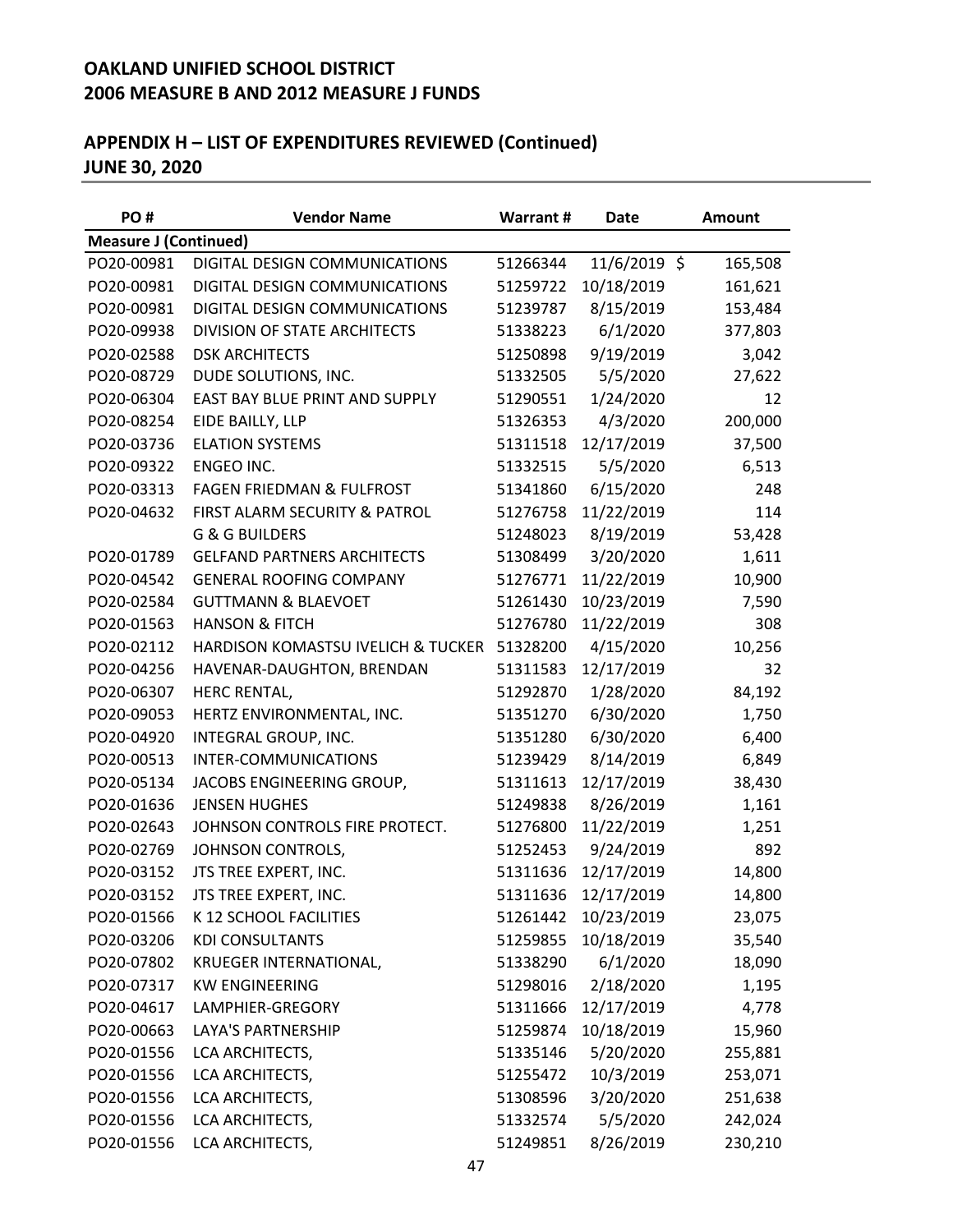| PO#                          | <b>Vendor Name</b>             | Warrant #                 | Date          | <b>Amount</b> |
|------------------------------|--------------------------------|---------------------------|---------------|---------------|
| <b>Measure J (Continued)</b> |                                |                           |               |               |
| PO20-01556                   | LCA ARCHITECTS,                | 51293932                  | $2/3/2020$ \$ | 225,745       |
| PO20-01556                   | LCA ARCHITECTS,                | 51285643                  | 1/9/2020      | 187,755       |
| PO20-01556                   | LCA ARCHITECTS,                | 51279017                  | 12/4/2019     | 183,948       |
| PO20-01556                   | LCA ARCHITECTS,                | 51304215                  | 3/6/2020      | 151,585       |
| PO20-01556                   | LCA ARCHITECTS,                | 51347471                  | 6/26/2020     | 148,548       |
| PO20-01556                   | LCA ARCHITECTS,                | 51261448                  | 10/23/2019    | 142,955       |
| PO20-01556                   | LCA ARCHITECTS,                | 51347471                  | 6/26/2020     | 114,702       |
| PO20-00582                   | LOWE CONSULTING GROUP INC.     | 51334234                  | 5/13/2020     | 15,000        |
| PO20-01057                   | LOZANO SMITH, LLP              | 51338307                  | 6/1/2020      | 292           |
| PO20-04253                   | LUCID-DG LOGIK                 | 51285664                  | 1/9/2020      | 3,255         |
| PO20-00581                   | LUSTER & ASSOCIATES, INC.      | 51251010                  | 9/19/2019     | 17,296        |
| PO20-00580                   | MARCON CO.                     | 51239452                  | 8/14/2019     | 163,437       |
| PO20-01185                   | MARCON CO.                     | 51248043                  | 8/19/2019     | 342,978       |
| PO20-01185                   | MARCON CO.                     | 51255481                  | 10/3/2019     | 338,905       |
| PO20-01947                   | <b>METRO CONTRACT GROUP</b>    | 51241462                  | 9/3/2019      | 148,133       |
| PO20-08944                   | <b>METRO CONTRACT GROUP</b>    | 51351350                  | 6/30/2020     | 143,374       |
| PO20-03600                   | MICHAEL'S TRANSPORTATION,      | 51279054                  | 12/4/2019     | 11,250        |
| PO20-00352                   | MICHELLE FIERSTON              | 51335168                  | 5/20/2020     | 2,456         |
| PO20-01562                   | <b>MK THINK</b>                | 51326458                  | 5/21/2020     | (30, 803)     |
| PO20-02267                   | MURAKAMI AND NELSON            | <b>ARCHITECT 51308661</b> | 3/20/2020     | 15,296        |
| PO20-03906                   | NAKADEGAWA, TADASHI            | 51264852                  | 11/1/2019     | 233           |
| PO20-03866                   | NINYO & MOORE                  | 51290721                  | 1/24/2020     | 3,378         |
| PO20-02107                   | NORTHERN SAFETY & INDUSTRIAL   | 51290725                  | 1/24/2020     | 373           |
| PO20-07420                   | OLYMPOS PAINTING, INC.         | 51301653                  | 2/26/2020     | 518,358       |
| PO20-07420                   | OLYMPOS PAINTING, INC.         | 51326494                  | 4/3/2020      | 262,932       |
| PO20-07420                   | OLYMPOS PAINTING, INC.         | 51335186                  | 5/20/2020     | 197,258       |
| PO20-07420                   | OLYMPOS PAINTING, INC.         | 51301653                  | 2/26/2020     | 125,780       |
| PO20-01559                   | <b>OVERAA TULUM ECLIPE JV</b>  | 51249882                  | 8/26/2019     | 2,236,529     |
| PO20-01559                   | OVERAA TULUM ECLIPE JV         | 51352798                  | 6/30/2020     | 2,200,000     |
| PO20-01559                   | <b>OVERAA TULUM ECLIPE JV</b>  | 51308693                  | 3/20/2020     | 1,435,000     |
| PO20-01559                   | <b>OVERAA TULUM ECLIPE JV</b>  | 51338356                  | 6/1/2020      | 1,200,000     |
| PO20-01559                   | OVERAA TULUM ECLIPE JV         | 51249882                  | 8/26/2019     | 895,817       |
| PO20-01559                   | <b>OVERAA TULUM ECLIPE JV</b>  | 51252497                  | 9/24/2019     | 824,759       |
| PO20-01559                   | OVERAA TULUM ECLIPE JV         | 51266388                  | 11/6/2019     | 525,153       |
| PO20-01559                   | OVERAA TULUM ECLIPE JV         | 51279087                  | 12/4/2019     | 364,714       |
| PO20-01559                   | <b>OVERAA TULUM ECLIPE JV</b>  | 51260001                  | 10/18/2019    | 221,242       |
| PO20-01559                   | OVERAA TULUM ECLIPE JV         | 51286845                  | 1/10/2020     | 152,372       |
| PO20-04891                   | PERKINS EASTMAN ARCHITECTS DPC | 51279098                  | 12/4/2019     | 1,544         |
| PO20-04182                   | RAY'S ELECTRIC                 | 51266392                  | 11/6/2019     | 39,513        |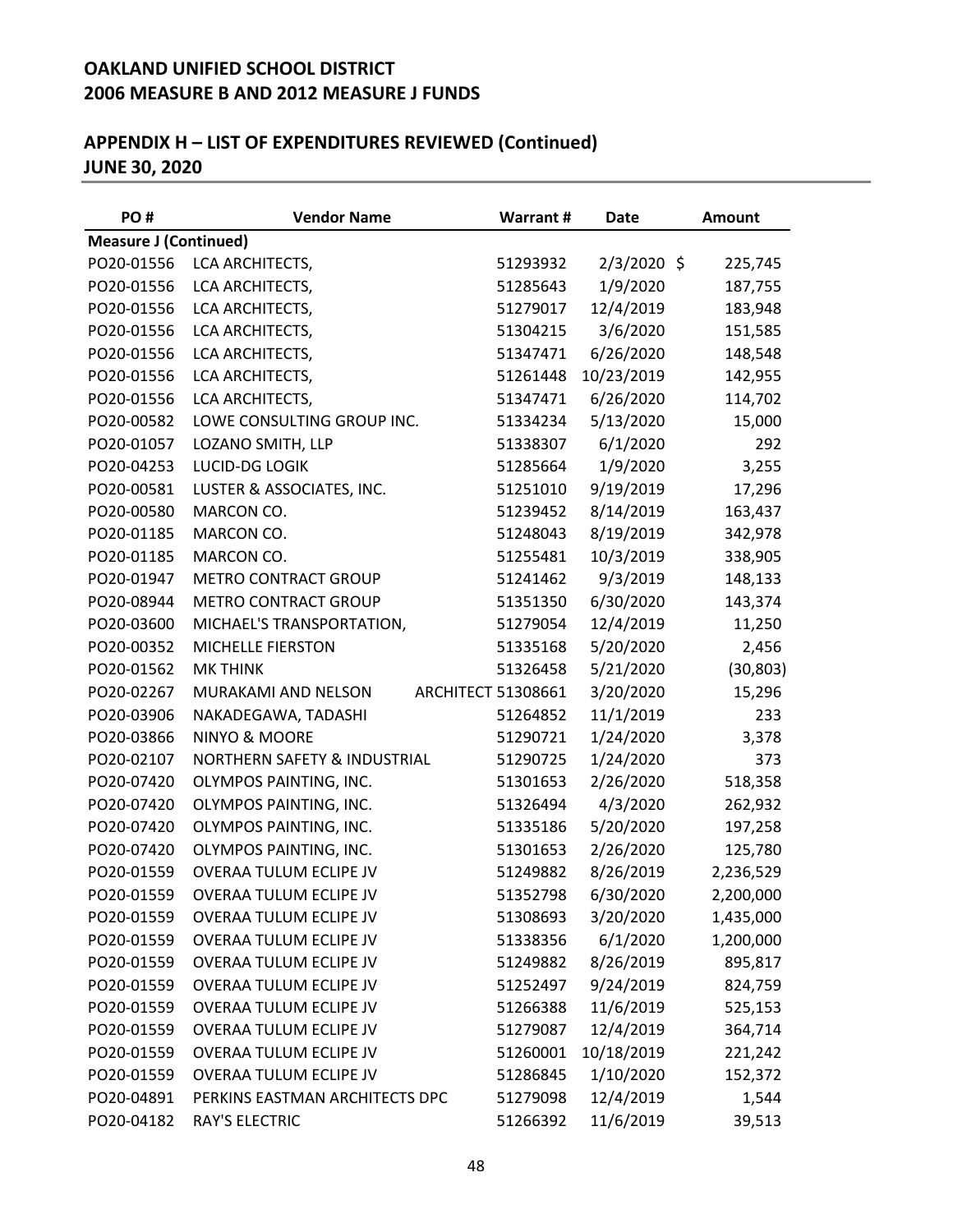| PO#                          | <b>Vendor Name</b>                            | Warrant# | <b>Date</b>  | Amount        |
|------------------------------|-----------------------------------------------|----------|--------------|---------------|
| <b>Measure J (Continued)</b> |                                               |          |              |               |
| PO20-00676                   | <b>REDGWICK CONSTRUCTION</b>                  | 51239479 | 8/14/2019 \$ | 308,416       |
| PO20-00676                   | <b>REDGWICK CONSTRUCTION</b>                  | 51264888 | 11/1/2019    | 235,525       |
| PO20-00927                   | <b>REDGWICK CONSTRUCTION</b>                  | 51252508 | 9/24/2019    | 266,087       |
| PO20-00927                   | <b>REDGWICK CONSTRUCTION</b>                  | 51239799 | 8/15/2019    | 177,251       |
| PO20-09052                   | <b>REDGWICK CONSTRUCTION</b>                  | 51351420 | 6/30/2020    | 569,916       |
| PO20-09052                   | <b>REDGWICK CONSTRUCTION</b>                  | 51341971 | 6/15/2020    | 380,000       |
|                              | ROOK ELECTRIC CO.                             | 51241507 | 9/3/2019     | 12,000        |
| PO20-01029                   | <b>S MEEK ARCHITECTURE</b>                    | 51261483 | 10/23/2019   | 14,790        |
| PO20-09314                   | <b>SCA ENVIRONMENTAL</b>                      | 51332672 | 5/5/2020     | 4,093         |
| PO20-02397                   | SCHOOL FACILITY CONSULTANTS                   |          | 6/30/2020    | 2,174         |
| PO20-04616                   | SHAH KAWASAKI ARCHITECTS,                     | 51351447 | 6/30/2020    | 541,469       |
| PO20-04616                   | SHAH KAWASAKI ARCHITECTS,                     | 51338415 | 6/1/2020     | 223,653       |
| PO20-04616                   | SHAH KAWASAKI ARCHITECTS,                     | 51328206 | 4/15/2020    | 218,328       |
| PO20-04616                   | SHAH KAWASAKI ARCHITECTS,                     | 51308760 | 3/20/2020    | 195,507       |
| PO20-04616                   | SHAH KAWASAKI ARCHITECTS,                     | 51298102 | 2/18/2020    | 129,968       |
| PO20-04616                   | SHAH KAWASAKI ARCHITECTS,                     | 51292907 | 1/28/2020    | 125,082       |
| PO20-04616                   | SHAH KAWASAKI ARCHITECTS,                     | 51298102 | 2/18/2020    | 124,680       |
| PO20-07221                   | SHERRI E. MCDONALD                            | 51298103 | 2/18/2020    | 48            |
|                              | SIEGFRIED ENGINEERING INC                     | 51241519 | 9/3/2019     | 2,889         |
| PO20-02113                   | SMALL BUSINESS EXCHANGE                       | 51276921 | 11/22/2019   | 468           |
| PO20-04181                   | SOF SURFACES,                                 | 51290816 | 1/24/2020    | 33,733        |
| PO20-10053                   | STAR ELEVATOR,                                | 51342004 | 6/15/2020    | 15,869        |
| PO20-04631                   | STATE WATER RESOURCES CONTROL BOAR 51276930   |          | 11/22/2019   | 484           |
| PO20-03471                   | <b>SUNPOWER</b>                               | 51260108 | 10/18/2019   | 8,678         |
| PO20-04961                   | SYSKA HENNESSY GROUP, INC.                    | 51279159 | 12/4/2019    | 875           |
| PO20-02585                   | TERRAPHASE ENGINEERING,                       | 51334242 | 5/13/2020    | 4,220         |
| PO20-00662                   | UNION PACIFIC RAILROAD,                       | 51252546 | 9/24/2019    | 4,746         |
| PO20-08730                   | UTILITY MANAGEMENT SERVICES                   | 51342027 | 6/15/2020    | 14,940        |
| PO20-03123                   | VALLEY RELOCATION AND STORAGE                 | 51255584 | 10/3/2019    | 7,515         |
| PO20-00922                   | <b>VERDE DESIGN</b>                           | 51311957 | 12/17/2019   | 2,668         |
| PO20-00353                   | <b>WASP BARCODE</b>                           | 51248080 | 8/19/2019    | 597           |
| PO20-00599                   | WELL PUT TOGETHER, LLC                        | 51308834 | 3/20/2020    | 12,539        |
| PO20-08978                   | <b>XEBEC DATA CORP.</b>                       | 51347659 | 6/26/2020    | 133           |
| GJ20-00754                   | <b>ENGIE</b>                                  |          | 6/30/2020    | 693,315       |
| GJ20-00754                   | <b>ENGIE</b>                                  |          | 6/30/2020    | 334,423       |
| IFC20-00089                  | Reimburse B&G for half the cost of LEEC field |          | 5/29/2020    | 144,372       |
| GJ20-00219                   | To move McClymonds Exp from J to B            |          | 10/30/2019   | (148, 133)    |
| GJ20-00217                   | To move McClymonds Exp from J to B            |          | 10/30/2019   | (148, 133)    |
| GJ20-00345                   | FY1819 Audit Adjustment-OVERAA June           |          | 1/31/2020    | (2, 236, 529) |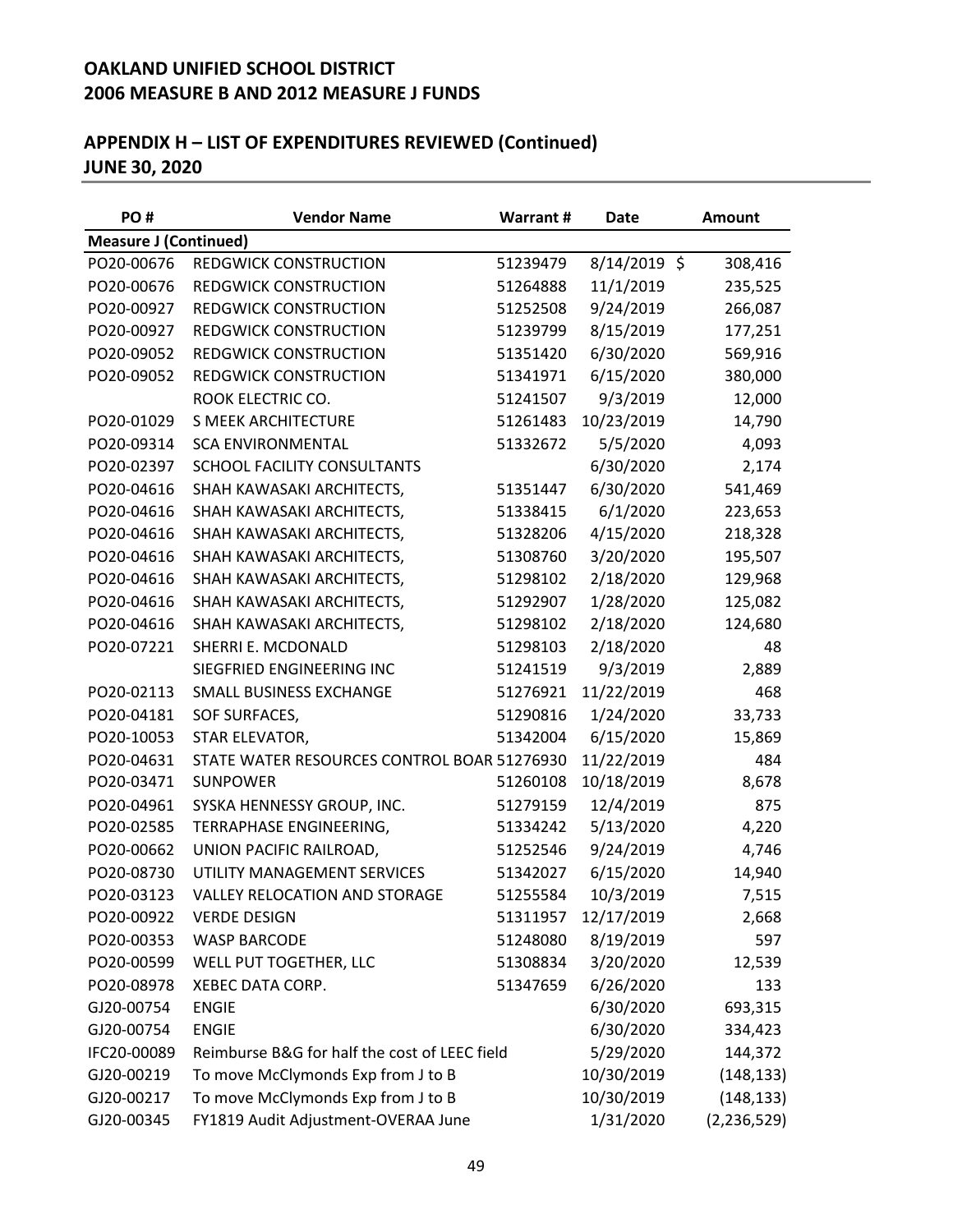### **APPENDIX I – LIST OF AMENDEMENTS AND CHANGE ORDERS DOCUMENTS REVIEWED JUNE 30, 2020**

The following table consists the list of amendments and change order documents reviewed.

| <b>Site</b> | <b>Project Name</b>                         | Project # | <b>Vendor Name</b>                           | CO/Amendment#    | <b>Reviewed by</b><br>internal cost<br>estimator | Approved<br>by legal | <b>Approved</b><br>by<br><b>Director</b> | <b>Approved</b><br>by Deputy<br><b>Chief</b> | Approved<br>by Board? | Complied<br>with PCC<br>20118.4? |
|-------------|---------------------------------------------|-----------|----------------------------------------------|------------------|--------------------------------------------------|----------------------|------------------------------------------|----------------------------------------------|-----------------------|----------------------------------|
| Fremont     | Modernization &<br>New Contstruction        | 13158     | <b>LCA Architect</b>                         | Amendment #5     | Undetermined                                     | Yes                  | N/A                                      | Yes                                          | Yes                   | Yes                              |
| Fremont     | Modernization &<br><b>New Contstruction</b> | 13158     | Ninyo & Moore-<br><b>Special Instruction</b> | Amendment #2     | Undetermined                                     | Yes                  | N/A                                      | Yes                                          | Yes                   | Yes                              |
| Fremont     | Modernization &<br><b>New Contstruction</b> | 13158     | Ninyo & Moore-<br><b>Special Instruction</b> | Amendment #3     | Undetermined                                     | Yes                  | N/A                                      | Yes                                          | Yes                   | Yes                              |
| Fremont     | Modernization &<br><b>New Contstruction</b> | 13159     | <b>KDI Consultants</b>                       | Amendment #1     | Undetermined                                     | Yes                  | N/A                                      | Yes                                          | Yes                   | Yes                              |
| Fremont     | Modernization &<br><b>New Contstruction</b> | 13160     | Integral Group                               | Amendment #2     | Undetermined                                     | Yes                  | N/A                                      | Yes                                          | Yes                   | Yes                              |
| Fremont     | Modernization &<br><b>New Contstruction</b> | 13162     | Jensen Hughs                                 | Amendment #2     | Undetermined                                     | Yes                  | N/A                                      | Yes                                          | Yes                   | Yes                              |
| Fremont     | Modernization &<br><b>New Contstruction</b> | 13158     | Ninyo & Moore-<br><b>PEA</b>                 | Amendment #1     | Undetermined                                     | Yes                  | N/A                                      | Yes                                          | Yes                   | Yes                              |
| Fremont     | Modernization &<br><b>New Contstruction</b> | 13158     | Ninyo & Moore-<br><b>PEA</b>                 | Amendment #2     | Undetermined                                     | Yes                  | N/A                                      | Yes                                          | Yes                   | Yes                              |
| The Center  | Central Kitchen                             | 13133     | Overaa Tulum                                 | Change Order #01 | Undetermined                                     | Yes                  | Yes                                      | Yes                                          | N/A                   | Yes                              |
| The Center  | Central Kitchen                             | 13133     | Overaa Tulum                                 | Change Order #02 | <b>Undetermined</b>                              | Yes                  | Yes                                      | <b>No</b>                                    | N/A                   | Yes                              |
| Glenview    | New Construction                            | 13134     | <b>HKIT Architects</b>                       | Amendment #5     | <b>Undetermined</b>                              | Yes                  | N/A                                      | <b>Yes</b>                                   | Yes                   | Yes                              |
| Glenview    | New Construction                            | 13134     | <b>HKIT Architects</b>                       | Amendment #6     | Undetermined                                     | <b>No</b>            | N/A                                      | <b>No</b>                                    | Yes                   | Yes                              |
| Glenview    | <b>New Construction</b>                     | 13134     | Anthonio                                     | Amendment #2     | Undetermined                                     | Yes                  | N/A                                      | Yes                                          | Yes                   | Yes                              |
| Glenview    | <b>New Construction</b>                     | 13135     | Engeo                                        | Amendment #6     | Undetermined                                     | Yes                  | N/A                                      | Yes                                          | Yes                   | Yes                              |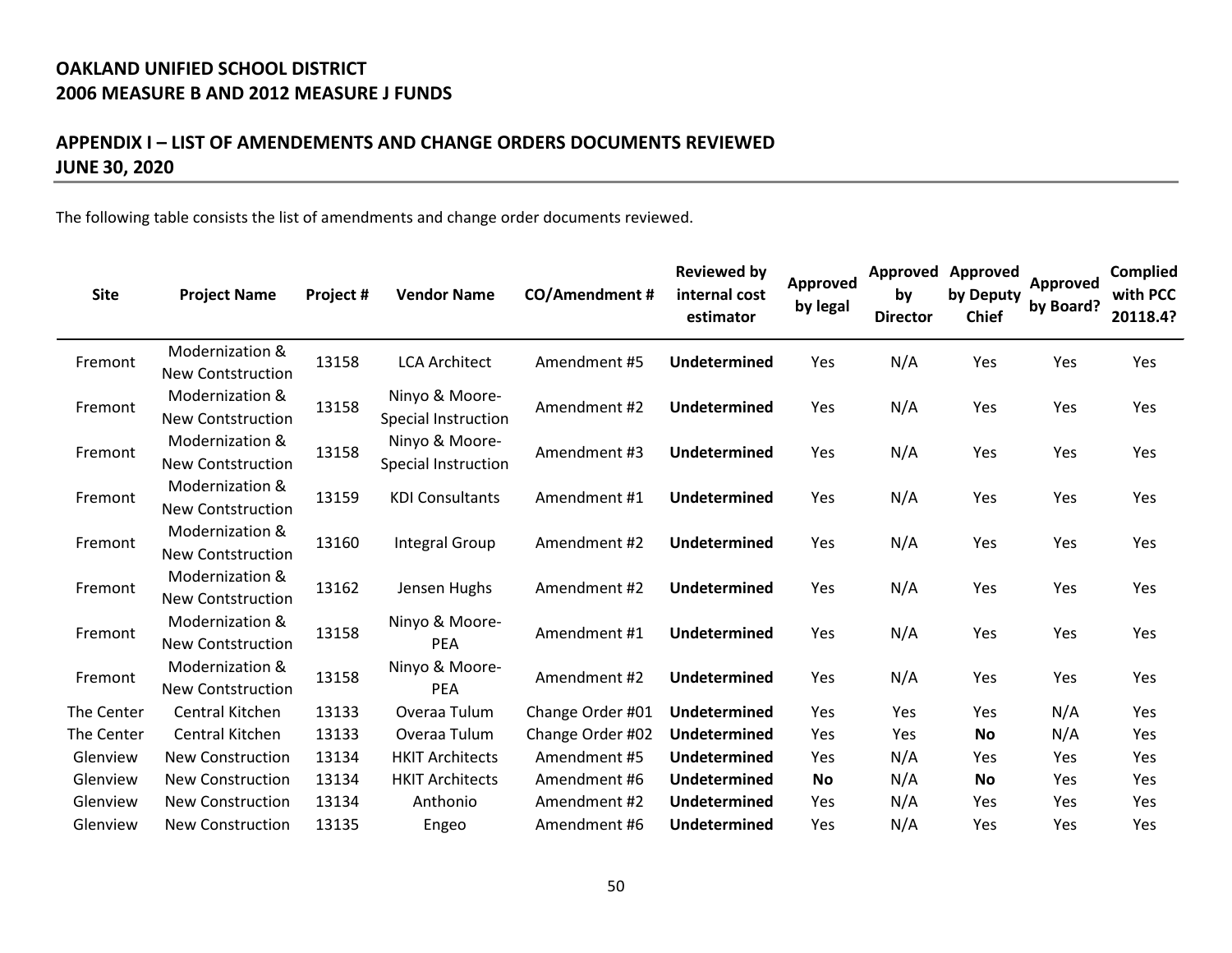#### **APPENDIX I – LIST OF AMENDEMENTS AND CHANGE ORDERS DOCUMENTS REVIEWED JUNE 30, 2020**

| <b>Site</b> | <b>Project Name</b>             | Project # | <b>Vendor Name</b>                                  | <b>CO/Amendment#</b> | <b>Reviewed by</b><br>internal cost<br>estimator | Approved<br>by legal | by<br><b>Director</b> | <b>Approved Approved</b><br>by Deputy<br><b>Chief</b> | Approved<br>by Board? | <b>Complied</b><br>with PCC<br>20118.4? |
|-------------|---------------------------------|-----------|-----------------------------------------------------|----------------------|--------------------------------------------------|----------------------|-----------------------|-------------------------------------------------------|-----------------------|-----------------------------------------|
| Glenview    | <b>New Construction</b>         | 13136     | <b>Applied Materials &amp;</b><br>Engineering, Inc. | Amendment #2         | <b>Undetermined</b>                              | Yes                  | N/A                   | Yes                                                   | Yes                   | Yes                                     |
| Madison     | <b>High School</b><br>Expansion | 13124     | <b>Byrens Kim</b>                                   | Amendment #6         | Undetermined                                     | Yes                  | N/A                   | Yes                                                   | Yes                   | Yes                                     |
| Madison     | High School<br>Expansion        | 13125     | <b>Byrens Kim</b>                                   | Amendment #7         | <b>Undetermined</b>                              | Yes                  | N/A                   | Yes                                                   | Yes                   | Yes                                     |
| Madison     | <b>High School</b><br>Expansion | 13126     | <b>KDI Consultants</b>                              | Amendment #2         | <b>Undetermined</b>                              | Yes                  | N/A                   | Yes                                                   | Yes                   | Yes                                     |
| Madison     | High School<br>Expansion        | 13127     | <b>KDI Consultants</b>                              | Amendment #3         | Undetermined                                     | Yes                  | N/A                   | Yes                                                   | Yes                   | Yes                                     |
| Madison     | High School<br>Expansion        | 13128     | <b>KDI Consultants</b>                              | Amendment #4         | <b>Undetermined</b>                              | Yes                  | N/A                   | Yes                                                   | Yes                   | Yes                                     |
| Madison     | <b>High School</b><br>Expansion | 13129     | Mobile Modular                                      | Amendment #1         | Undetermined                                     | Yes                  | N/A                   | Yes                                                   | Yes                   | Yes                                     |
| Madison     | High School<br>Expansion        | 13130     | Mobile Modular                                      | Amendment #2         | <b>Undetermined</b>                              | Yes                  | N/A                   | Yes                                                   | Yes                   | Yes                                     |
| Madison     | <b>High School</b><br>Expansion | 13131     | Mobile Modular                                      | Amendment #3         | Undetermined                                     | Yes                  | N/A                   | Yes                                                   | Yes                   | Yes                                     |
| Madison     | High School<br>Expansion        | 13132     | Innovative<br>Construction                          | Amendment #1         | <b>Undetermined</b>                              | Yes                  | N/A                   | Yes                                                   | Yes                   | Yes                                     |
| Emerson     | Soft Ball Field                 | 17111     | Verde Design                                        | Amendment #4         | Undetermined                                     | Yes                  | N/A                   | Yes                                                   | Yes                   | Yes                                     |
| Emerson     | Soft Ball Field                 | 17112     | Verde Design                                        | Amendment #5         | Undetermined                                     | Yes                  | N/A                   | Yes                                                   | Yes                   | Yes                                     |
| Emerson     | Soft Ball Field                 | 17113     | Anthonio, Inc.                                      | Amendment #1         | Undetermined                                     | Yes                  | N/A                   | Yes                                                   | Yes                   | Yes                                     |
| Emerson     | Soft Ball Field                 | 17114     | Anthonio, Inc.<br>Cosolidated                       | Amendment #2         | <b>Undetermined</b>                              | Yes                  | N/A                   | Yes                                                   | Yes                   | Yes                                     |
| Emerson     | Soft Ball Field                 | 17115     | Engineering<br>Laboratories                         | Amendment #2<br>51   | Undetermined                                     | Yes                  | N/A                   | Yes                                                   | Yes                   | Yes                                     |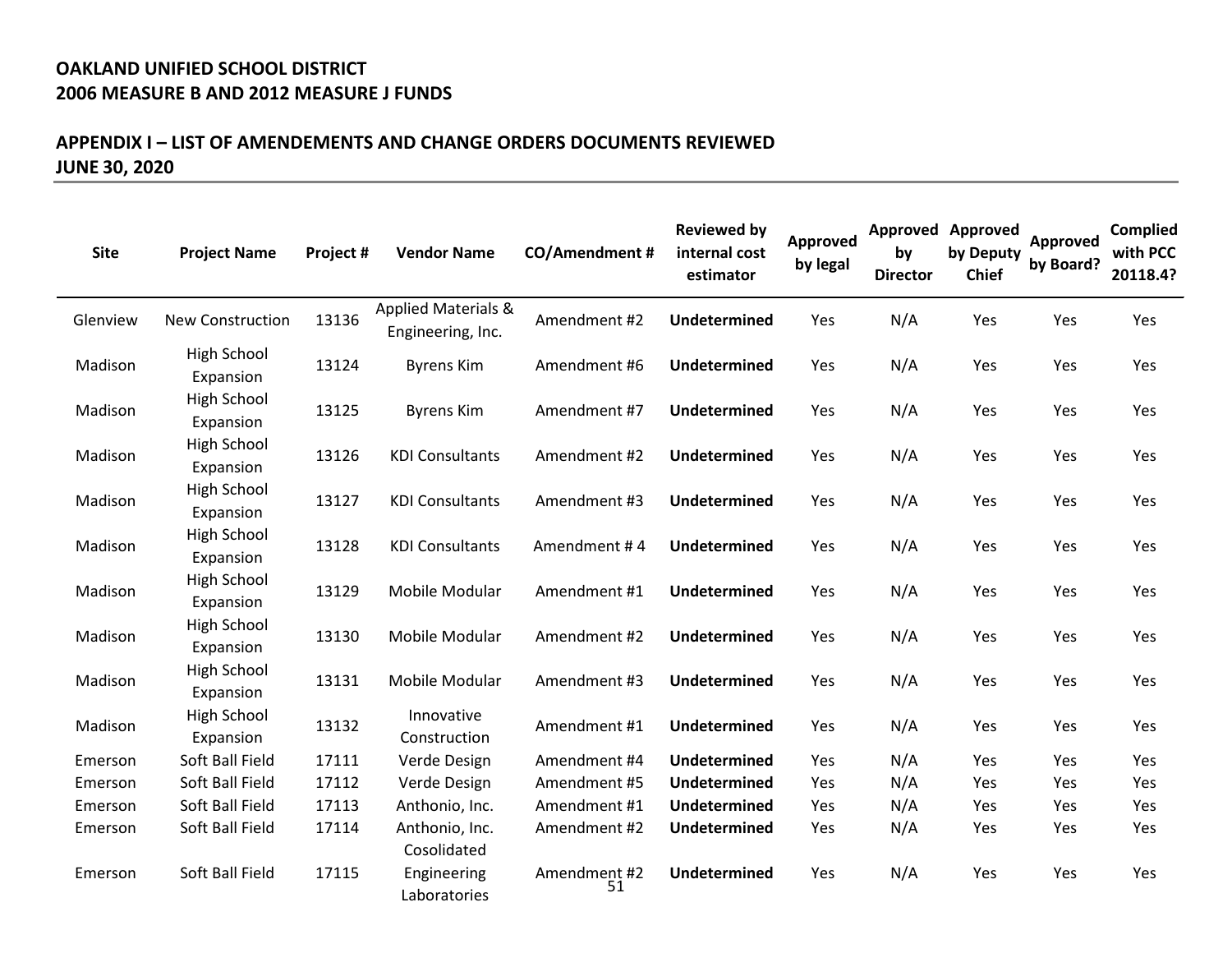## **APPENDIX J – LIST OF CONTRACTS AND PROCUREMENT DOCUMENTS REVIEWED JUNE 30, 2020**

The following table consists the list of contracts and procurement documents reviewed.

| Project          | <b>Project Site-Name</b>              | <b>Contractor Name</b>                                                     | <b>Contract Price</b> |  |
|------------------|---------------------------------------|----------------------------------------------------------------------------|-----------------------|--|
| <b>Number</b>    |                                       |                                                                            |                       |  |
| <b>Measure B</b> |                                       |                                                                            |                       |  |
| 13124            | Maidson Surety Takeover Agreement     | LIBERTY MUTUAL CO.                                                         | \$13,610,253          |  |
| 13124            | Maidson Park Academy Expansion        | <b>BYRENS KIM DESIGN WORKS</b>                                             | 229,400               |  |
| 13124            | Maidson Park Academy Expansion        | KDI CONSULTANTS, INC.                                                      | 140,280               |  |
| 13124            | Maidson Park Academy Expansion        | INNOVATIVE CONSTRUCTION CO.                                                | 123,904               |  |
| 13124            | Maidson Park Academy Expansion        | <b>KRUEGER INTERNATIONAL</b>                                               | 46,240                |  |
| 13124            | Maidson Park Academy Expansion        | K.W. ENGINEERING                                                           | 39,224                |  |
| 13124            | Maidson Park Academy Expansion        | JOHNSON CONTROLS FIRE PROTECTION, LP                                       | 16,800                |  |
| 13124            | Maidson Park Academy Expansion        | APPLIED MATERIALS & ENG.                                                   | 72,670                |  |
| 13124            | <b>Madison Park Academy Expansion</b> | MOBILE MODULAR MANAGEMENT CORP.                                            | 65,622                |  |
| 13133            | <b>Foster-Central Kitchen</b>         | ANTHONIO, INC.                                                             | 80,000                |  |
| 19139            | Santa Fe CDC Fire Protection          | JOHNSON CONTROLS FIRE PROTECTION, LP                                       | 36,338                |  |
| 07047            | La Escuelita Education Center         | NINYO & MOORE                                                              | 48,340                |  |
| 07047            | La Escuelita Education Center         | NINYO & MOORER                                                             | 71,000                |  |
| 19129            | Building & Grounds Fire Alarm Shop    | <b>JENSEN HUGHES</b>                                                       | 19,000                |  |
| Measure J        |                                       |                                                                            |                       |  |
| 13124            | Maidson Park Academy Expansion        | INNOVATIVE CONSTRUCTION CO.                                                | \$<br>482,458         |  |
| 13124            | Maidson Park Academy Expansion        | KRUEGER INTERNATIONAL, INC.                                                | 21,370                |  |
| 13124            | Maidson Park Academy Expansion        | URBAN DESIGN CONSULTING ENGINEERS?                                         | 12,880                |  |
| 13133            | Foster-Central Kitchen                | ROOK ELECTRIC                                                              | 45,000                |  |
| 13133            | <b>Foster-Central Kitchen</b>         | <b>KRUEGER INTERNATIONAL</b>                                               | 36,003                |  |
| 13133            | <b>Foster-Central Kitchen</b>         | <b>METRO CONTRACT GROUP</b>                                                | 143,374               |  |
| 13134            | <b>Glenview New Construction</b>      | <b>CITY OF OAKLAND</b>                                                     | 46,000                |  |
| 13134            | <b>Glenview New Construction</b>      | HERTZ ENVIRONMENTAL, INC.                                                  | 40,000                |  |
| 13134            | <b>Glenview New Construction</b>      | ENGEO, Inc.                                                                | 34,281                |  |
| 13134            | <b>Glenview New Construction</b>      | NOR-CAL MOVING SERVICES                                                    | 27,000                |  |
| 13134            | <b>Glenview New Construction</b>      | <b>HKIT ARCHITECTS</b>                                                     | 19,283                |  |
| 13134            | <b>Glenview New Construction</b>      | <b>HKIT ARCHITECTS</b>                                                     | 67,280                |  |
| 13134            | <b>Glenview New Construction</b>      | <b>ONE WORKPLACE</b>                                                       | 607,405               |  |
| 13134            | <b>Glenview New Construction</b>      | <b>KW ENGINEERING</b>                                                      | 177,155               |  |
| 13134            | <b>Glenview New Construction</b>      | ANTHONIO, INC.                                                             | 62,140                |  |
| 15124            |                                       | Marcus Foster Education Leadership Com ACC ENVIRONMENTAL CONSULTANTS, INC. | 27,225                |  |
| 15124            |                                       | Marcus Foster Education Leadership Com ACC ENVIRONMENTAL CONSULTANTS, INC. | 14,250                |  |
| 20107            | Madison Planning & Management         | ROOK ELECTRIC                                                              | 75,800                |  |
| 00918            | Facilities Planning & Management      | SHAH KAWASAKI ARCHITECHS                                                   | 3,500,000             |  |
| 00918            | Facilities Planning & Management      | CORDOBA CORPORATION INC.                                                   | 2,009,435             |  |
| 00918            | Facilities Planning & Management      | CUMMING MANAGEMENT GROUP, INC.                                             | 1,090,600             |  |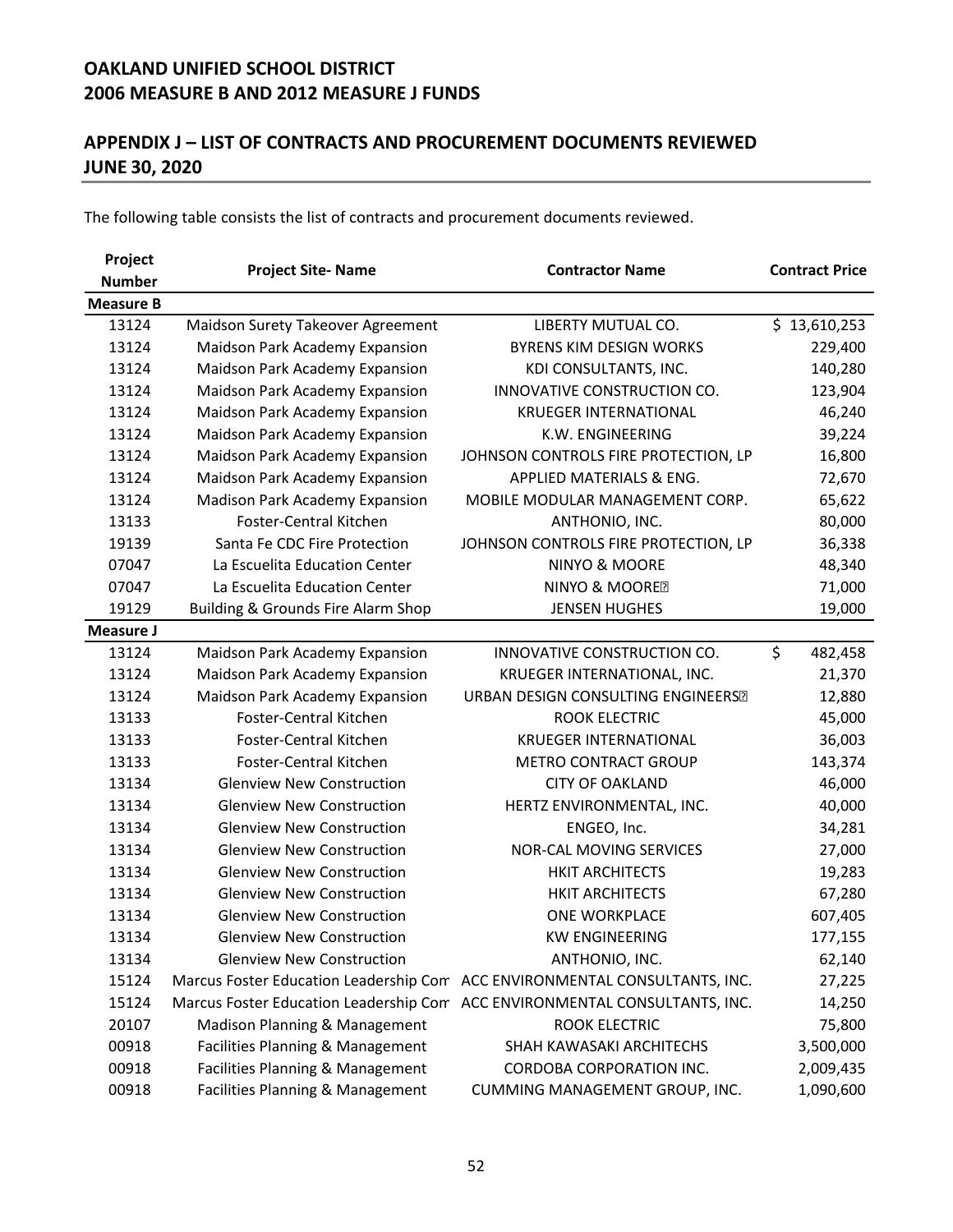### **APPENDIX J – LIST OF CONTRACTS AND PROCUREMENT DOCUMENTS REVIEWED JUNE 30, 2020**

| Project                      | <b>Project Site-Name</b>               | <b>Contractor Name</b>                       |    | <b>Contract Price</b> |  |
|------------------------------|----------------------------------------|----------------------------------------------|----|-----------------------|--|
| <b>Number</b>                |                                        |                                              |    |                       |  |
| <b>Measure J (continues)</b> |                                        |                                              |    |                       |  |
| 00918                        | Facilities Planning & Management       | <b>COLLAND JANG ARCHITECTURED</b>            | \$ | 573,781               |  |
| 00918                        | Facilities Planning & Management       | SCHOOL FACILITY CONSULTANTS                  |    | 190,000               |  |
| 00918                        | Facilities Planning & Management       | EIDE BAILLY, LP                              |    | 245,000               |  |
| 00918                        | Facilities Planning & Management       | <b>MK THINK</b>                              |    | 123,270               |  |
| 13158                        | <b>Fremount New Construction</b>       | NINYO & MOORE                                |    | 376,016               |  |
| 13158                        | <b>Fremount New Construction</b>       | NINYO & MOORE                                |    | 249,358               |  |
| 13158                        | <b>Fremont HS New Construction</b>     | NINYO & MOORER                               |    | 170,280               |  |
| 13158                        | <b>Fremont HS New Construction</b>     | <b>VALLEY RELOCATION &amp; STORAGE</b>       |    | 55,000                |  |
| 13158                        | <b>Fremont HS New Construction</b>     | <b>STAR ELEVATOR</b>                         |    | 25,000                |  |
| 13158                        | <b>Fremont HS New Construction</b>     | HERTZ ENVIRONMENTAL, INC.                    |    | 10,000                |  |
| 17104                        | Various Security Improvement & Repair  | <b>ROOK ELECTRIC</b>                         |    | 20,950                |  |
|                              | <b>Emerson Elementary School Girls</b> |                                              |    |                       |  |
| 17111                        | Softball Field Project                 | REDWICK CONSTRUCTION COMPANY                 |    | 2,763,555             |  |
|                              | <b>Emerson Elementary School Girls</b> |                                              |    |                       |  |
| 17111                        | Softball Field Project                 | ANTHONIO INC.                                |    | 39,600                |  |
|                              | <b>Emerson Elementary School Girls</b> |                                              |    |                       |  |
| 17111                        | Softball Field Project                 | CONSOLIDATED ENGINEERING LABORATORIES        |    | 30,000                |  |
|                              | <b>Emerson Elementary School Girls</b> |                                              |    |                       |  |
| 17111                        | Softball Field Project                 | <b>VERDE DESIGN</b>                          |    | 7,500                 |  |
| 17117                        | Piedmont Fishing Kitchen               | <b>TERRAPHASE ENGINEERING</b>                |    | 19,947                |  |
| 19119                        | <b>Cole Administration Center</b>      | LAMPHIER-GREGORY                             |    | 212,200               |  |
| 19119                        | <b>Cole Administration Center</b>      | CONSOLIDATED ENGINEERING LABORATORIES        |    | 71,500                |  |
| 19119                        | <b>Cole Administration Center</b>      | THE INTEGRAL GROUP, INC.                     |    | 57,500                |  |
| 19119                        | <b>Cole Administration Center</b>      | <b>JENSEN HUGHES</b>                         |    | 43,500                |  |
| 19119                        | <b>Cole Administration Center</b>      | <b>NINYO &amp; MOORE</b>                     |    | 30,000                |  |
| 19119                        | <b>Cole Administration Center</b>      | <b>CONSOLIDATED ENGINEERING LABORATORIES</b> |    | 18,700                |  |